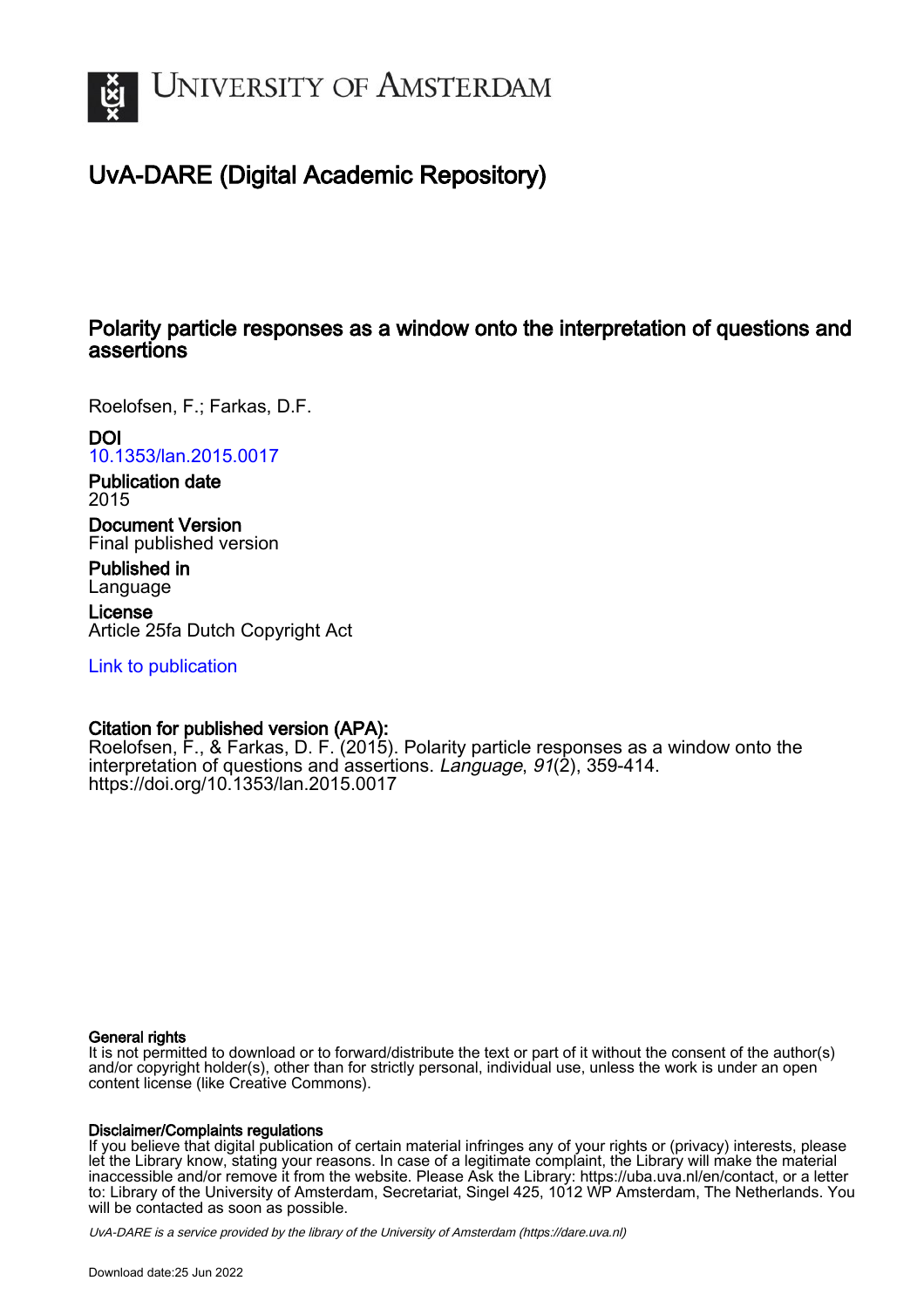#### POLARITY PARTICLE RESPONSES AS A WINDOW ONTO THE INTERPRETATION OF QUESTIONS AND ASSERTIONS

#### Floris Roelofsen Donka F. Farkas

#### *University of Amsterdam University of California, Santa Cruz*

This article provides an account of the distribution and interpretation of polarity particles in responses, starting with *yes* and *no* in English, and then extending the coverage to their crosslinguistic kin. Polarity particles are used in responses to both declarative and interrogative sentences, and thus provide a window onto the semantics and discourse effects of such sentences. We argue that understanding the distribution and interpretation of polarity particles requires a characterization of declaratives and interrogatives that captures a series of challenging similarities and differences across these two sentence types. To meet this challenge we combine and extend insights from inquisitive semantics, dynamic semantics, and commitment-based models of discourse. We then provide a full account of the English data that leads to a typology of polarity particles and a series of crosslinguistic predictions. These predictions are checked against data from Romanian, Hungarian, French, and German, languages that contrast with English in that they have ternary polarity particle systems, and contrast with one another in further subtle ways.\*

*Keywords*: polarity particles, questions, assertions, inquisitive semantics, dynamic semantics, commitment-based discourse models, crosslinguistic semantics

'I don't think I know what you mean,' she said; 'you use too many metaphors; I could never understand allegories. The two words in the language I most respect are *yes* and *no*.' (Mrs. Touchett in Henry James's *The portrait of a lady*)

**1.** Introduction. Across languages, responses to questions and assertions often involve so-called polarity particles. We illustrate with *yes* and *no*, the two polarity particles of English.

- (1) Amy left.
	- a. Yes(, she did).
	- b. No(, she didn't).
- (2) Did Amy leave?
	- a. Yes(, she did).
	- b. No(, she didn't).

This article addresses a number of issues concerning the distribution and interpretation of such particles, in English and beyond. Our point of departure is the basic observation that polarity particles are anaphoric, in the sense that they require a suitable antecedent, and their interpretation is dependent on this antecedent. As with anaphoric expressions in general, a full account of polarity particles thus requires a proper understanding of the expressions that provide their antecedents. Or, put more optimistically, investi-

Printed with the permission of Floris Roelofsen & Donka F. Farkas. © 2015.

<sup>\*</sup> Parts of this article were presented in preliminary form at a Linguistics Colloquium at Stanford University in December 2011, the Amsterdam Colloquium in December 2011, Linguistics Colloquia at Yale University and Nijmegen University in April 2012, a workshop on polarity particle responses at Newcastle University in June 2012, and a course at the European Summer School in Logic, Language, and Information (ESSLLI) at the University of Düsseldorf in August 2013. We are grateful to the audiences at these events for very useful feedback and discussion. We are especially grateful to Scott AnderBois, Adrian Brasoveanu, Ivano Ciardelli, Sam van Gool, Jeroen Groenendijk, Klaus von Heusinger, Hans Kamp, Manfred Krifka, Oliver Northrup, Edgar Onea, Kathryn Pruitt, Arndt Riester, Tania Rojas-Esponda, and Matthijs Westera for extensive discussion of the ideas presented here and closely related topics. Finally, we are greatly indebted to *Language* editor Greg Carlson and two anonymous referees for extremely helpful comments on an earlier version of the article. Floris Roelofsen gratefully acknowledges financial support from the Netherlands Organisation for Scientific Research (NWO).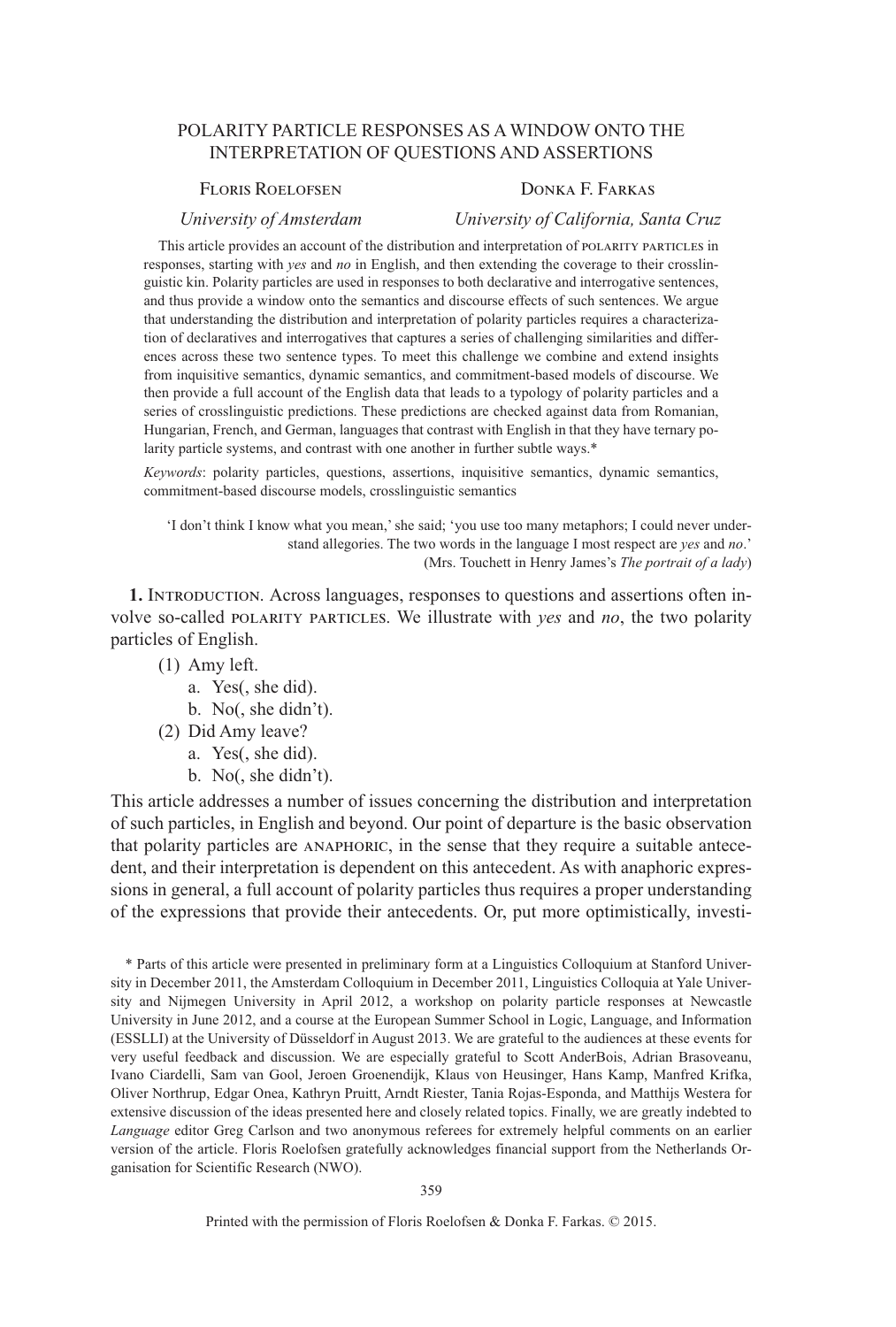gating the distribution and interpretation of polarity particles may tell us something about the interpretation of the expressions that they are used to respond to as well. In this sense, polarity particles offer a window onto the interpretation of questions and assertions. As such, their investigation is not only interesting in its own right, but potentially has broader repercussions as well.

The article proceeds as follows. First, we provide an overview of the empirical landscape, presenting a number of puzzling observations about polarity particles and identifying, based on these observations, the broader issues that need to be addressed (§2). Driven by these empirical considerations, we then formulate in §3 a list of desiderata for a semantic theory of declaratives and interrogatives, which need to be met in order to establish a suitable basis for an account of polarity particles. Subsequently, we develop a theory that satisfies these desiderata, bringing together and extending insights from inquisitive semantics (e.g. Ciardelli et al. 2013a), dynamic semantics (e.g. Karttunen 1969, Kamp 1981, Heim 1982, Groenendijk & Stokhof 1991), and commitmentbased discourse models (e.g. Gunlogson 2001, Farkas & Bruce 2010). Next, we present our account of polarity particles, first considering the details of English and then deriving a series of predictions about the typology of polarity particle systems crosslinguistically (§4). These predictions are tested against data from Romanian, Hungarian, French, and German in §5, and some further repercussions of our theory, beyond the proper realm of polarity particle responses, are discussed in §6. We compare our analysis with previous approaches in  $\S7$ , and then conclude ( $\S8$ ).

**2.** Overview of the empirical landscape.

**2.1.** LICENSING CONDITIONS. The most basic challenge with regard to polarity particles is to characterize the precise range of discourse initiatives that license polarity particle responses, and to understand how these initiatives differ from those that do not license such responses. We have seen in 1 and 2 above that both assertions and polar questions license polarity particle responses. By contrast, wh-questions do not, as illustrated in 3.

- (3) Who left?
	- a. \*Yes, Amy did.
	- b. \*No, Amy didn't.

One specific task, then, is to characterize what it is that assertions and polar questions have in common in this regard, and what sets them apart from WH-questions. Moreover, if we look beyond these three basic types of initiatives, further issues arise. In particular, in the domain of disjunctive questions we find some intriguing contrasts. For instance, it needs to be explained why 4 and 5 below, which at first glance seem perfectly equivalent, differ in their potential to license polarity particle responses (full-sized upward and downward arrows are used in these examples and throughout the article to indicate rising and falling pitch, respectively).

- (4) Is the door open $\uparrow$  or is it closed $\downarrow$ ?
	- a. \*Yes, it is.
	- b. \*No, it isn't.
- (5) Is the door open $\uparrow$  or is it not open $\downarrow$ ?
	- a. Yes, it is.
	- b. No, it isn't.

**2.2.** SENSITIVITY TO POLARITY OF THE ANTECEDENT. A second general phenomenon that stands in need of explanation, in fact already foreshadowed by the contrast between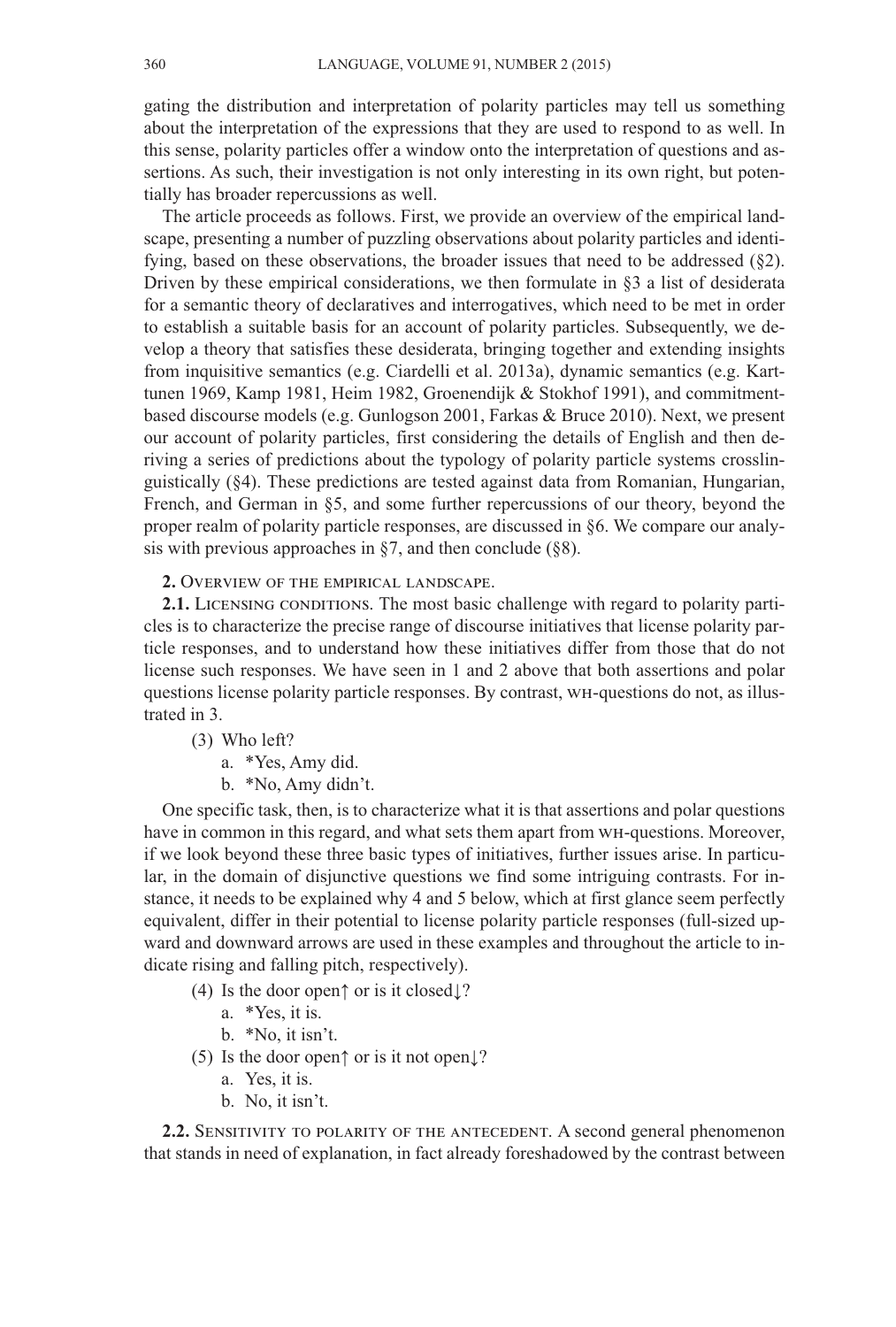4 and 5, is the sensitivity of polarity particle responses to the polarity of their antecedent. Consider, for instance, the use of polarity particles in agreeing and disagreeing responses to the plain positive assertion in 6 and to its negative counterpart in 7 (small capitals indicate obligatory contrastive stress).

- (6) Peter passed the test.
	- a. agreement: Yes, he did./\*No, he did.
	- b. disagreement: \*Yes, he didn't./No, he didn't.
- (7) Peter didn't pass the test.
	- a. agreement: Yes, he didn't./No, he didn't.
	- b. disagreement: Yes, he DID./No, he DID.

We see that in responses to positive assertions, the division of labor between *yes* and *no* is clear: *yes* is used to express agreement, and *no* is used to express disagreement. In responses to negative assertions, however, this division of labor is no longer in force; indeed, both particles can be used in either type of response. A similar pattern is found when we consider responses to positive and negative polar questions rather than assertions.<sup>1</sup>

In languages other than English, we also find polarity particles that are clearly sensitive to the polarity of their antecedent. For instance, the French particle *oui* can be used in response to positive initiatives, but not in response to negative ones, while the particle *si* exhibits exactly the opposite pattern. A third particle, *non*, can be used in response to both types of initiatives, but in one case it signals agreement with the antecedent, while in the other it signals disagreement.

| (8) Claude est à la maison. |  |                                                                        | 'Claude is home.'                 |
|-----------------------------|--|------------------------------------------------------------------------|-----------------------------------|
|                             |  | Oui/*Non/*Si, elle y est.                                              | 'Yes, she is.'                    |
|                             |  | Non/*Si/*Oui, elle n'y est pas.                                        | 'No, she isn't.'                  |
|                             |  |                                                                        | 'Claude is not home.'             |
|                             |  | $Si/*Non/*Out$ , elle y est.                                           | 'No, she isn't.'                  |
|                             |  | Non/*Oui/*Si, elle n'y est pas.                                        | 'Yes, she is.'                    |
|                             |  | a. agreement:<br>b. disagreement:<br>a. agreement:<br>b. disagreement: | (9) Claude n'est pas à la maison. |

**2.3.** Bare particle responses. A third general issue concerns the status of bare polarity particle responses, in comparison with responses in which the particle is accompanied by an explicit prejacent. In some cases, bare particle responses are considerably less felicitous than ones with an explicit prejacent. Responses to negative assertions and polar questions are a notorious case in point.

- (10) Did Peter not pass the test?/Peter didn't pass the test.
	- a. ?Yes./√Yes, he didn't pass./√Yes, he DID pass.
	- b. ?No.**√**No, he didn't pass. ∕∧No, he DID pass.

The exact status of bare particle responses to such negative initiatives has been investigated experimentally by Kramer and Rawlins (2012). We briefly review their experimental set-up and results, as well as the main generalizations that emerge from these results.

In 11 and 12 below are two examples of the experimental items used by Kramer and Rawlins. Each item consisted of a context, a question, and a bare particle response to that question. The question was either positive, as in 11, or  ${\rm NeGATIVE}$ , as in 12; the answer was either *yes*, as in 12, or *no*, as in 11; and the context was either positive in the sense that it verified the sentence radical of the question, as in 11, or NEGATIVE in the

<sup>1</sup> See Brasoveanu et al. 2013 for experimental work corroborating the acceptability of both *yes* and *no* in agreeing responses to negative assertions, as well as a significant preference for *no* over *yes* in simple cases like 148 below.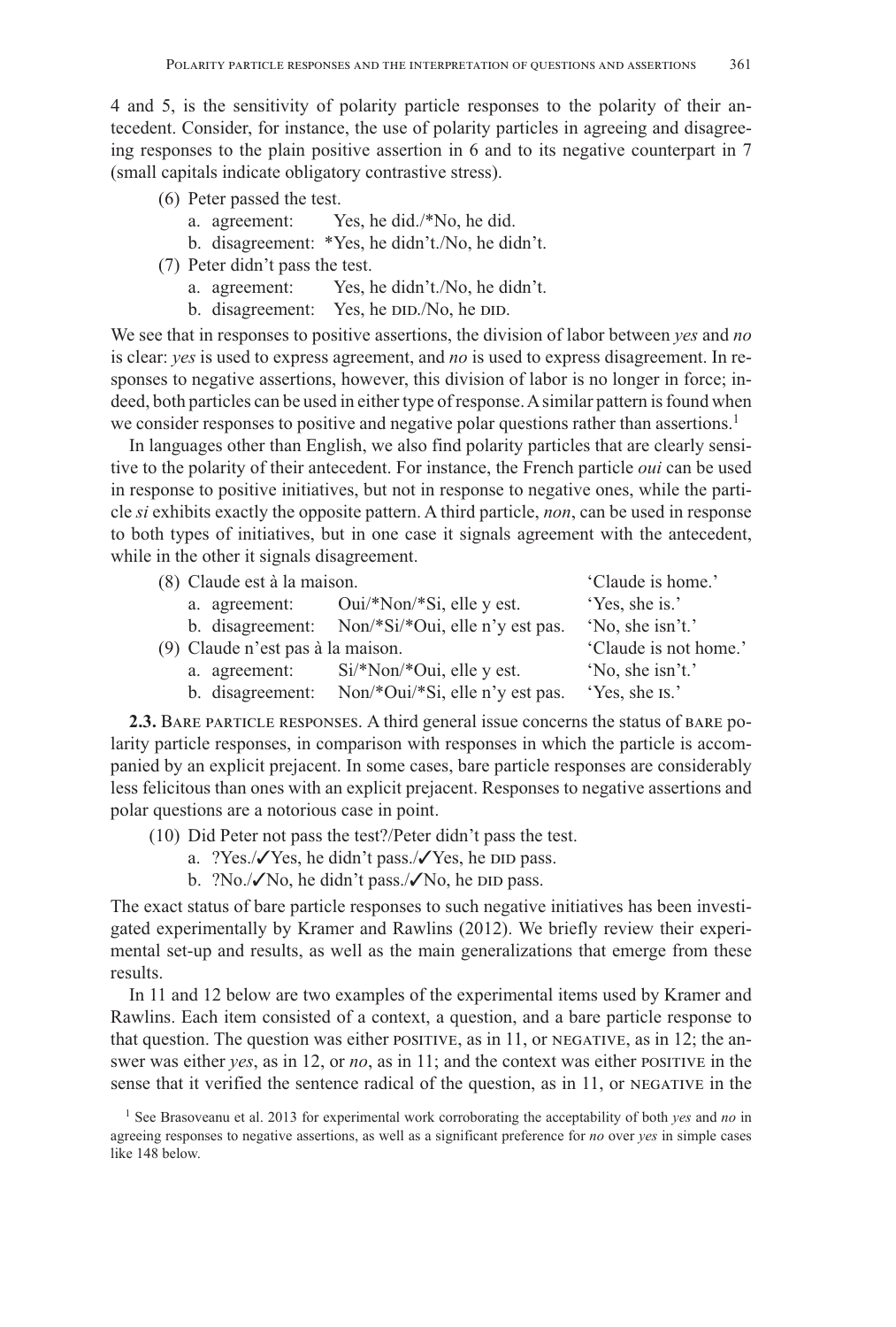sense that it falsified the sentence radical of the question, as in 12 (the sentence radical of the question in 12 is taken to be 'John took his vacation').

- (11) [Context: John was supposed to send an email to a customer. Bill helped John write it and finally send it. Sue wasn't involved at all and doesn't know this.] (pos)
	- Sue: Did John send the email? (pos)
- Bill: No. (NEG) (12) [Context: John was planning to take a vacation soon. Bill is John's boss and knows that he didn't go on vacation. Sue just noticed John's car in the parking lot.] (neg) Sue: Did John not take his vacation? (NEG) Bill: Yes. (pos)

Participants were asked to assess (i) the felicity of the answer on a scale of 1–7, and (ii) the truth of the answer in the given context, picking one of three available options: *true*, *false*, and *unsure*.



FIGURE 1. Felicity judgments, where conditions are coded as question : answer : context.

The felicity judgments obtained for all  $2 \times 2 \times 2 = 8$  conditions are given in Figure 1, which is taken from Kramer & Rawlins 2012. The main generalizations that can be drawn from these results are the following (Kramer and Rawlins themselves focus on the second).

- (13) Generalizations from felicity judgments
	- F1: Bare particle responses to negative polar questions are less felicitous than truthful bare particle responses to positive polar questions (each of the last four bars in Fig. 1 is lower than the first and the fourth bars).
	- F2: In response to negative polar questions, both bare *yes* and bare *no* are less felicitous when the context is positive than when the context is negative (the fifth bar is lower than the sixth, and the seventh bar is lower than the eighth). Kramer and Rawlins explicitly report that this difference is significant, both for *yes* and for *no*.

The results also suggest that in response to negative polar questions, bare *no* is less infelicitous than bare *yes*, both when the context is positive and when the context is negative (the fifth bar is lower than the seventh, and the sixth is lower than the eighth). However, Kramer and Rawlins report that these differences are statistically not significant.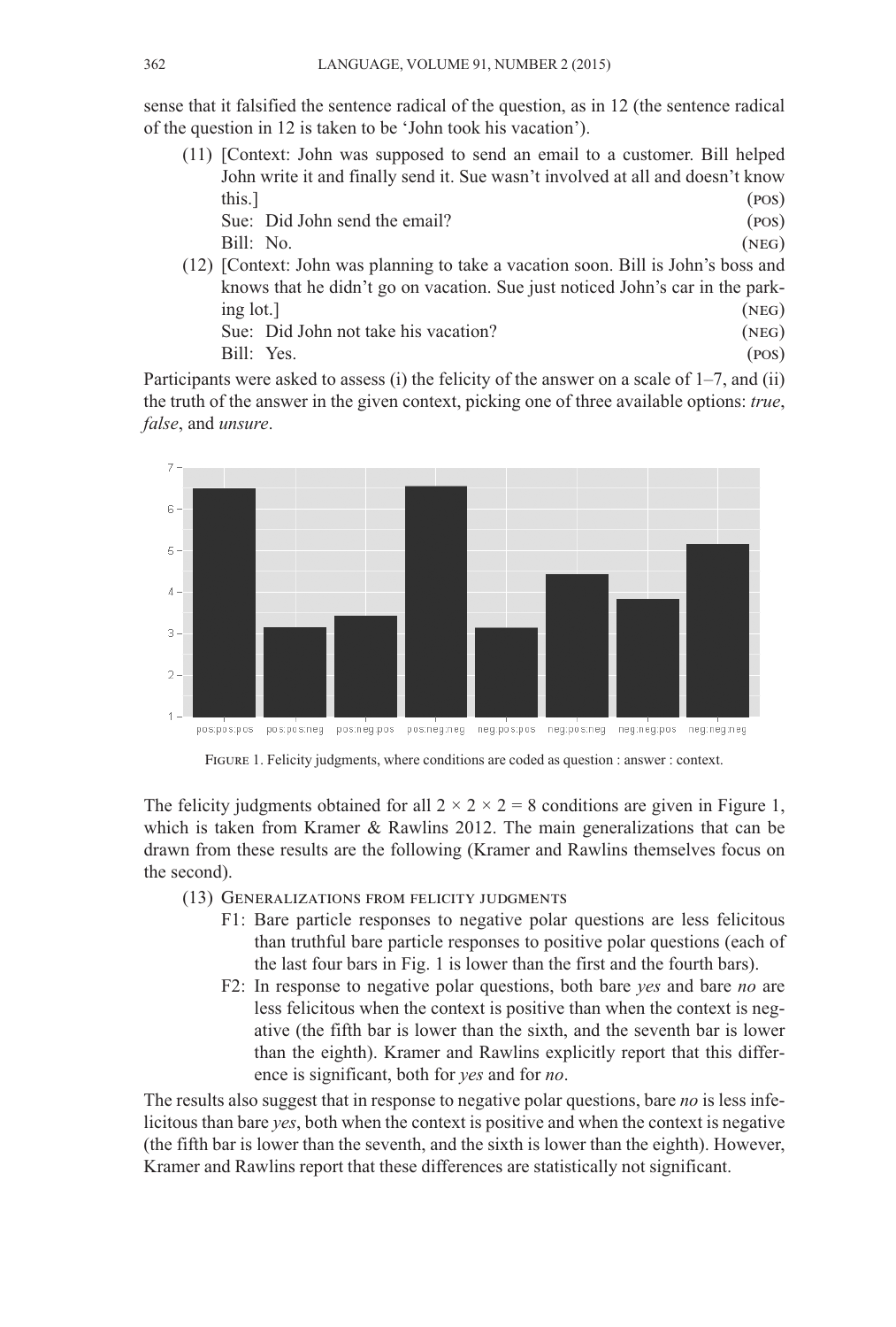

FIGURE 2. Truth-value judgments for answers to negative questions.

Turning now to truth-value judgments, the results for negative questions are plotted in Figure 2, again taken from Kramer & Rawlins 2012. The results for positive questions did not involve any surprises—that is, *yes* was judged true in positive contexts and false in negative contexts, and *no* the other way around—and are therefore not explicitly displayed here. Again, two main generalizations can be drawn from these results.

- (14) Generalizations from truth-value judgments
	- T1: Bare particle responses to negative polar questions are ambiguous. They are interpreted much more equivocally than bare particle responses to positive polar questions.
	- T2: In response to a negative polar question, schematically of the form  $? \neg p$ , both *yes* and *no* are more often interpreted as confirming  $\neg p$  than as rejecting ¬*p*.

The pairs of generalizations in 13 and 14 provide a nuanced characterization of the status of bare particle responses to negative polar questions, and we assume here that they extend to bare particle responses to negative assertions as well. Accounting for these generalizations is an important empirical challenge for theories of polarity particle responses, and has indeed been the main focus of a number of recent proposals (in particular those of Kramer & Rawlins 2009, 2010, 2012 and Holmberg 2013, which we discuss in some detail in §7).

Now let us take a step back from the specific case of negative polar questions (and assertions) and return to the general phenomenon that bare particle responses are sometimes much less felicitous than ones with an explicit prejacent. This phenomenon also manifests itself in responses to open disjunctive questions, that is, disjunctive questions with rising intonation on each of the disjuncts (unlike closed disjunctive questions, also referred to as ALTERNATIVE QUESTIONS, which have falling intonation on the final disjunct; cf. Pruitt & Roelofsen 2013). An additional feature of open disjunctive questions is that they exhibit a puzzling asymmetry between *yes* and *no* responses; that is, while bare *yes* is infelicitous, bare *no* is perfectly acceptable (Roelofsen & van Gool 2010).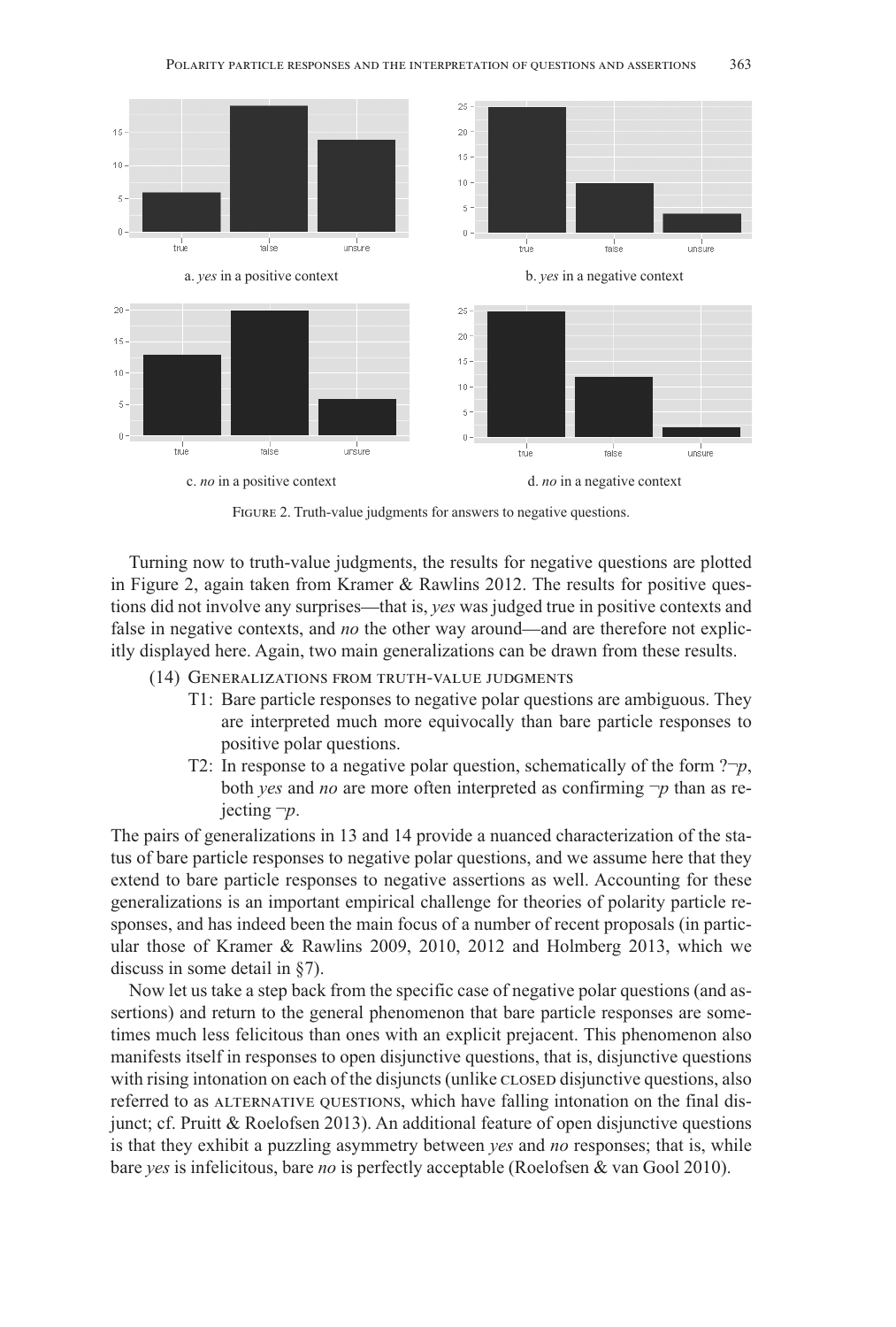(15) [Context: Amalia wants to write a letter to Igor, who is Russian. She doesn't speak Russian, so she would like to know whether Igor speaks any other languages that she could write in.]

Does he speak English↑, or French↑?

- a. #Yes./**✓**Yes, he speaks English./**✓**Yes, he speaks French.
- b. **✓**No./**✓**No, he only speaks Russian.

Intuitively, a bare *yes* response confirms that Igor speaks either English or French, but this is not sufficient to resolve the given issue. This can be overcome by adding an explicit prejacent that confirms one of the disjuncts. In the case of a bare *no* response, the given issue is immediately resolved, even without an explicit prejacent, albeit not in one of the ways the questioner had hoped for.

There are also cases in which the infelicity of a bare particle response cannot be overcome by adding an explicit prejacent. One case in point is that of constituent questions, exemplified in 3 above. Another case is that of closed disjunctive questions. Interestingly, while in form such questions differ from open disjunctive questions only in that they involve falling intonation on the final disjunct, the two question types differ radically in their potential to license polarity particle responses.

(16) [Context: Amalia wants to write a letter to Igor. She knows that he speaks either English or French, but she doesn't remember which.]

Does he speak English↑, or French↓?

- a. #Yes./#Yes, he speaks English./#Yes, he speaks French.
- b. #No./#No, he doesn't speak either./#No, he speaks both.

These contrasts show that while in some cases bare particle responses may be infelicitous because of underspecification or ambiguity, as in 10 and 15, in other cases there appears to be a stronger reason for their unacceptability, which is not overcome even if the putative ambiguity is resolved by an explicit prejacent, as in 3 and 16.

**2.4.** Commitments and conversational crises. A fourth aspect of polarity particle responses that needs to be captured concerns the discourse commitments they give rise to, and how these relate to the commitments resulting from the initiatives they target. The main contrast is between responses to assertions and responses to questions. While the former may give rise to a 'conversational crisis', a situation in which two discourse participants have made incompatible commitments, the latter never do.

- (17) Amy left.
	- a. Yes, she did.  $\Rightarrow$  no crisis<br>b. No. she didn't.  $\Rightarrow$  crisis
	- b. No, she didn't.
- (18) Did Amy leave?
	- a. Yes, she did.  $\Rightarrow$  no crisis<br>b. No. she didn't.  $\Rightarrow$  no crisis
	- b. No, she didn't.

While in English the distribution of polarity particles does not seem to be sensitive to the distinction between responses that lead to a conversational crisis and those that do not, in other languages we do find that this distinction constrains the distribution of polarity particles in systematic ways. In Romanian, for instance, the particle combination *ba nu* can be used in a negative response to a positive assertion, as in 19b, but not in a negative response to a positive question, as in 20b.

(19) Paul a telefonat. 'Paul called.' a. Da. 'Yes, he did.' b. Nu./Ba nu. 'No, he didn't.'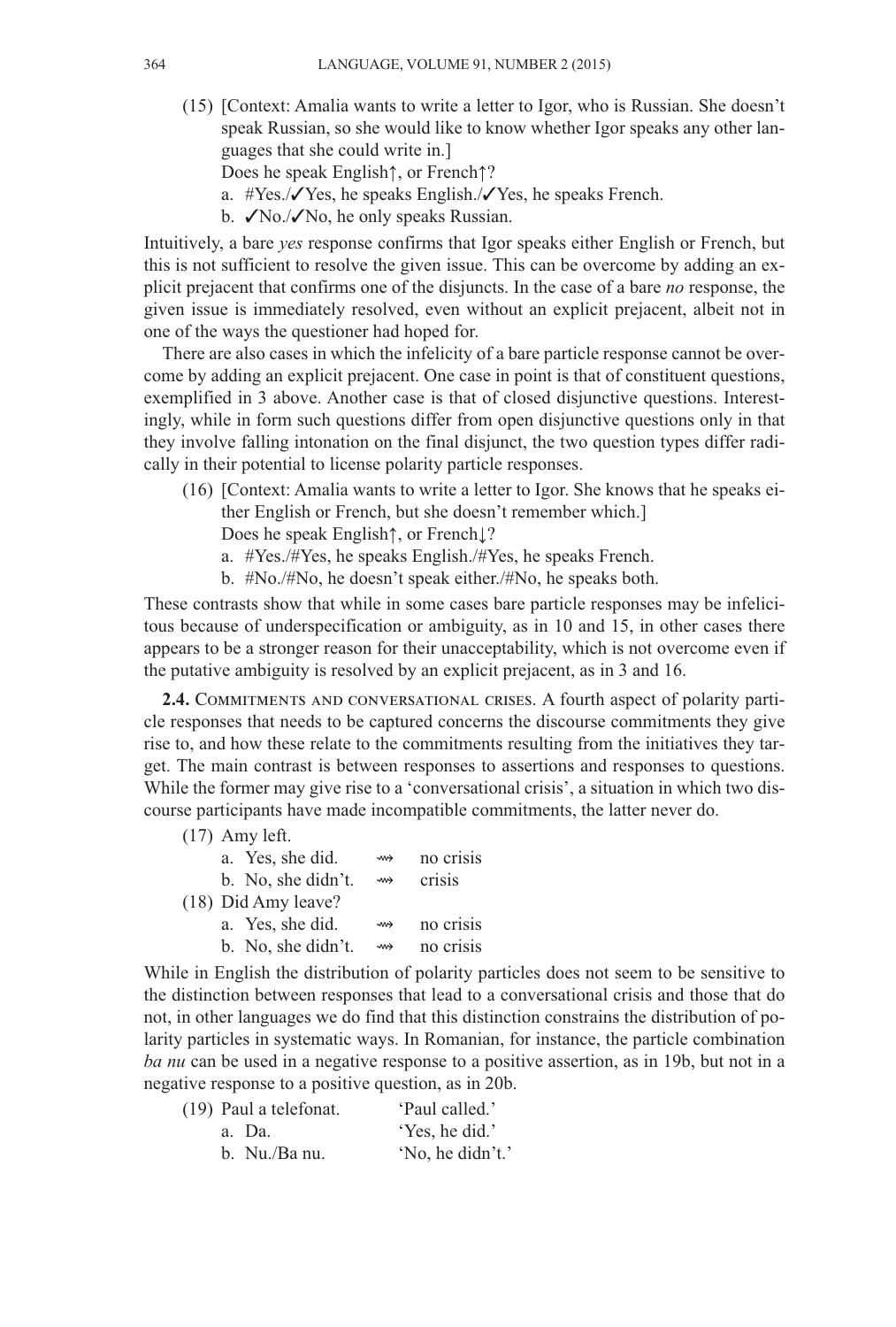| (20) A telefonat Paul? | 'Did Paul call?' |
|------------------------|------------------|
| a. Da.                 | 'Yes, he did.'   |
| b. Nu./*Ba nu.         | 'No, he didn't.' |

**2.5.** Polarity particles crosslinguistically: common core and constraints on variation. This brings us to the final fundamental issue, which concerns the crosslinguistic typology of polarity particle systems. What, if anything, is the common core of all these systems, and what are the main constraints on the variation that exists between them? As mentioned in the introduction, our initial focus is on English. However, taking inspiration from Pope (1976), our aim is not just to account for the details of the English polarity particle system as such, but also to distinguish aspects of the system that are likely to be language-specific from those that may be universal. Furthermore, we identify principled constraints on how polarity particle systems may differ from language to language. The typological predictions that these considerations give rise to are tested against data from Romanian, Hungarian, French, and German, a group of languages that contrast with English in that they have three polarity particles, as already illustrated above for Romanian and French, and further contrast with one another in ways that allow us to test our typological predictions in quite some detail.

**3.** Semantics and contextual effects of discourse initiatives. The above empirical considerations underline the fact that an account of polarity particle responses can only be given in tandem with an account of the initiatives that they target, and that provide their antecedents. Moreover, the phenomena that we have surveyed place a number of concrete requirements on the general architecture of such an account, which are formulated and discussed in §3.1. In order to meet these requirements, it will be necessary to combine and extend insights from inquisitive semantics, dynamic semantics, and commitment-based discourse models. We do so in §§3.2–3.4, concentrating first on the semantic framework and then on the representation of discourse contexts and the way in which these contexts are updated when an utterance is made.

A brief terminological note: henceforth we use the terms declarative and interrogative to designate the different sentence types we are concerned with, and assertion and question to talk about the discourse moves that are typically performed using these types of sentences.

**3.1.** REQUIREMENTS. Below we formulate four general requirements on the architecture of a suitable account of discourse initiatives, arising from the empirical considerations regarding polarity particles discussed above.

Informative and inquisitive content. Since polarity particle responses can target both questions and assertions, our account of discourse initiatives needs to be cast within a semantic framework that allows for a uniform analysis of declarative and interrogative sentences, capturing not only the differences, but also the relevant similarities between the two. The framework of inquisitive semantics (Ciardelli et al. 2013a, among others) is eminently suitable for this purpose. The main features of this framework are reviewed below.<sup>2</sup>

<sup>2</sup> Inquisitive semantics builds on much previous work on the semantics of questions (Hamblin 1973, Karttunen 1977, Groenendijk & Stokhof 1984, Groenendijk 1999, among others) and on disjunction and indefinites in the framework of alternative semantics (von Stechow 1991, Kratzer & Shimoyama 2002, Simons 2005, Alonso-Ovalle 2006, Aloni 2007, among others). For a detailed discussion of the historical context of inquisitive semantics and its advantages with respect to previous approaches, see Ciardelli & Roelofsen 2011, Ciardelli et al. 2013a,b, Roelofsen 2013a.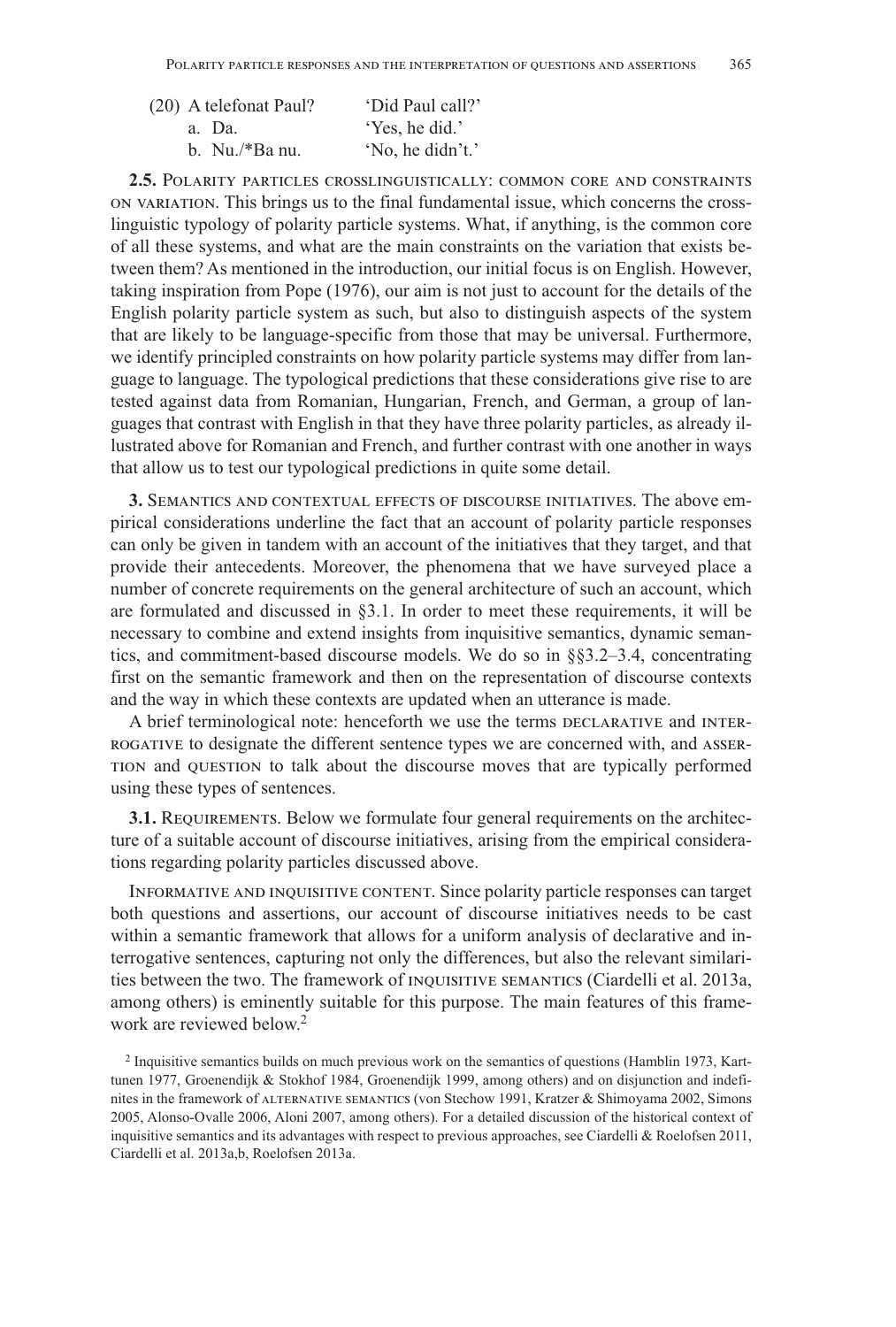Anaphoric potential. Since polarity particle responses require a suitable antecedent, and since their interpretation depends on the nature of this antecedent, our account of discourse initiatives should capture the range of suitable antecedents that is made available by the different kinds of initiatives. To achieve this, we have to give the basic inquisitive semantics framework a dynamic twist. In dynamic semantics, anaphoric dependencies are standardly captured in terms of DISCOURSE REFERENTS. For instance, in a sentence like *One of the girls lost her raincoat*, the determiner phrase *one of the girls* is taken to introduce a discourse referent, which then serves as the antecedent of the anaphoric pronoun *her*. Similarly, discourse initiatives can be taken to introduce certain propositional discourse referents, which may then serve as the antecedents of subsequent polarity particle responses.

POLARITY SENSITIVITY. We have seen that polarity particle responses not only require a suitable antecedent, but also are sensitive to the polarity of their antecedent. Thus, our account of initiatives should not just characterize the discourse referents that each type of initiative introduces, but also characterize these discourse referents as being either positive or negative, depending on the nature of the initiative that introduces them. Notice that, again, this is parallel to what we find with other kinds of anaphoric dependencies. For instance, in many languages anaphoric pronouns are sensitive to the grammatical gender of their antecedents, which means that the relevant discourse referents need to be characterized as being, for example, either masculine or feminine.

Discourse commitments. We have seen that the distribution of polarity particles is, in some languages, sensitive to the distinction between responses that lead to a conversational crisis—that is, incompatible discourse commitments—and those that do not. Thus, a suitable account of discourse initiatives should explicitly characterize the discourse commitments that each kind of initiative gives rise to. Moreover, this characterization should be as general and uniform as possible.

Our aim in the remainder of this section is to develop an account of the semantics and contextual effects of questions and assertions that satisfies the requirements listed above in a minimal way, that is, without adding any unnecessary complexity. We lay out the basic inquisitive semantics framework that we take as our point of departure in §3.2, enrich this framework with discourse referents in §3.3, and specify how discourse contexts are represented and updated in §3.4.

**3.2.** Inquisitive semantics. Inquisitive semantics starts from the observation that one of the primary functions of language is to enable the exchange of information. That is, language is used both to provide and to request information. This means that sentences in natural language can have both informative and inquisitive potential.

In classical logic, and in most work on natural language semantics, the meaning of a sentence is identified with its informative content. A classical proposition is a set of possible worlds, embodying a piece of information. When asserting a sentence, a speaker is taken to provide the information that the actual world is located in the proposition expressed by the sentence.

In inquisitive semantics, the proposition that a sentence expresses is intended to capture both its informative and its inquisitive content. This means that propositions cannot simply be construed as sets of possible worlds in this framework. However, there is a very natural generalization of the classical notion of propositions. To arrive at this notion, we first introduce two auxiliary notions, that of an information state and that of an issue.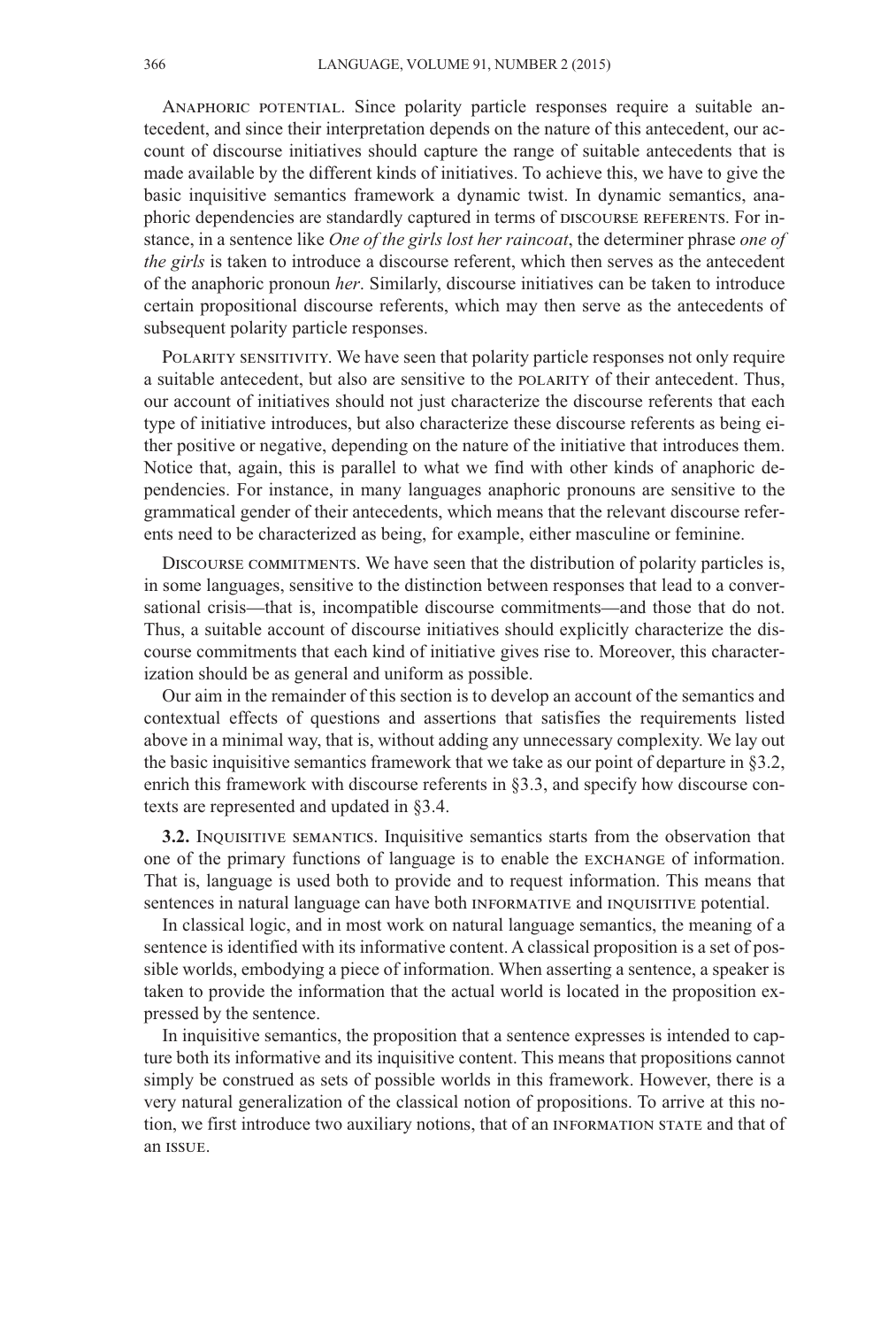Information states. An information state is, as usual, construed as a set of possible worlds: the set of all worlds that are compatible with the information available in the information state. For brevity, we often simply refer to information states here as states. If  $\alpha$  and  $\beta$  are states and  $\alpha \subseteq \beta$ , we say that  $\alpha$  is an ENHANCEMENT of  $\beta$ . Furthermore, we say that an information state is TRIVIAL if it consists of all possible worlds; in this case, it does not exclude any candidate for the actual world.

Issues. An issue is meant to represent the semantic content of a request for information, that is, a request to locate the actual world more precisely within the current information state. If our current state is  $\alpha$ , then a request for information can be characterized by the set of enhancements of  $\alpha$  that locate the actual world with sufficient precision to satisfy the request. Thus, an issue over a state  $\alpha$  can be modeled as a nonempty set of enhancements of α.

However, a nonempty set *I* of enhancements of α can only be taken to embody a proper issue over  $\alpha$  if it satisfies the following two conditions. First, *I* has to be DOWNward closed. That is, for any β ∈ *I*, and any γ ⊆ β, it must be the case that γ ∈ *I* as well. After all, if β locates the actual world with sufficient precision to satisfy the request at hand, then  $\gamma$ , which locates the actual world even more precisely, cannot fail to satisfy the given request as well.

Second, the elements of *I* must together form a cover of  $\alpha$ , that is,  $\bigcup I = \alpha$ . This is to guarantee that the request represented by *I* can be truthfully satisfied in the first place. After all, if  $\bigcup f \neq \alpha$ , then there is a world  $w \in \alpha$  that is not in any  $\beta \in I$ . The information available in  $\alpha$  does not preclude *w* from being the actual world. But if it is the actual world, then it is impossible to truthfully satisfy the request represented by *I*; that is, it is impossible to truthfully locate the actual world within some  $\beta \in I$ , because no such state contains the actual world.

These considerations lead to the following notion of issues.

(21) An issue *I* over a state  $\alpha$  is a nonempty, downward-closed set of enhancements of  $\alpha$  that together form a cover of  $\alpha$ .

Notice that an issue *I* over a state  $α$  may contain  $α$  itself. In this case, by downward closure, *I* also contains all substates of α; in other words, *I* amounts to the powerset of  $\alpha$ ,  $\beta$  ( $\alpha$ ). This issue embodies a vacuous request for information, one that is already satisfied by the information available in α. Therefore,  $\varphi(\alpha)$  is called the TRIVIAL issue over α.

Propositions. The proposition expressed by a sentence should determine the basic effect that a speaker brings about when uttering the sentence (to the extent that this effect is determined by the conventions of the language, rather than, for example, by principles of rational communication). Now, returning to the initial observation, we take it that in making an utterance speakers may provide information, that is, locate the actual world within a certain set of worlds  $\alpha$ , but they may also request information, that is, raise an issue  $I$  over  $\alpha$ . In order to capture these two potential effects, a proposition may be modeled as a pair  $\langle \alpha, I \rangle$ , where  $\alpha$  is a state, capturing the informative content of the sentence, and *I* is an issue over  $\alpha$ , capturing the inquisitive content of the sentence.

In many cases, speakers actually seem to achieve only one of the two potential effects. For instance, in uttering a simple declarative, such as *We invited Bill*, speakers only provide information, while in uttering a simple polar interrogative, such as *Did he accept?*, they only request information. In view of this, one might want to stick to the classical idea that a declarative sentence does not have any inquisitive content, which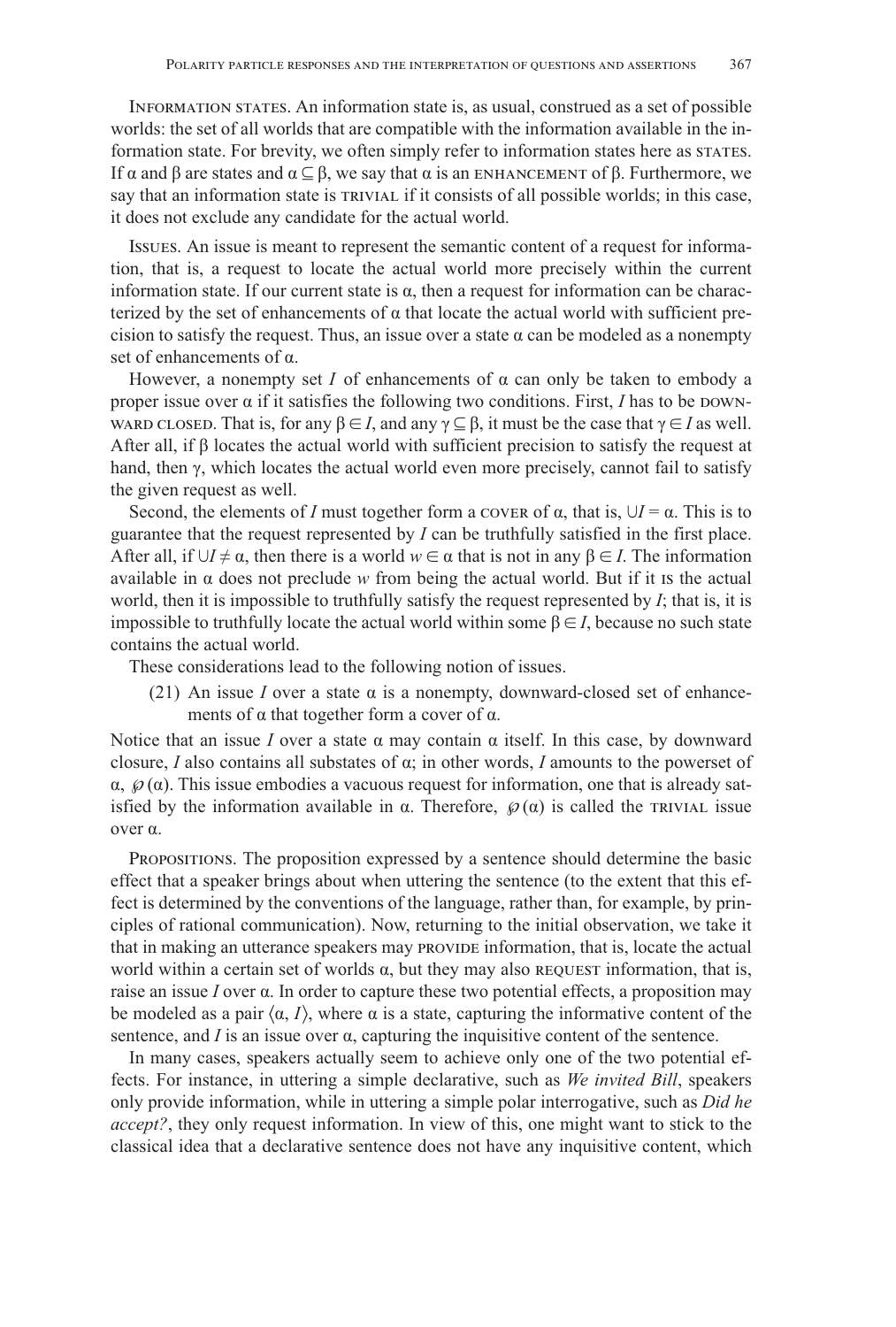means that its meaning can be identified with its informative content and formally modeled by means of a classical proposition, while interrogative sentences do not have any informative content. Such an approach is taken in Karttunen 1977 and Groenendijk & Stokhof 1984, among many others.

Inquisitive semantics takes a different approach. Both the declarative *We invited Bill* and the polar interrogative *Did he accept?* are taken to have informative and inquisitive content; in the case of the declarative, however, the inquisitive content is trivial, and in the case of the interrogative, the informative content is trivial. This allows for a uniform treatment of declarative and interrogative sentences, as well as sentences that are both informative and inquisitive at the same time, such as the conjunction *We invited Bill, but did he accept?*. One may argue that such conjunctions could be treated as two separate utterances, one involving just informative content and the other involving just inquisitive content. Note, however, that declarative and interrogative clauses can also be conjoined in embedded contexts, for example, *Sue only remembers that we invited Bill and whether he accepted*; for such cases, a hybrid notion of meaning capturing both informative and inquisitive content at the same time really seems indispensable.<sup>3</sup>

Now let us take a closer look at semantic objects of the form  $\langle \alpha, I \rangle$ , where α is a state and *I* an issue over  $\alpha$ . Note that, since *I* is an issue over  $\alpha$ , we always have that  $\alpha = \bigcup I$ . But this means that  $\alpha$  can always be retrieved from *I*, and it need not appear explicitly in the representation of a proposition. Thus, a proposition is defined in inquisitive semantics simply as a set of states that is nonempty and downward closed, and the informative content of the proposition is then identified with the union of the states that it consists of.

(22) A proposition in inquisitive semantics is a nonempty, downward-closed set of states.

The proposition expressed by a sentence  $\varphi$  is denoted as  $[\varphi]$ . The union of the elements of  $[\![\varphi]\!]$ ,  $\cup [\![\varphi]\!]$ , is referred to as the informative content of  $\varphi$ , and is denoted as info( $\varphi$ ). For any set of states *S*, *S*<sup>↓</sup> denotes the downward closure of *S*.

(23)  $S^{\downarrow} := {\{\beta \mid \beta \subseteq \alpha \text{ for some } \alpha \in S\}}$ 

Our initial example sentences, 1 and 2, may be taken to express the following propositions in inquisitive semantics (we say more about how to derive this compositionally below).

(24)  $[$ Amy left $] = \{ \{w : \text{Amy left in } w \} \}$ 

(25)  $\llbracket \text{Did Amy leave?} \rrbracket = \{ \{w : \text{ Amy left in } w \}, \{w : \text{ Amy didn't leave in } w \} \}$ 

These propositions are depicted in Figures 3a and 3b, respectively, where  $w_1$  and  $w_2$  are worlds where Amy left,  $w_3$  and  $w_4$  are worlds where Amy did not leave, and the shaded rectangles are the maximal elements of the given propositions (by downward closure, all substates of these maximal states are also contained in the given propositions, but to make the pictures easier to read these substates are not explicitly depicted). The maximal elements of a proposition  $[\![\varphi]\!]$  are referred to as the possibilities for  $\varphi$ , or sometimes as the  $ALTERNATIVES$  for  $\varphi$ .

It follows from this semantic treatment that in uttering the declarative *Amy left*, a speaker (i) provides the information that the actual world must be either  $w_1$  or  $w_2$ , that is, one where Amy left, and (ii) raises a trivial issue, that is, does not request any further

<sup>3</sup> There are also other arguments for adopting a hybrid notion of meaning, involving, for instance, the treatment of disjunction (Groenendijk 2009, Roelofsen 2013a,b), the division of labor between semantics and discourse pragmatics (Farkas & Roelofsen 2014), and the fact that it allows for a generalized notion of entailment that applies both to declaratives and to interrogatives (Ciardelli & Roelofsen 2011, Ciardelli et al. 2013b). However, going through such arguments would take us too far afield from our main storyline.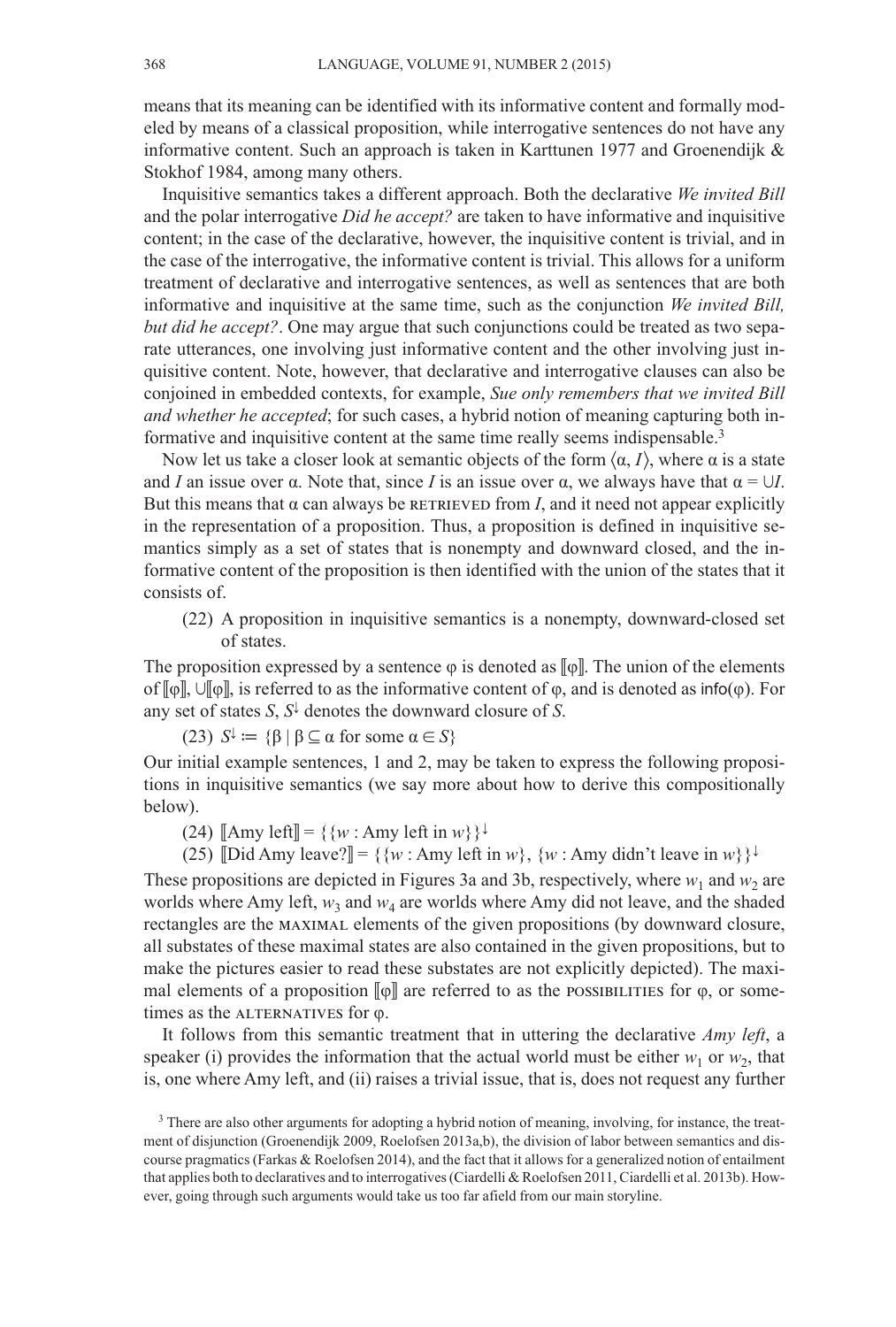

FIGURE 3. Some simple propositions visualized, depicting only maximal elements.

information. By contrast, in uttering the polar interrogative *Did Amy leave?*, a speaker (i) provides the trivial information that the actual world must be  $w_1$ ,  $w_2$ ,  $w_3$ , or  $w_4$  (all options are open), and (ii) requests information from other participants in order to locate the actual world more precisely, either within  $\{w_1, w_2\}$ , establishing that Amy left, or within  $\{w_3, w_4\}$ , establishing that Amy did not leave.

INFORMATIVE AND INQUISITIVE SENTENCES. A sentence  $\varphi$  is said to be informative just in case its informative content is nontrivial: info( $\varphi$ )  $\neq$  *W*, where *W* is the set of all possible worlds. Similarly,  $\varphi$  is said to be inquisitive just in case its inquisitive content is nontrivial:  $[\![\varphi]\!] \neq \varphi$  (info( $\varphi$ )), or equivalently, info( $\varphi$ )  $\notin [\![\varphi]\!]$ . For instance, the declarative *Amy left* is informative, but not inquisitive, while the polar interrogative *Did Amy leave?* is inquisitive, but not informative.

If one has a picture of the proposition expressed by a sentence  $\varphi$ , it is straightforward to determine whether  $\varphi$  is inquisitive. This is because, under the assumption that there are only finitely many possible worlds—and this is a safe assumption to make for all of the examples considered in this article—a sentence  $\varphi$  is inquisitive just in case  $[\![\varphi]\!]$  contains at least two possibilities (maximal elements). For instance, the proposition in Fig. 3a contains a single possibility, while the one in Fig. 3b contains two possibilities. From this we can immediately conclude that the polar interrogative *Did Amy leave?* is inquisitive, unlike the declarative *Amy left*.

THE SYSTEM  $Inq_B$ . We now specify an inquisitive semantics for a simple logical language  $\mathcal{L}$ , whose formulas are built up from a set of atomic formulas  $\mathcal{P}$  using negation (¬), disjunction (∨), and two additional operators (! and ?), which, for reasons to become clear shortly, are referred to as the noninquisitive and the noninformative projection operator, respectively. The semantics that we specify for this simple logical language is considered to be the most basic concrete inquisitive semantics, and is referred to as  $\text{Inq}_B$ .<sup>4</sup> Once we have laid out this formal system, we indicate how the different types of sentences in natural language that we considered in §2 are to be translated into our logical language.

We assume that every possible world *w* determines a truth value for every atomic formula  $p \in \mathcal{P}$ , so that we always have either  $w(p) = 1$  or  $w(p) = 0$ . The proposition expressed by a formula  $\varphi \in \mathcal{L}$  in  $\text{Inq}_B$  is determined by the recursive definition in 26.

 $4 \text{ln}$  is normally specified for a slightly richer language, which also includes conjunction and implication. We leave these connectives out of consideration because they are not relevant for the types of initiatives considered here. However, we should note that conjunctive and conditional initiatives raise a number of interesting and challenging issues for any account of polarity particle responses, including ours. We hope to address these issues in future work. For in-depth discussion of lnq<sub>B</sub>, we refer the reader to Ciardelli 2009, Groenendijk & Roelofsen 2009, AnderBois 2011, Ciardelli & Roelofsen 2011, Ciardelli et al. 2013a, Roelofsen 2013a. For variants and extensions of this basic system, see, for example, Ciardelli et al. 2013b,c, Ciardelli & Roelofsen 2014, Groenendijk & Roelofsen 2014.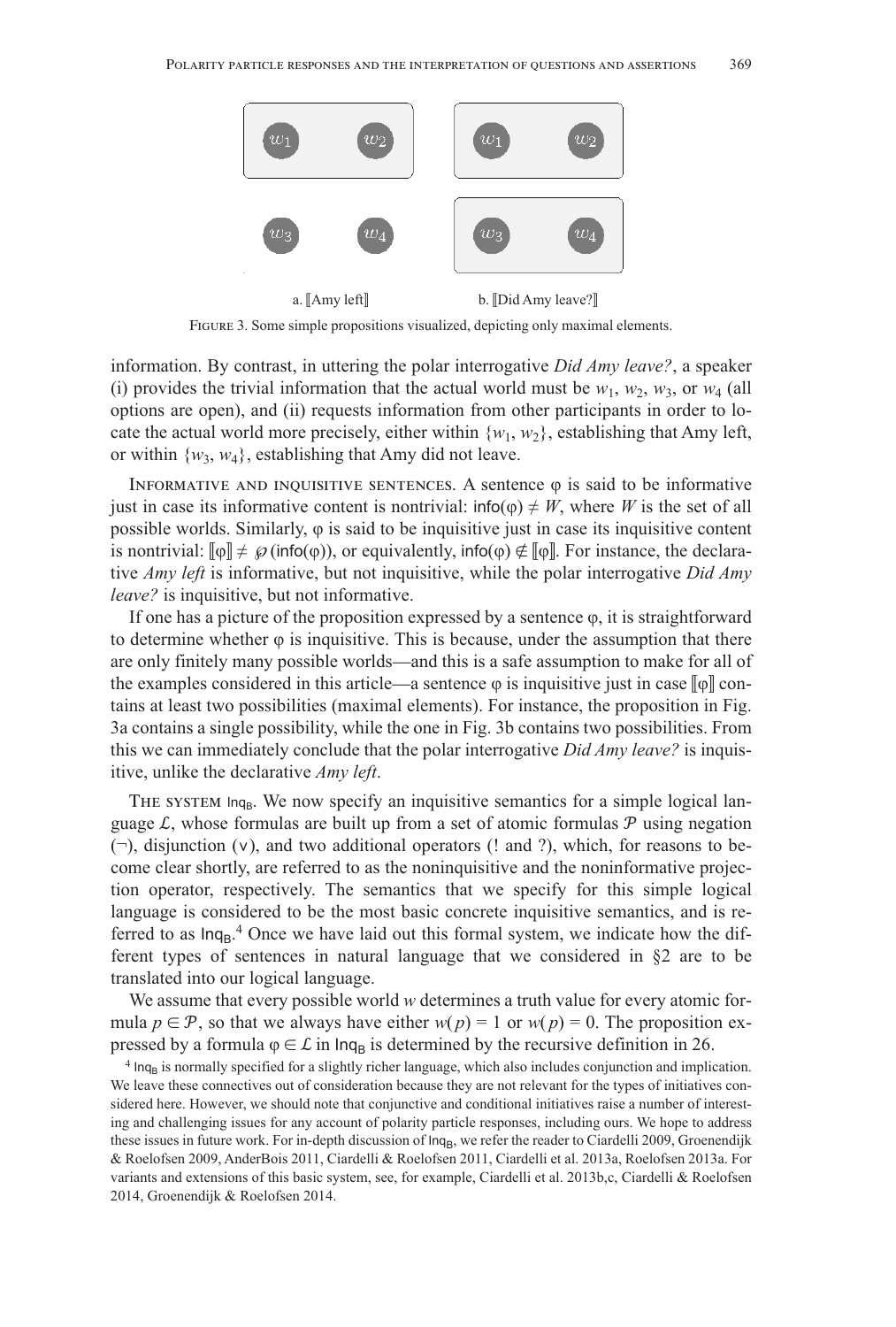(26) 
$$
\begin{array}{rcl}\n [p] & = & \mathcal{P} \{ w \mid w(p) = 1 \} \\
 [ \neg \varphi] & = & \mathcal{P} \{ \overline{\cup} [\varphi] \} \\
 [ \varphi] & = & \mathcal{P} \{ \overline{\cup} [\varphi] \} \\
 [ \varphi \vee \psi] & = & [ \varphi] \cup [ \psi] \\
 [ \neg \varphi] & = & [ \varphi] \cup \mathcal{P} \{ \overline{\cup} [\varphi] \} \n\end{array}
$$

We briefly go through the clauses of the definition and illustrate it with a number of examples in Figure 4. In doing so, it will be convenient to have a compact notation to refer to the possibilities in a proposition. To this end, for any formula  $\varphi$  in the language of classical propositional logic, we write  $|\varphi|$  to denote the classical proposition expressed by  $φ$ , that is, the set of worlds in which  $φ$  is classically true.

**Atomic formulas.**The proposition expressed by an atomic formula *p* contains all states that consist exclusively of worlds where *p* is true. This proposition is depicted in Fig. 4a. Note that  $[\![p]\!]$  contains a single possibility, namely  $[p]$ , and is therefore not inquisitive.

**Negation.** The proposition expressed by a negated formula,  $\neg$ <sub>φ</sub>, again always contains a single possibility, ∪[[o]], and therefore cannot be inquisitive either. A state is contained in  $\llbracket \neg \phi \rrbracket$  if and only if it is inconsistent with any state in  $\llbracket \phi \rrbracket$ . For instance,  $\llbracket \neg p \rrbracket$  is the set of states that are inconsistent with any state in  $[\![p]\!]$ . These are states that consist exclusively of worlds where p is false. Thus, as depicted in Fig. 4b,  $[\neg p]$  contains a single possibility, namely  $|\neg p|$ .

**Disjunction.** The proposition expressed by a disjunction  $\varphi \vee \psi$  is obtained by taking the union of  $[\![\varphi]\!]$  and  $[\![\psi]\!]$ . As a concrete example, consider  $[\![p \vee q]\!]$ . A state  $\alpha$  is contained in  $\llbracket p \lor q \rrbracket$  if and only if  $\alpha \in \llbracket p \rrbracket$  or  $\alpha \in \llbracket q \rrbracket$ , that is, if and only if all worlds in  $\alpha$  make  $p$ true, or, alternatively, all worlds in α make *q* true. Thus, as depicted in Fig. 4c,  $[$ *p*  $\vee$  *q* $]$ contains two possibilities,  $|p|$  and  $|q|$ , which means that it is inquisitive. If we apply negation to this sentence, we get a single possibility again, the complement of  $|p| \cup |q|$ , which is  $\Box p \land \Box q$ . This is depicted in Fig. 4d.<sup>5</sup>



FIGURE 4. Propositions expressed by some simple formulas in  $Inq<sub>B</sub>$ ; in each picture, 11 is a world where *p* and *q* are both true, 10 a world where *p* is true but *q* is false, 01 a world where *q* is true but *p* is false, and 00 a world where both *p* and *q* are false.

<sup>5</sup> There is a very precise sense in which negation and disjunction are treated here just as they are in classical logic. Namely, both in classical logic and in  $Inq_B$ ,  $\neg$  expresses a proposition that can be characterized al-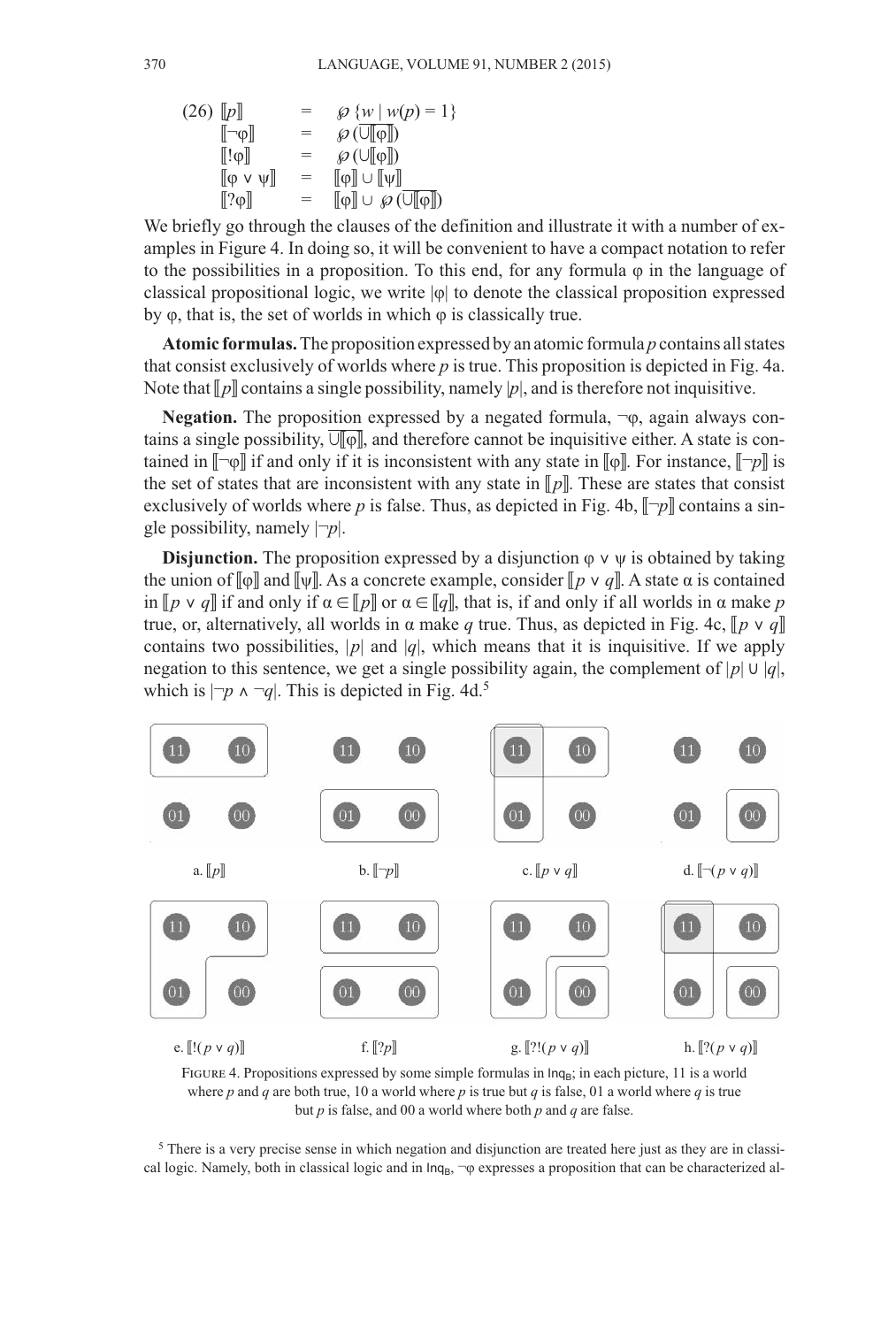**The projection operators.** As depicted in Figure 5, propositions in inquisitive semantics can be thought of as inhabiting a two-dimensional space. On the horizontal axis, there are propositions that are purely informative, that is, whose inquisitive content is trivial. On the vertical axis, there are propositions that are purely inquisitive, that is, whose informative content is trivial. All other propositions, whose informative and inquisitive content are both nontrivial, are located somewhere in the plane, off the axes.



FIGURE 5. ! and ? as projection operators.

Given this picture, it is natural to consider general operations that PROJECT any proposition onto one of the axes, trivializing either its informative or its inquisitive content. ! and ? express such operations, which is why they are called PROJECTION OPERAtors. ! is the noninquisitive projection operator: it trivializes the inquisitive content of a proposition, while leaving its informative content untouched. ? is a noninformative projection operator: it trivializes the informative content of a proposition, while minimally weakening its inquisitive content (inquisitive content cannot be left completely untouched in this case, because then the informative content would also remain intact; see Roelofsen 2013a for discussion).

Let us go through some concrete examples. The proposition expressed by !φ always contains a single possibility, namely  $\cup [\![\varphi]\!]$ , the union of all the elements of  $[\![\varphi]\!]$ . For instance, as depicted in Fig. 4e, the unique possibility for  $\left(p \vee q\right)$  is  $|p \vee q|$ , the union of |*p*| and |*q*|. This means that !( $p \vee q$ ) has the same informative content as  $p \vee q$ , but, unlike the latter, it is not inquisitive.

Now consider ?φ. The proposition expressed by ?φ always contains all of the elements of  $\llbracket \phi \rrbracket$  itself, plus the complement of  $\cup \llbracket \phi \rrbracket$  and all subsets thereof. For instance, as depicted in Fig. 4h, the proposition expressed by  $?(p \vee q)$  contains three possibilities: |*p*| and |*q*|, which are the possibilities for *p*  $\vee$  *q*, as well as  $|\neg p \wedge \neg q|$ , which is the complement of  $|p| \cup |q|$ . Notice that this indeed ensures that ? $\varphi$  is never informative. Two other examples are given in Figs. 4f and 4g. These projection operators play an important role in our analysis of declarative and interrogative sentences in natural language.

FROM NATURAL LANGUAGE TO  $Inq_B$ . Now that the basic inquisitive semantics framework is in place, we are ready to specify how the relevant types of sentences in natural language are to be translated into our logical language. Note that the framework as such does not provide any particular analysis of expressions in natural language; it just provides the formal tools to articulate and compare such analyses.

The types of sentences that we are primarily interested in are declaratives and sentential interrogatives (i.e. polar and other non-wh-interrogatives), possibly containing

gebraically as the PSEUDO-COMPLEMENT of  $[\![\varphi]\!]$ , and  $\varphi \vee \psi$  expresses a proposition that can be characterized algebraically as the join of  $[\![\phi]\!]$  and  $[\![\psi]\!]$ . Thus, from an algebraic perspective the treatment of negation and disjunction in  $In_{\mathsf{B}}$  is entirely classical, only now the notion of meaning has an inquisitive dimension. See Roelofsen 2013a for detailed discussion.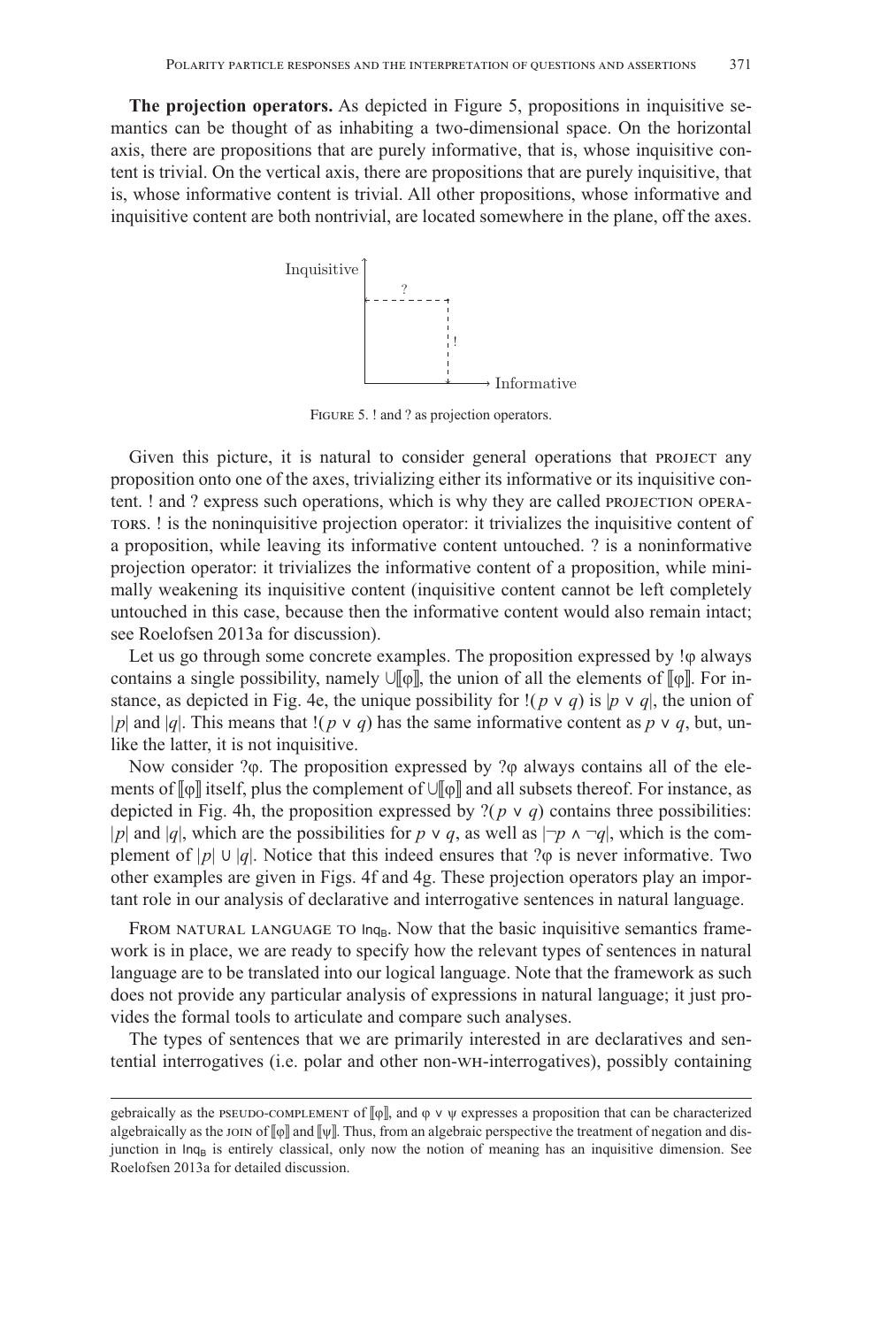negation and/or disjunction. Following Zimmermann (2000), Pruitt (2007), Biezma (2009), Biezma and Rawlins (2012), and Roelofsen (2013b), we think of these types of sentences as lists. Lists can be either declarative or interrogative, they can be either open or closed, and they contain either a single item or multiple items.<sup>6</sup>

(27) Closed declarative lists

- a. with a single item: Igor speaks English↓.
- b. with multiple items: Igor speaks English↑, or French↓.
- (28) Open declarative lists
	- a. with a single item: Igor speaks English↑.
	- b. with multiple items: Igor speaks English↑, or French↑.
- (29) Closed interrogative lists
	- a. with a single item: Does Igor speak English↓?
	- b. with multiple items: Does Igor speak English↑, or French↓?
- (30) Open interrogative lists
	- a. with a single item: Does Igor speak English↑?
	- b. with multiple items: Does Igor speak English↑, or French↑?

Open lists characteristically have rising intonation on the final disjunct, while closed lists characteristically have falling intonation on the final disjunct. Semantically, the characteristic property of open lists is that they leave open the possibility that none of the given list items holds. Closed lists, by contrast, signal, roughly speaking, that exactly one of the given items holds.

List items are separated by disjunction, in combination with a prosodic phrase break indicated by means of a comma—and rising intonation on the left disjunct. When both disjuncts are nonfinal, the disjunction word *or* may optionally be omitted, as long as the prosodic phrase break and the rising intonation on the left disjunct are present.

Disjunction may also occur within list items, but then it does not come with a prosodic phrase break and rising intonation on the left disjunct. Rather, both disjuncts are pronounced within one prosodic phrase in this case, which we indicate with hyphenation. Thus, the lists in 31–34 all have a single item, containing disjunction, rather than two items separated by disjunction.

- (31) Closed declarative: Igor speaks English-or-French↓.
- (32) Open declarative: Igor speaks English-or-French↑.
- (33) Closed interrogative: Does Igor speak English-or-French↓?
- (34) Open interrogative: Does Igor speak English-or-French↑?

We adopt the semantic analysis of lists outlined in Roelofsen 2013b. Some aspects of the analysis are spelled out here in more detail than in the original proposal, while others are left out of consideration because they are not directly relevant for the licensing of polarity particle responses.

Schematically, we assume that a list with *n* items has the syntactic structure in 35.<sup>7</sup>

<sup>6</sup> Zimmermann (2000) is primarily concerned with nonsingleton declarative lists like 27b and 28b, while Pruitt (2007), Biezma (2009), and Biezma and Rawlins (2012) are primarily concerned with nonsingleton closed interrogative lists like 29b and singleton open interrogative lists like 30a. A uniform analysis of the full range of declarative and interrogative lists exemplified in 27–30 is outlined in Roelofsen 2013b.

 $7$  We are abstracting away from a number of syntactic issues that are crucial for a general account of declarative and interrogative disjunctive lists, but do not seem directly relevant for the analysis of polarity particle responses to such sentences (see e.g. Han & Romero 2004, and references therein, for relevant discussion).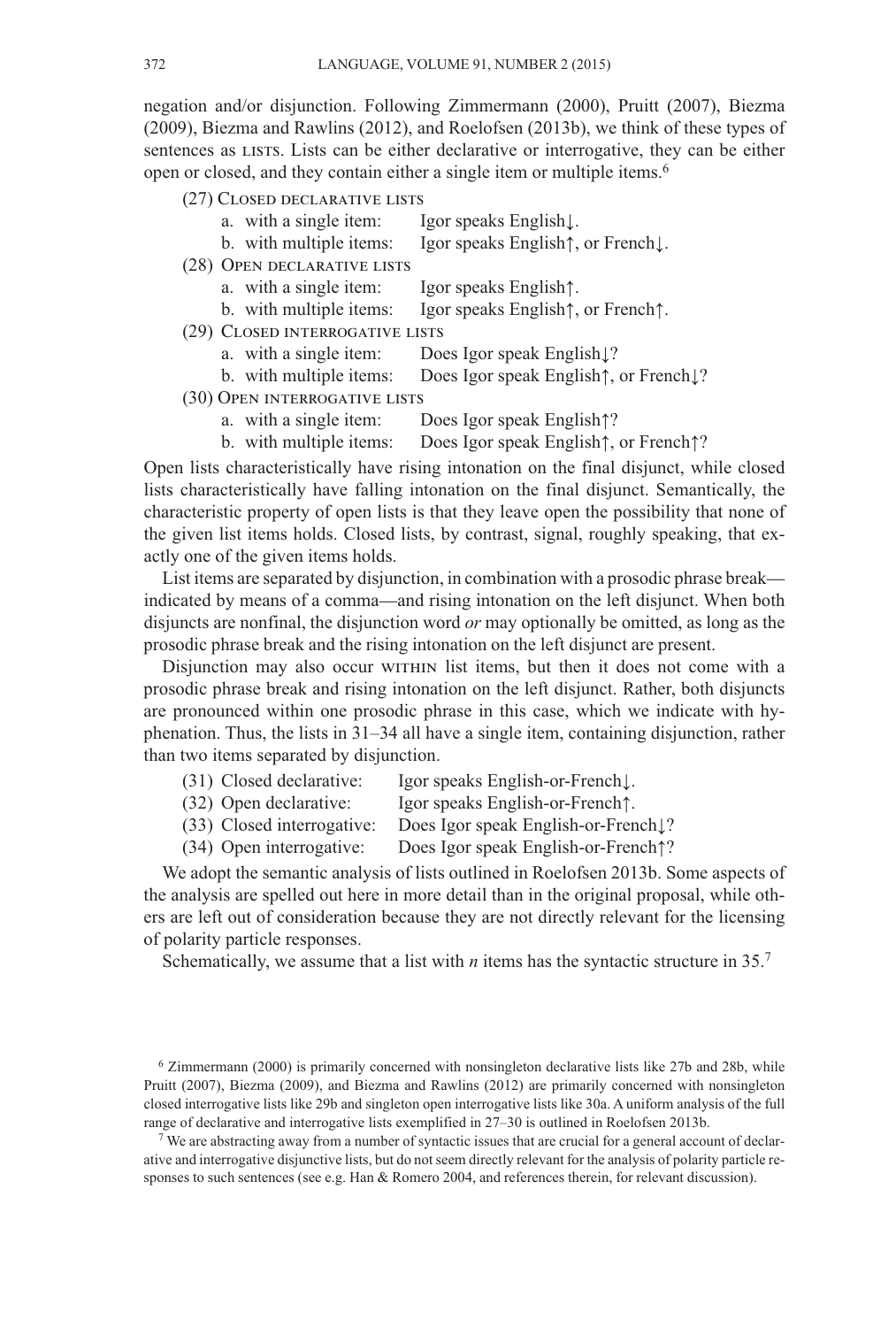

We refer to DECL/INT and OPEN/CLOSED as LIST CLASSIFIERS and to the rest of the structure as the body of the list. To give a concrete example, the open interrogative in 30b, which involves two list items, is taken to have the structure in 36.



The open interrogative in 34, which has a single list item containing disjunction, is taken to have the following structure.



Now let us turn to the translation of these structures into our logical language. As far as the body of a list is concerned, the translation procedure is almost entirely standard. In particular, negation is translated as ¬, and disjunction is translated as ∨, regardless of whether it separates two list items or occurs within one of the list items. The only nonstandard provision is that the noninquisitive projection operator (!) is applied to every list item. The rationale for this is that every list item is to be seen, intuitively speaking, as one block, that is, as contributing a single possibility to the proposition expressed by the list as a whole. This is ensured by applying !, which, roughly speaking, takes a set of possibilities and returns its union.

Thus, the body of a list is translated according to the rule in 38, where  $\varphi_1, \ldots, \varphi_n$  are standard translations of item<sub>1</sub>, ..., item<sub>n</sub> into propositional logic.

(38) Rule for translating the body of a list:

 $\begin{bmatrix} \text{item}_1 \text{ or } \dots \text{ or } \text{item}_n \end{bmatrix}$  **\*\***  $\begin{bmatrix} \varphi_1 \vee \dots \vee \varphi_n \end{bmatrix}$ 

Returning to our concrete examples above, if we translate *Igor speaks English* as *p* and *Igor speaks French* as *q*, then we get the following translations for the list bodies of 30b and 34, respectively.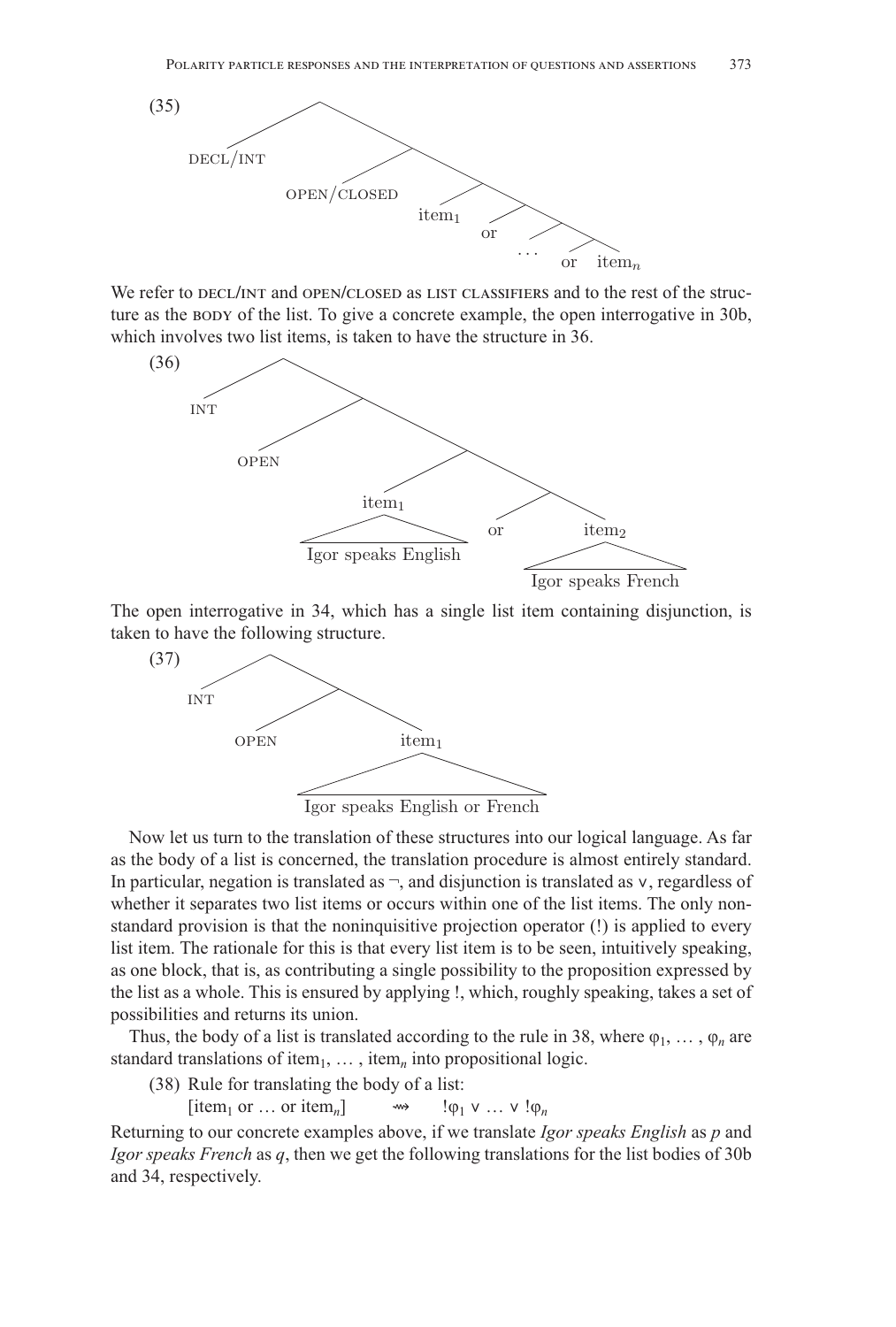(39) [Igor speaks English]item1 or [Igor speaks French]item2 !*p* ∨ !*q* (≡ *p* ∨ *q*)

(40) [Igor speaks English or French]item1 !( *p* ∨ *q*) Now let us turn to the list classifiers. First, DECL and INT are treated semantically as propositional modifiers, that is, as functions that take a proposition as their input and deliver another proposition as their output. In type-theoretic terms, they are treated as functions of type  $\langle T, T \rangle$ , where *T* is the type of proposition. OPEN and CLOSED, by contrast, are treated as functions that take two inputs, first a proposition and then a propositional modifier, and deliver another proposition as their output. That is, they are treated as functions of type  $\langle T, \langle T, T \rangle, T \rangle$ . It will become clear in a moment why open and closed are treated as having this somewhat more complex type, rather than simply  $\langle T, T \rangle$ , like DECL and INT. First, we need to look at each of the classifiers in somewhat more detail.<sup>8</sup>

First consider DECL. Intuitively, the role of declarativeness is to make a list purely informative—to eliminate inquisitiveness. This effect can be captured straightforwardly in  $Inq<sub>B</sub>$  by treating DECL as a function that applies the noninquisitive projection operator ! to its input proposition p, returning !p. Using type-theoretic notation, this can be formulated concisely as follows.

 $(41)$  DECL  $\rightarrow \rightarrow \lambda p$ .!p

Next, consider int. The proposal in Roelofsen 2013b is to treat interrogativity as having two effects. First, whenever possible, it ensures inquisitiveness. This is done by applying a conditional variant of the ? operator, which we denote here as  $\langle ? \rangle$ . If the proposition that  $\langle ? \rangle$  takes as its input is not yet inquisitive, then ? is applied to it. But if the input proposition is already inquisitive, then it is left untouched. The only case in which this procedure does not yield an inquisitive proposition is when the input proposition is a tautology: that is, it contains a single possibility consisting of all possible worlds. In this case,  $\langle ? \rangle$  has no effect. In all other cases, it delivers an inquisitive proposition.

The second effect of interrogativity proposed in Roelofsen 2013b is that it ensures noninformativity, by introducing a presupposition that the actual world must be contained in at least one of the possibilities in the proposition expressed. This second effect is especially important to account for the presuppositional component of closed interrogatives (see e.g. Karttunen & Peters 1976, Biezma & Rawlins 2012). However, since this presuppositional component is not relevant for our account of polarity particle responses, we simplify the analysis here and restrict ourselves to the first effect of interrogativity described above. Thus, we assume the following treatment of int.

 $(42)$  int  $\rightarrow \lambda p. \langle ? \rangle p$ 

Now consider open. As mentioned above, we take the characteristic semantic property of open lists to be that they leave open the possibility that none of the given list items hold. For instance, both the open declarative in 28a and the open interrogative in 30a leave open the possibility that Igor does not speak English. This property of open lists can be captured by treating open as applying the ? operator to the proposition that is generated by the body of the list.

<sup>&</sup>lt;sup>8</sup> We only use some type-theoretic terminology and notation informally here, in the metalanguage. A more rigorous approach would be to extend the logical framework to an appropriate type-theoretic framework. We leave this step implicit here because, on the one hand, for readers familiar with type theory it will be clear how to execute it, while on the other hand, for readers unfamiliar with type theory, it may obscure the essence of the analysis.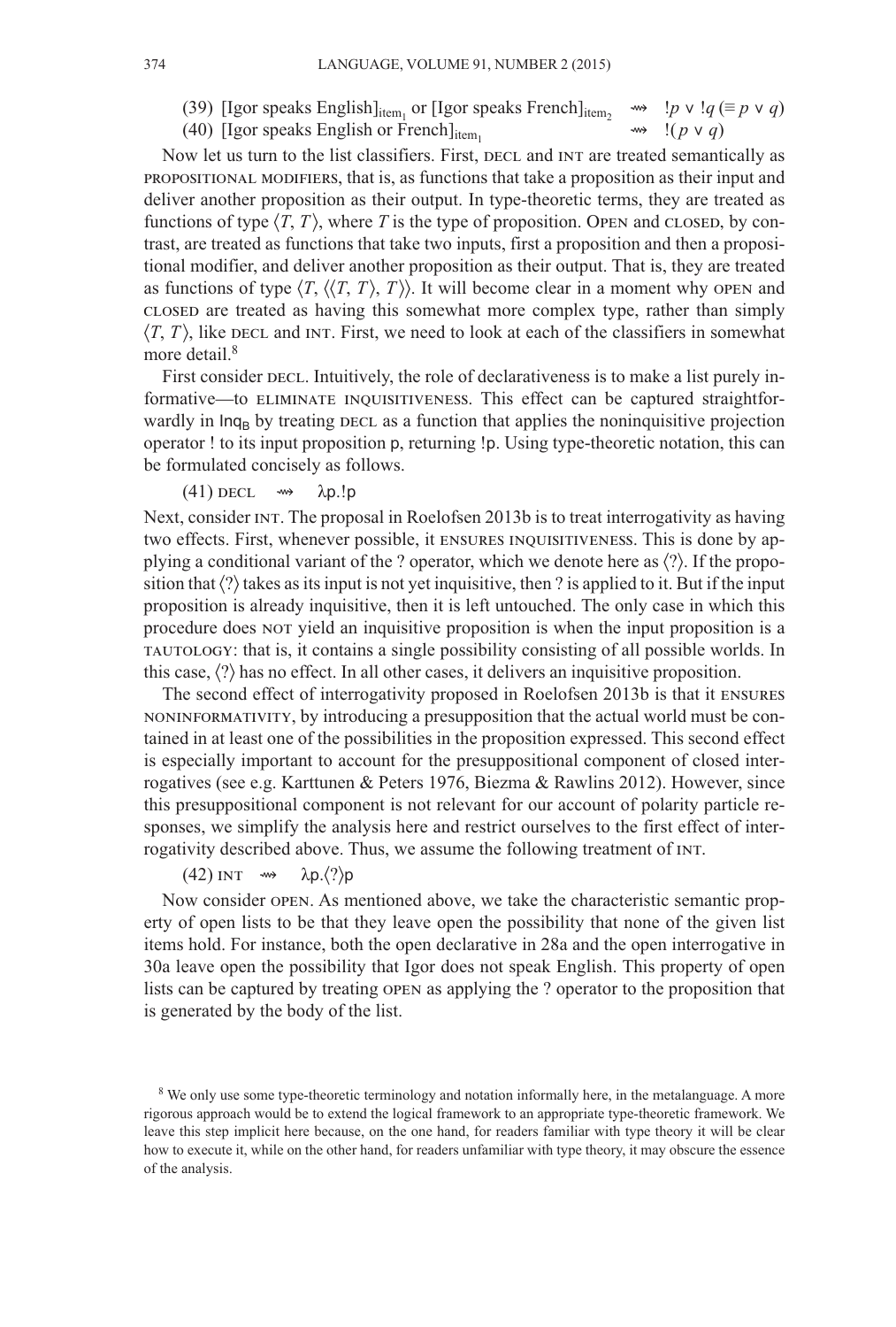Now, consider the effects of DECL and INT after we have applied ? to the proposition that is generated by the body of the list. On the one hand, applying ! will always yield a tautology in this case, which is clearly not a desirable result, while applying  $\langle ? \rangle$ , on the other hand, will never have any effect. For this reason, we treat open as disabling the further effects that DECL and INT may have. This is achieved by treating OPEN as a function that takes two inputs, a proposition p and a propositional modifier *f*, and returns the proposition ?p, ignoring the modifier *f* (notice that this effect could not be achieved if open were simply treated as a propositional modifier of type  $\langle T, T \rangle$ ; this is why we assigned it a somewhat more complex type).

(43) open λp.λ*f*.?p

Finally, consider closed. The proposal in Roelofsen 2013b is that closed lists characteristically imply that EXACTLY ONE of the given list items holds, where in the case of a declarative this implication is part of the at-issue content, while in the case of an interrogative it is part of the not-at-issue/presupposed content. In order to capture this, closed is treated as an exclusive strengthening operator, that is, an operator that takes a proposition and, roughly speaking, removes the overlap between the possibilities that it consists of.<sup>9</sup> However, since the effects of this exclusive strengthening operator are, as far as we can see, not directly relevant for the licensing of polarity particle responses, we again simplify the analysis here and treat closed as a vacuous operator, taking as input a proposition p and a propositional modifier *f*, and delivering as output the proposition obtained by applying  $f$  to p.<sup>10</sup>

(44) CLOSED  $\rightarrow \lambda p.\lambda f.f(p)$ 

In total there are four types of lists, each featuring a combination of two classifiers. From the treatment of the individual classifiers given above, it follows that the four types of lists are translated into our logical language as specified in 45, where in each case φ stands for the translation of the body of the list, obtained according to the rule in 38 above.

(45) Rules for translating lists

| ₩                                                                                                                                  | !Φ                       |
|------------------------------------------------------------------------------------------------------------------------------------|--------------------------|
| <b>ww</b>                                                                                                                          | $?$ $\Phi$               |
| <b>ww</b>                                                                                                                          | $\langle?\rangle_{\phi}$ |
| ₩                                                                                                                                  | $?$ $\Phi$               |
| a. [DECL [CLOSED [list-body]]]<br>$b.$ [DECL [OPEN [list-body]]]<br>c. [INT [CLOSED [list-body]]]<br>d. $[NT]$ [OPEN [list-body]]] |                          |

The rules in 38 and 45 together give a complete specification of how to translate declarative and interrogative lists in natural language into our logical language, and thereby indirectly provide a semantic analysis of such lists.

In Table 1 we provide a number of examples that are representative of the types of sentences we are concerned with. In the translations of these examples, *p* stands for *Igor speaks English* and *q* for *Igor speaks French*. In each case we provide the direct translation and also a simpler formula that is semantically equivalent in  $Inq<sub>B</sub>$  to the direct

<sup>9</sup> Operators of this kind have been assumed in earlier work on disjunctive questions as well (e.g. Roelofsen & van Gool 2010, Pruitt & Roelofsen 2011, Biezma & Rawlins 2012), and also in work on free-choice indefinites (Menéndez-Benito 2005, Aloni 2007), imperatives (Aloni & Ciardelli 2013), and implicatures (e.g. Fox 2007, Alonso-Ovalle 2008, Balogh 2009).

<sup>10</sup> Exactly the same effects would be obtained if we treated CLOSED simply as the identity function on propositions, λp.p. For uniformity, however, we take it to have the same type as open, which means that it should take not just a proposition as its input, but also a propositional modifier.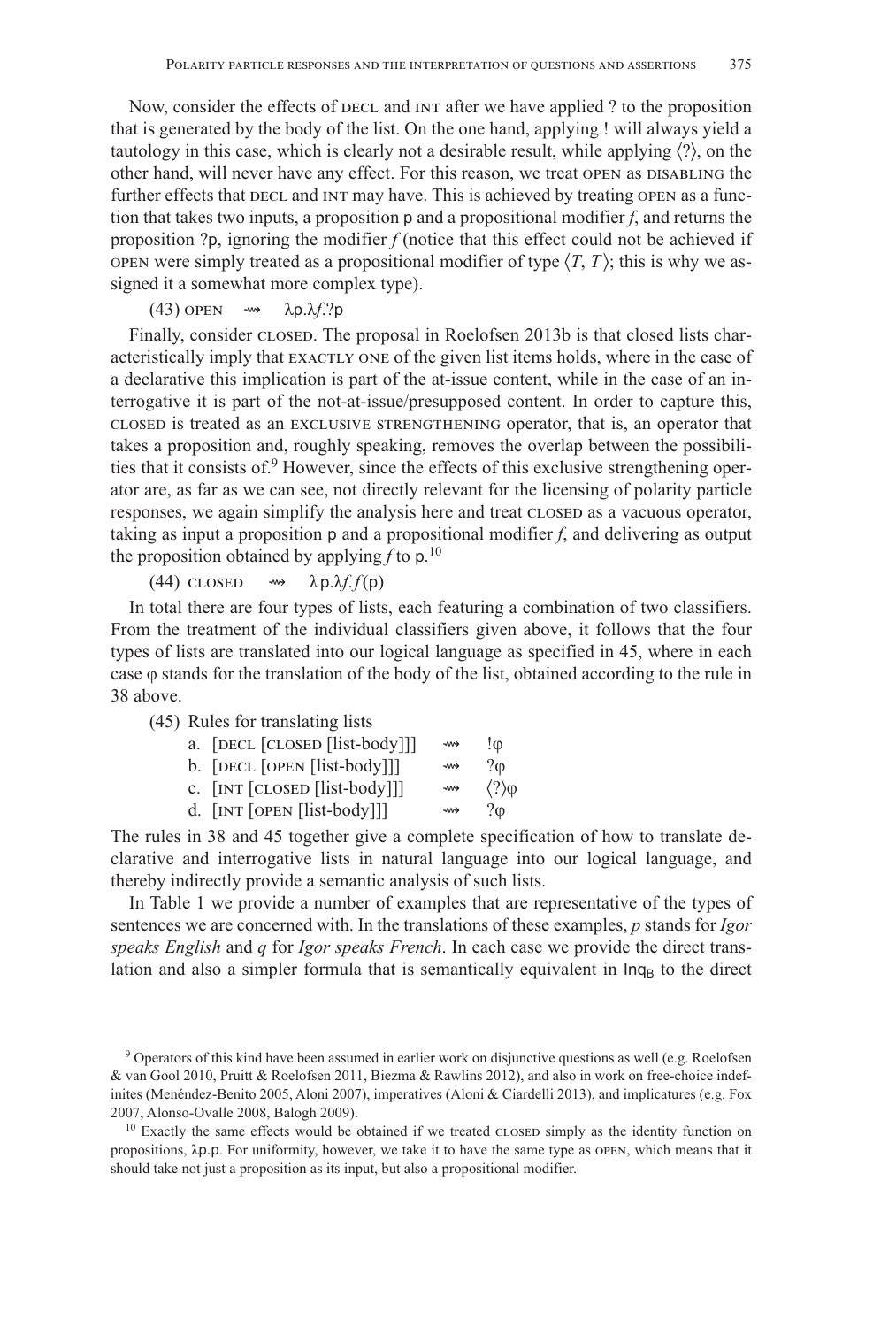| <b>CLOSED DECLARATIVES</b>                                                                        | <b>TRANSLATION</b>                  | <b>SIMPLIFIED</b> |
|---------------------------------------------------------------------------------------------------|-------------------------------------|-------------------|
| Igor speaks English <sub>J</sub> .                                                                | !!p                                 | $\boldsymbol{p}$  |
| Igor does not speak English <sub>1</sub> .                                                        | $! \neg p$                          | $\neg p$          |
| Igor speaks English-or-French <sub>1</sub> .                                                      | $\mathop{!}(p \vee q)$              | $!(p \vee q)$     |
| Igor speaks English <sup><math>\uparrow</math></sup> , or French <sub>1</sub> .                   |                                     | $!(p \vee q)$     |
| <b>OPEN DECLARATIVES</b>                                                                          |                                     |                   |
| Igor speaks English <sup>*</sup> .                                                                | ?!p                                 | ?p                |
| Igor does not speak English <sup><math>\uparrow</math></sup> .                                    | $?! \neg p$                         | ?p                |
| Igor speaks English-or-French <sup>†</sup> .                                                      | $?!(p \vee q)$                      | $?!(p \vee q)$    |
| Igor speaks English <sup><math>\uparrow</math></sup> , or French $\uparrow$ .                     | $?(!p \vee !q)$                     | $?(p \vee q)$     |
| <b>OPEN INTERROGATIVES</b>                                                                        |                                     |                   |
| Does Igor speak English <sup>1</sup> ?                                                            | ?!p                                 | ?p                |
| Does Igor not speak English <sup>1</sup> ?                                                        | $?! \neg p$                         | ?p                |
| Does Igor speak English-or-French <sup>†?</sup>                                                   | $?!(p \vee q)$                      | $?!(p \vee q)$    |
| Does Igor speak English <sup><math>\uparrow</math></sup> , or French $\uparrow$ ?                 | $?(!p \vee !q)$                     | $?(p \vee q)$     |
| <b>CLOSED INTERROGATIVES</b>                                                                      |                                     |                   |
| Does Igor speak English <sup>1</sup> ?                                                            | ?!p                                 | ?p                |
| Does Igor speak English <sup><math>\uparrow</math></sup> , or French <sup>1</sup> ?               | $!p \vee !q$                        | $p \vee q$        |
| Does Igor speak English <sup><math>\uparrow</math></sup> , or doesn't he <sup>1</sup> ?           | $!p \vee !\neg p$                   | ?p                |
| Does Igor speak English-or-French <sup><math>\uparrow</math></sup> , or doesn't he <sup>1</sup> ? | $!(p \vee q) \vee !\neg (p \vee q)$ | $?!(p \vee q)$    |

translation. The propositions expressed by all of these simplified translations are depicted in Fig. 4 above.

> Table 1. Representative examples of the types of sentences under investigation here, with direct and simplified translations.

This concludes our overview of inquisitive semantics and the basic analysis of declarative and interrogative lists in  $Inq<sub>B</sub>$  that we assume. Notice that this analysis captures the informative and inquisitive content of the various types of sentences we are interested in, but it does not yet capture their potential to introduce DISCOURSE REFER-ENTS, which could serve as the antecedents for subsequent anaphoric expressions. We have seen in §2 that this aspect of meaning is crucial for an account of polarity particle responses. Thus, our next task is to enrich the basic  $Inq<sub>B</sub>$  framework, as well as the basic analysis of declarative and interrogative lists laid out above, in order to capture the anaphoric potential of the various types of initiatives.

**3.3.** DISCOURSE REFERENTS. We saw in §2 that an account of polarity particle responses requires a semantic analysis of declaratives and interrogatives that captures not just their informative and inquisitive content, but also their potential to introduce discourse referents, which may serve as antecedents for subsequent anaphoric expressions. It is important to note that such an analysis of declaratives and interrogatives is required not just for an account of polarity particle responses, but also for a broad class of other anaphoric expressions. To illustrate this, consider the contrast between 46, 47, and 48, involving the anaphoric expression *so*.

- (46) A: Is the number of planets even?
	- B: I don't think so.  $\Rightarrow$  I don't think it's even.
- (47) A: Is the number of planets odd?
	- B: I don't think so.  $\Rightarrow$  I don't think it's odd.
- (48) A: Is the number of planets even $\uparrow$ , or odd $\downarrow$ ?
	- B: \*I don't think so.

In the framework we have laid out so far, the interrogatives in 46–48 are semantically equivalent. This is as it should be, because these interrogatives have precisely the same inquisitive (and informative) content, and this is all that propositions in  $\ln q_B$  are in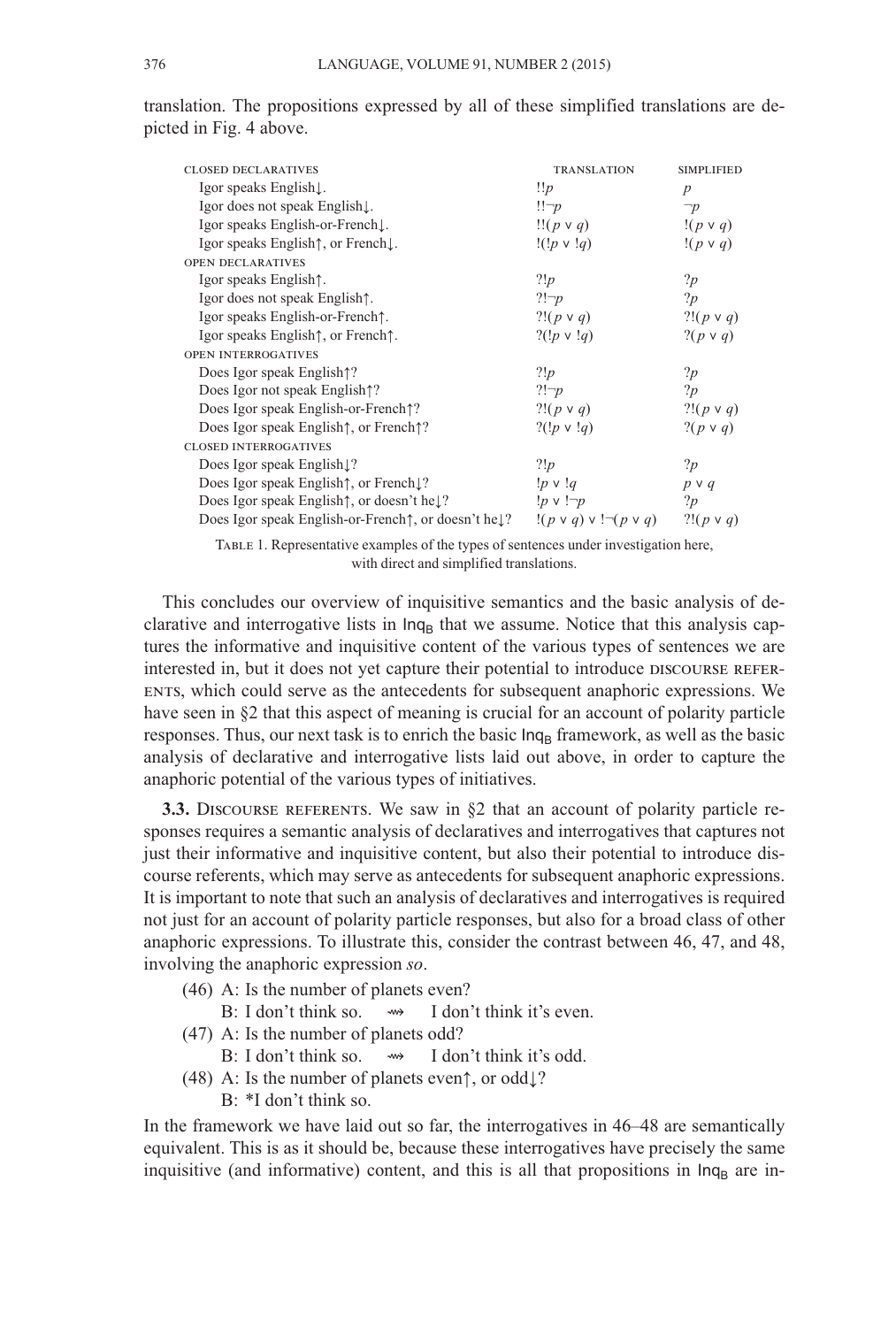tended to capture. However, the fact that *I don't think so* is interpreted differently in response to 46 and 47, and is even infelicitous in response to 48, shows that there is more to the meaning of these interrogatives than their inquisitive content.<sup>11</sup>

The contrast among examples like 46–48 has sometimes been presented as a general argument against so-called proposition-set approaches to the semantics of questions, which include the classical theories of Hamblin (1973), Karttunen (1977), and Groenendijk and Stokhof (1984), as well as the inquisitive semantics framework adopted here, which builds on this classical work. The argument has inspired several alternative approaches to the semantics of questions, such as the categorial approach of von Stechow (1991) and Krifka (2001), among others, and the orthoalgebraic approach of Blutner (2012). We choose not to pursue a full-fledged alternative to the proposition-set approach here, but rather to extend the framework laid out so far in a suitable way, taking inspiration from dynamic semantics.12

Once our analysis of declaratives and interrogatives is sufficiently fine-grained to account for the contrast among 46–48, we may expect that it will also allow us to account for parallel contrasts involving polarity particle responses, such as those illustrated in 49–51.

(49) A: Is the number of planets even?

|  | B: Yes, it is.                        | $\rightsquigarrow$ | it's even |
|--|---------------------------------------|--------------------|-----------|
|  | No, it isn't.                         | ₩                  | it's odd  |
|  | (50) A: Is the number of planets odd? |                    |           |
|  | B: Yes, it is.                        | ₩                  | it's odd  |
|  | No, it isn't.                         | $\rightsquigarrow$ | it's even |

(51) A: Is the number of planets even $\uparrow$ , or odd $\downarrow$ ? B: \*Yes, it is./\*No, it isn't.

We saw in §2, however, that polarity particle responses give rise to additional empirical challenges as well, because, unlike many other anaphoric expressions, they have the special property of being sensitive to the POLARITY of their antecedent. This is witnessed, for instance, by the contrast between 52 and 53.

- (52) A: Is the number of planets odd↑?
	- B: No, it isn't.  $\Rightarrow$  it's not odd
- (53) A: Is the number of planets not even↑? B: No, it isn't.  $\Rightarrow$  it's not even

Thus, our account of declaratives and interrogatives should not only characterize which discourse referents are introduced by a given sentence, but also characterize these discourse referents as having either positive or negative polarity, depending on the nature of the sentence that introduces them.

<sup>&</sup>lt;sup>11</sup> Note that the argument here is analogous to the classical argument for dynamic semantics based on Partee's 'marble examples' (see Heim 1982:21). Those examples show that there is more to the meaning of declarative sentences than their truth conditions, that is, their informative content. Analogously, the examples given here show that there is more to the meaning of interrogative sentences than their inquisitive content.

<sup>&</sup>lt;sup>12</sup> It should be noted that Groenendijk and Stokhof's (1984) analysis actually does provide a way to distinguish the interrogatives in 46–48, which already shows that proposition-set approaches to questions are not inherently incapable of dealing with the observed contrast, as has sometimes been claimed (see e.g. Blutner 2012:240). Our approach is especially close in spirit, though quite different in implementation and empirical coverage, to that of Aloni and van Rooij (2002), which integrates elements of the categorial approach with Groenendijk and Stokhof's partition theory in a dynamic setting. For comparison of our approach to this line of work, see §7.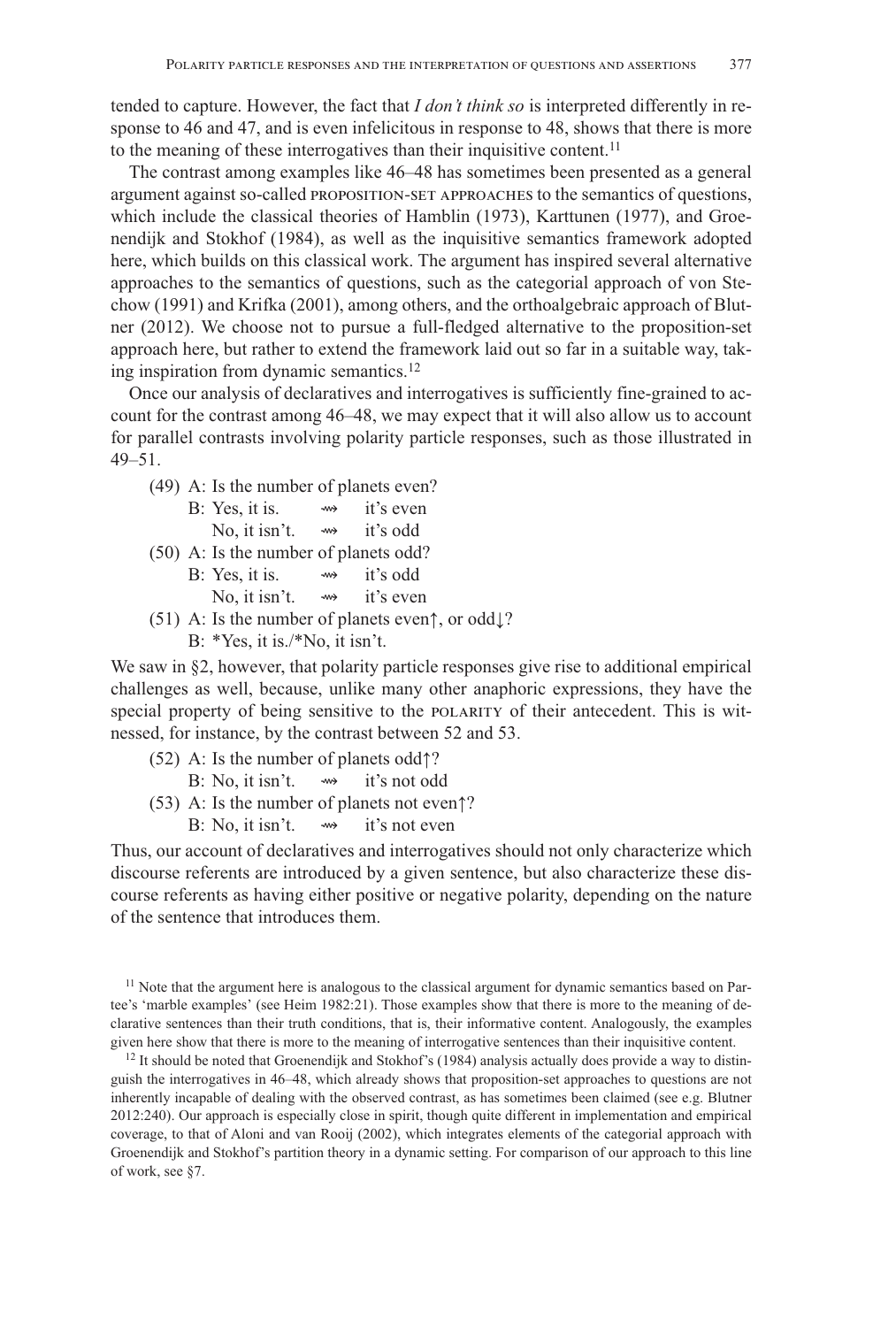To meet this requirement we define an extension of  $Inq_B$ , which we call  $Inq_B^{\pm}$ , where each formula  $\varphi$  not only is assigned the proposition  $\llbracket \varphi \rrbracket$  that it is standardly assigned in Inq<sub>B</sub>, but also receives an additional semantic value,  $[\![\varphi]\!]^{\pm}$ , which determines the discourse referents that are introduced when  $\varphi$  is uttered. For simplicity, we focus on 'propositional' discourse referents here; other types of discourse referents, such as those introduced by nominal expressions, are left out of consideration.

Since positive and negative discourse referents have to be kept apart, we construe  $[\![\varphi]\!]^{\pm}$  as a pair  $\langle [\![\varphi]\!]^{\pm}$ ,  $[\![\varphi]\!]^{\pm}$ , where both  $[\![\varphi]\!]^{\pm}$  and  $[\![\varphi]\!]^{\pm}$  are sets of possibilities, corresponding to the positive and negative discourse referents that are introduced when  $\varphi$  is uttered. We say that the possibilities in  $[\![\varphi]\!]^+$  have positive polarity, and those in  $[\![\varphi]\!]^-$  have negative polarity. Moreover, adopting a piece of terminology from Roelofsen and van Gool (2010), we say that  $\varphi$  HIGHLIGHTS the possibilities in  $\llbracket \varphi \rrbracket^+$  and  $\llbracket \varphi \rrbracket^{-1}$ .

In order to arrive at a principled recursive definition of  $[\![\varphi]\!]^{\pm}$ , we have to address two questions. First, we have to specify, in pretheoretic terms, when exactly a sentence should be taken to highlight a given possibility. And second, given an answer to this first question, we have to say, again in pretheoretic terms, when a highlighted possibility should be taken to have positive polarity, and when it should be taken to have negative polarity.

Let us start with the first question. The general idea is that the possibilities highlighted by  $\varphi$  are those possibilities that are made particularly salient when  $\varphi$  is uttered, and thereby come to serve as highly accessible potential antecedents for subsequent anaphoric expressions. To sharpen this intuition, let us consider a number of examples, using the anaphoric expression *so* as a probe.

First, consider the simplest possible example, the basic declarative in 54A, which is represented in our logical language by the atomic formula *p*. The latter expresses a proposition containing a single possibility  $|p|$ , the set of all worlds where p is true. It is natural to assume that this possibility is made particularly salient when the sentence is uttered, and thereby becomes available as a possible antecedent for subsequent anaphoric expressions. Indeed, the anaphoric expression *so* in 54B is naturally interpreted as making reference to this possibility. Thus, we assume that an atomic sentence *p* highlights the possibility |*p*|.

#### (54) A: Igor speaks English.

B: I don't think so.  $\rightarrow$  I don't think he speaks English

Next, consider the polar interrogative in 55A, which is translated into our logical language as ?*p*. The latter expresses a proposition containing two possibilities,  $|p|$  and  $|\neg p|$ . It is natural to assume, however, that only  $|p|$  is made particularly salient when the sentence is uttered. In an intuitive sense, this possibility is explicitly mentioned, while its complement is only implicitly introduced. This intuition is supported by the fact that *so* in 55B can only be interpreted as making reference to  $|p|$ , and not to  $|\neg p|$ . So we assume that  $?p$ , just like *p*, highlights only the possibility  $|p|$ .

<sup>&</sup>lt;sup>13</sup> For transparency, we provide a two-dimensional semantics here, keeping the 'highlighting' dimension apart from the ordinary 'propositional' dimension. In a full-fledged dynamic semantics, these dimensions of the meaning of a sentence would both be determined in an integrated way by the sentence's context change potential. Properly spelling out such a dynamic semantics in this setting, however, would involve certain complications (having to do in particular with the fact that we need to keep track of not just the common ground of the discourse, but also the commitments of each individual discourse participant: see §3.4), which would be likely to obscure the essence of our proposal. We therefore present a static, two-dimensional system.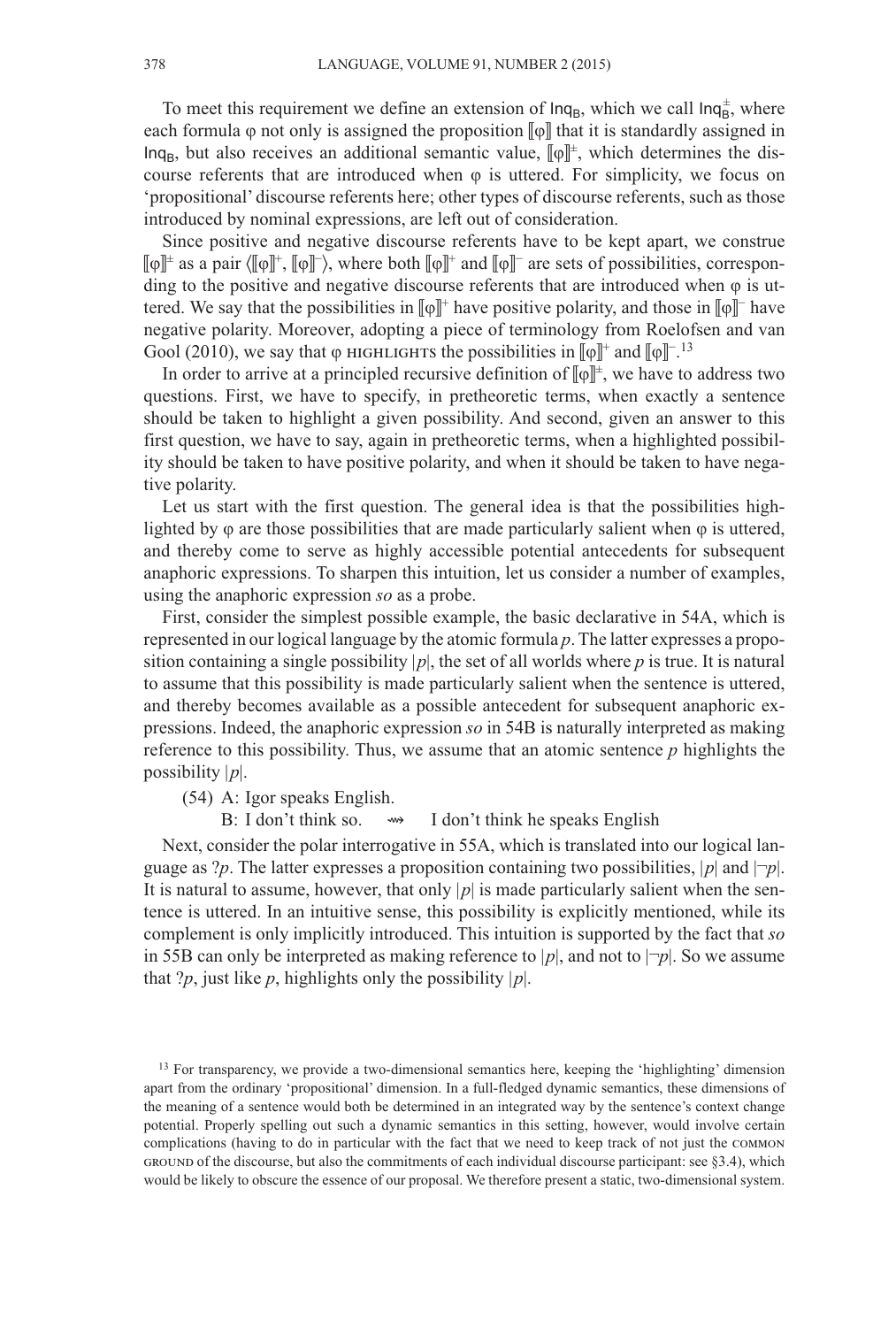(55) A: Does Igor speak English?

B: I don't think so.  $\Rightarrow$  I don't think he speaks English

Now let us turn to disjunctive lists containing multiple items. There are four cases to consider: closed declaratives, open declaratives, open interrogatives, and closed interrogatives. We consider all four cases at once, because it is in comparing them that we are best able to probe their highlighting potential.

- (56) A: Igor speaks English↑, or French↓.
- B: I don't think so.  $\rightarrow$  I don't think he speaks English or French (57) A: Igor speaks English↑, or French↑.
- B: I don't think so.  $\rightarrow$  I don't think he speaks English or French (58) A: Does Igor speak English↑, or French↑?
- B: I don't think so.  $\rightarrow$  I don't think he speaks English or French
- (59) A: Does Igor speak English↑, or French↓?
	- B: \*I don't think so.

The main question is whether these lists should be taken to separately highlight the two possibilities |*p*| and |*q*|, corresponding to the two explicitly given list items, or whether they should be taken to highlight just the union of these two possibilities, |*p* ∨ *q*|. To choose between these two options, we have to check which of these possibilities, if any, are made available for subsequent anaphoric reference, using our probe *so*.

Notice that there is a stark contrast between 56–58 on the one hand, and 59 on the other. In the first three cases, the anaphoric expression is interpreted effortlessly, while in the fourth case it is infelicitous. Moreover, notice that in the first three cases, *so* is interpreted as making reference to |*p* ∨ *q*|, rather than to |*p*| or to |*q*|. These observations are naturally accounted for under the following two assumptions: (i) in order for the anaphoric expression *so* to be interpreted felicitously, there needs to be a unique most salient suitable antecedent ( just like for other anaphoric expressions), and (ii) closed interrogatives with multiple items behave differently in terms of highlighting from other types of lists; in particular, while 56–58 highlight a single possibility,  $|p \vee q|$ , and thereby license anaphora, 59 highlights both |*p*| and |*q*| separately, and therefore does not license anaphora. The next question, then, is why closed interrogatives would behave so markedly differently from the other types of lists in this respect.

Recall that 56 is represented in our logical language as  $!(p \vee q)$ , 57 and 58 both as ?( *p* ∨ *q*), and 59 as *p* ∨ *q*. That is, the first three involve a projection operator, while the fourth does not. We take it, then, that the projection operators are responsible for collapsing the two highlighted possibilities generated by the disjunction, |*p*| and |*q*|, into a single possibility,  $|p| \cup |q| = |p \vee q|$ . Under this assumption, the observed contrast between closed interrogatives and the other types of lists is exactly as expected.

Now let us turn to the second question that we started out with: when should a highlighted possibility be taken to have positive polarity, and when should it be taken to have negative polarity? Here the general idea is that, by default, highlighted possibilities have positive polarity, unless they are introduced by a negative sentence, that is, a sentence that has negation as its highest-scoping sentential operator. Again, let us consider some examples to sharpen this intuition. In the case of atomic sentences, and negations thereof, things are straightforward:  $p$  highlights the possibility  $|p|$ , and since there is no negation involved, this possibility should be taken to have positive polarity; by contrast, ¬*p* highlights the possibility  $|\neg p|$ , and since in this case the sentence is clearly negative, the possibility that it highlights should be taken to have negative polarity.

Next, consider  $\langle p, \cdot \rangle$  *p*,  $\langle p, \cdot \rangle$  and  $\langle \cdot \rangle$  *p*. In the case of  $\langle p, \cdot \rangle$  and  $\langle p, \cdot \rangle$  the highlighted possibility is |*p*|, which clearly should be marked as positive since the given sentences do not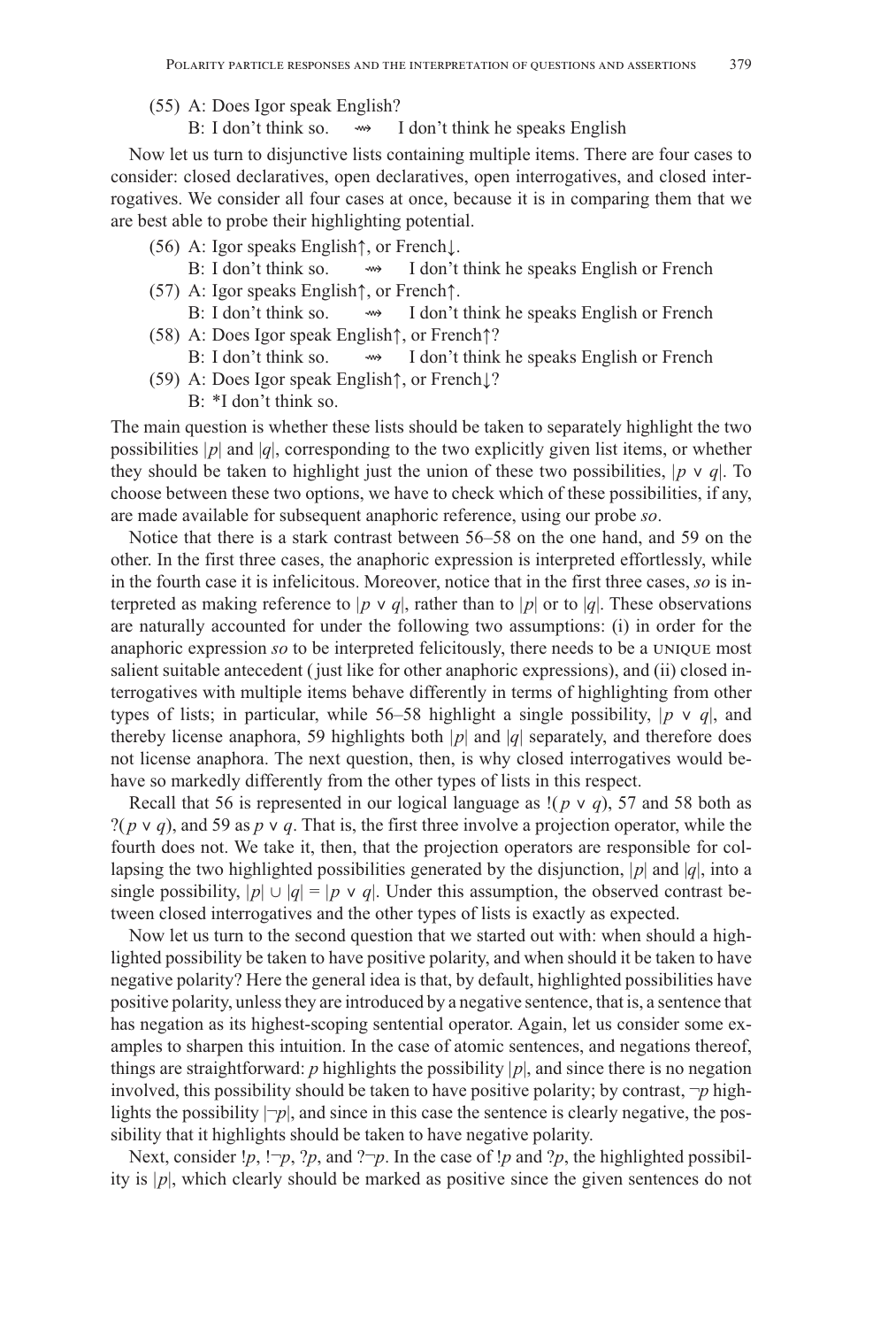involve negation at all. In the case of ! $\neg p$  and ? $\neg p$ , the highlighted possibility is  $|\neg p|$ , and this time it should be marked as negative because it is introduced by a negative sentence,  $\neg p$ . Notice that negation is not the highest-scoping operator in  $\neg p$  and  $\neg p$ . In both cases, however, the highlighted possibility  $|\neg p|$  is INTRODUCED by  $\neg p$  and subsequently left untouched by the projection operators. Therefore, it needs to be marked as negative.

Things are different when a projection operator applies to a sentence that highlights more than just one possibility, for instance in the case of  $!(p \vee \neg q)$ . In that case, the projection operator collapses the two possibilities highlighted by the disjunction, | *p*| and  $|\neg q|$ , into a single possibility,  $|p| \cup |\neg q| = |p \vee \neg q|$ . Of this possibility we can no longer say that it was introduced by a negative sentence, which means that it should be marked as positive. This is the case even if both disjuncts are negative, as for instance in ! $(\neg p \lor \neg q)$ .

These considerations lead to the following recursive definition of  $[\![\varphi]\!]^{\pm}$ .<sup>14</sup>

| $(60)$ $[$ p <sup><math>]</math><math>\pm</math></sup> |     | $\langle \{ p \}, \emptyset \rangle$                                                                                                                                |                                                                                   |
|--------------------------------------------------------|-----|---------------------------------------------------------------------------------------------------------------------------------------------------------------------|-----------------------------------------------------------------------------------|
| $\mathbb{H}^{-0}$                                      | $=$ | $\langle \emptyset, \{\overline{\cup [ \varphi ]^{\pm}} \} \rangle$                                                                                                 |                                                                                   |
| $\ \varphi \vee \psi\ $ <sup><math>\pm</math></sup>    | $=$ | $\llbracket \phi \rrbracket^{\pm} \cup \llbracket \psi \rrbracket^{\pm}$                                                                                            |                                                                                   |
| $[[! \varphi]]^{\pm} = [[? \varphi]]^{\pm}$            | $=$ | $\begin{array}{l} \left\langle \langle \emptyset , \{ \alpha \} \right\rangle \ \left\langle \{ \cup [\![ \varphi ]\!]^\pm \}, \emptyset \right\rangle \end{array}$ | if $[\![\varphi]\!]^{\pm} = \langle \varnothing, \{\alpha\} \rangle$<br>otherwise |

In Table 2 we list the same range of examples that we provided in Table 1 to illustrate our basic analysis of declarative and interrogative lists in  $Inq_B$ . Now, with the added highlighting dimension, some of the simplified translations that were given above no longer preserve the meaning of the direct translations. In Table 2 we provide the simplest translations that do preserve the meaning of the direct translation, and in the highlighting dimension as well. We also list the set of positive and negative highlights for each sentence. The relevant semantic values are depicted in Figure 6, where areas with dashed borders correspond to highlighted possibilities, and  $\oplus$  and  $\ominus$  are used to mark the polarity of these possibilities.

|                                                                                                   | <b>SIMPLIFIED</b>                                   | <b>POSITIVE</b>   | <b>NEGATIVE</b>               |
|---------------------------------------------------------------------------------------------------|-----------------------------------------------------|-------------------|-------------------------------|
|                                                                                                   | <b>TRANSLATION</b>                                  | <b>HIGHLIGHTS</b> | <b>HIGHLIGHTS</b>             |
| <b>CLOSED DECLARATIVES</b>                                                                        |                                                     |                   |                               |
| Igor speaks English <sub>L</sub> .                                                                | $\boldsymbol{p}$                                    | p                 |                               |
| Igor does not speak English <sub>1</sub> .                                                        | $\neg p$                                            |                   | $\Box p$                      |
| Igor speaks English-or-French L.                                                                  | $!(p \vee q)$                                       | $ p \vee q $      |                               |
| Igor speaks English <sup><math>\uparrow</math></sup> , or French <sub>1</sub> .                   | $!(p \vee q)$                                       | $ p \vee q $      |                               |
| <b>OPEN DECLARATIVES</b>                                                                          |                                                     |                   |                               |
| Igor speaks English <sup>*</sup> .                                                                | ?p                                                  | p                 |                               |
| Igor does not speak English <sup>*</sup> .                                                        | $? \neg p$                                          |                   | $ \neg p $                    |
| Igor speaks English-or-French <sup><math>\uparrow</math></sup> .                                  | $?!(p \vee q)$                                      | $ p \vee q $      |                               |
| Igor speaks English <sup><math>\uparrow</math></sup> , or French $\uparrow$ .                     | $?(p \vee q)$                                       | $ p \vee q $      |                               |
| <b>OPEN INTERROGATIVES</b>                                                                        |                                                     |                   |                               |
| Does Igor speak English <sup>†?</sup>                                                             | ?p                                                  | p                 |                               |
| Does Igor not speak English <sup>1</sup> ?                                                        | $? \neg p$                                          |                   | $\Box p$                      |
| Does Igor speak English-or-French <sup>†?</sup>                                                   | $?!(p \vee q)$                                      | $ p \vee q $      |                               |
| Does Igor speak English <sup><math>\uparrow</math></sup> , or French $\uparrow$ ?                 | $?(p \vee q)$                                       | $ p \vee q $      |                               |
| <b>CLOSED INTERROGATIVES</b>                                                                      |                                                     |                   |                               |
| Does Igor speak English <sup>1</sup> ?                                                            | ?p                                                  | p                 |                               |
| Does Igor speak English <sup><math>\uparrow</math></sup> , or French <sup>1</sup> ?               | $p \vee q$                                          | p ,  q            |                               |
| Does Igor speak English <sup><math>\uparrow</math></sup> , or doesn't he <sup>1</sup> ?           | $p \vee \neg p$                                     | p                 | $\Box p$                      |
| Does Igor speak English-or-French <sup><math>\uparrow</math></sup> , or doesn't he <sup>1</sup> ? | $ (p \vee q) \vee \neg (p \vee q) \quad  p \vee q $ |                   | $\left \neg(p \vee q)\right $ |

Table 2. Representative examples, with simplified translations and positive and negative highlights.

<sup>14</sup> With slight abuse of notation, we use  $[\![\varphi]\!]^{\pm} \cup [\![\psi]\!]^{\pm}$  as shorthand for  $\langle [\![\varphi]\!]^{\pm} \cup [\![\psi]\!]^{\pm}$ ,  $[\![\varphi]\!]^{-} \cup [\![\psi]\!]^{-}$  and  $\bigcup [\![\varphi]\!]^{\pm}$  as shorthand for  $\cup [\![\varphi]\!]^+ \cup \cup [\![\varphi]\!]^-$ .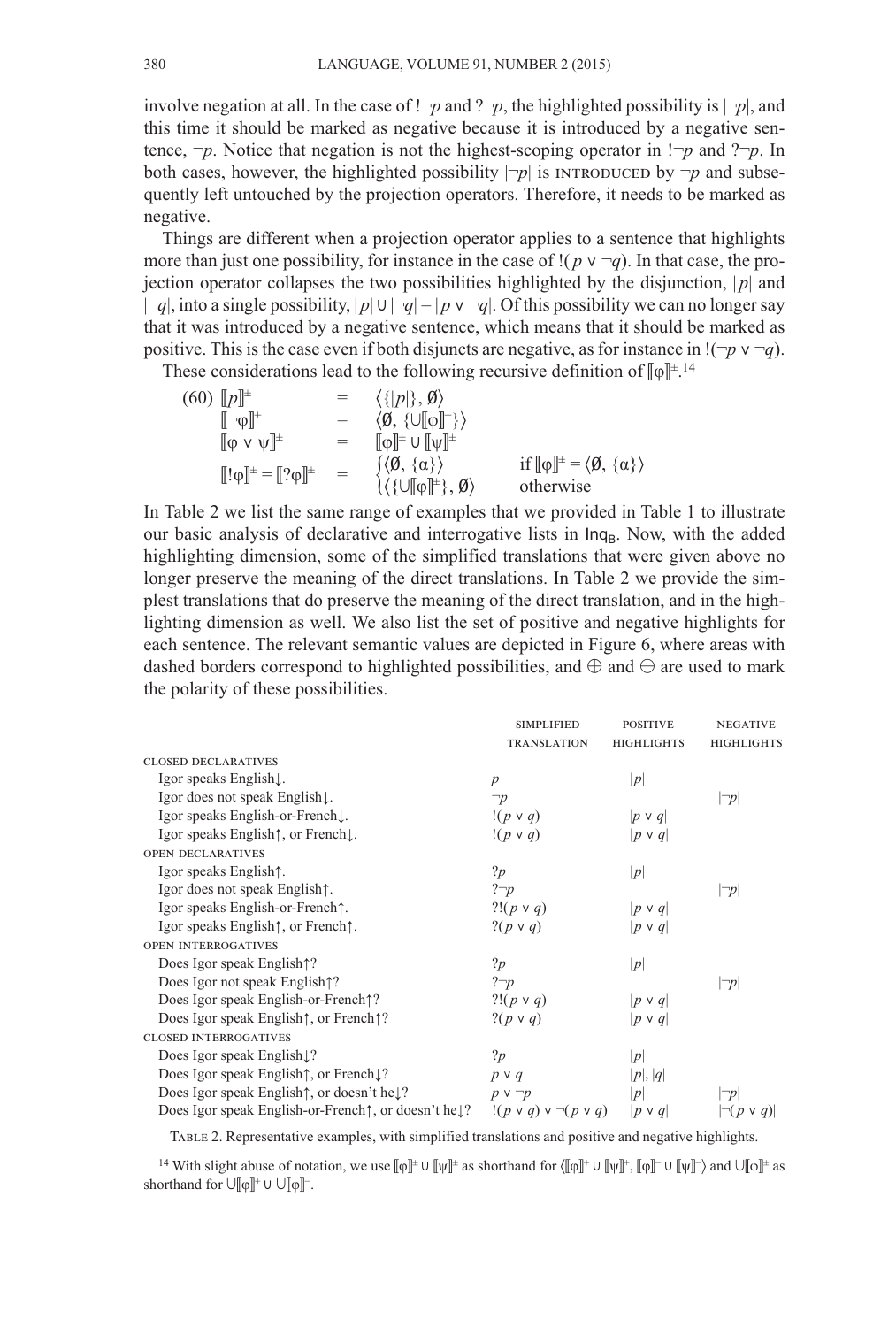

FIGURE 6. The semantic values of some simple formulas in  $Inq_B^{\pm}$ .

This concludes our semantic account of declaratives and sentential interrogatives. Before moving on, let us briefly indicate how the account could be extended to whinterrogatives. In the case of wh-interrogatives, it would be natural to assume that what is made particularly salient is, instead of one or more possibilities, an *n*-place prop-ERTY, where  $n \geq 1$  is the number of WH-elements in the interrogative.<sup>15</sup> Anticipating our account of polarity particle responses, this means that the type of objects that are made available by wh-interrogatives as potential antecedents for subsequent anaphoric expressions are not the right type of objects to license polarity particle responses. This, then, will account for the basic contrast between  $1-3$  noted at the outset of the article.<sup>16</sup>

**3.4.** DISCOURSE CONTEXTS AND HOW THEY ARE UPDATED. Having spelled out a semantic account for the relevant range of sentence types, our next task is to characterize precisely how utterances affect the discourse context. First, we specify what we take to be the relevant components of a discourse context, drawing primarily on Farkas and Bruce (2010), who in turn build on a rich tradition of previous work on discourse (Hamblin 1971, Stalnaker 1978, Carlson 1983, Clark 1992, Ginzburg 1996, Roberts 1996, Gunlogson 2001, Asher & Lascarides 2003, Büring 2003, among others).

- $(61)$  A discourse context is a tuple  $\langle$  participants, table, drefs, commitments $\rangle$ , where:
	- a. participants is the set of discourse participants;
	- b. table is a stack of propositions, expressed in the discourse so far;
	- c. drefs is a stack of discourse referents; more precisely, each element of drefs is a set of possibilities, with positive or negative polarity, that were highlighted by one of the utterances made so far; the first element of the stack contains the most salient discourse referents, that is, the ones introduced by the most recent utterance;

<sup>15</sup> This idea is indeed quite common in the literature on the semantics of questions; see, for example, Groenendijk & Stokhof 1984, von Stechow 1991, Krifka 2001, Aloni & van Rooij 2002. For comparison of our proposal to this line of work, see §7.

<sup>16</sup> In the domain of non-wh-interrogatives, there are a number of cases that we have purposely left out of consideration here, including tag interrogatives, high negation polar interrogatives, conditional polar interrogatives, and conjunctions of polar interrogatives. A detailed account of polarity particle responses to such sentences is left for another occasion.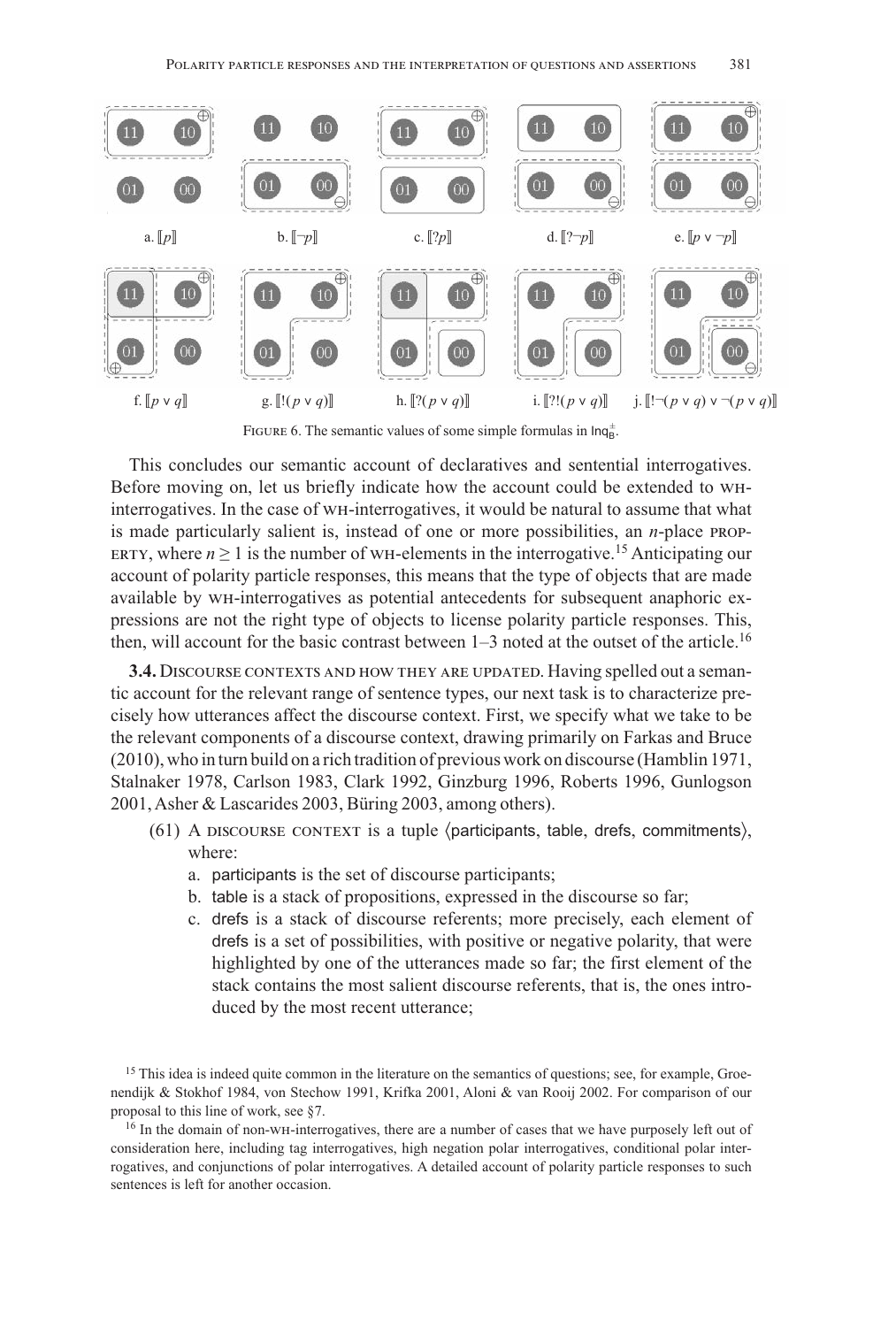d. commitments is a function that maps every participant  $x \in$  participants to a set of possibilities, those possibilities that *x* has publicly committed to during the discourse so far.

In terms of these basic discourse-context components, several other notions may be defined. For instance, we may define the COMMITMENT SET of a participant  $x$ ,  $cs(x)$ , as the set of worlds that are compatible with all of the possibilities that *x* has publicly committed to so far:  $cs(x) = \bigcap$  commitments(x).

In terms of the commitment sets of all the individual participants, the CONTEXT SET of the discourse may be defined as the smallest set of possible worlds  $\alpha$  such that all discourse participants are publicly committed to the actual world  $w_0$  being contained in  $\alpha$ . In other words:  $cs = \bigcup_{x \in P} cs(x)$ . Thus, the standard Stalnakerian notion of a context set can be derived here, but is not taken as a basic component, let alone the defining characteristic, of a discourse context. This is because, as we have seen in §2, in order to account for certain aspects of polarity particle responses it is important to keep track of the commitments of all the individual discourse participants. For additional reasons to keep track of the commitments of all the individual discourse participants, see Farkas & Bruce 2010.

The INITIAL context of every discourse is one in which the table is empty (table =  $\emptyset$ ), no discourse referents have been introduced yet (drefs =  $\emptyset$ ), and for every discourse participant *x*, commitments(*x*) = {*W*}, where *W* denotes the set of all possible worlds. This reflects the fact that the discourse participants do not have any public discourse commitments yet, apart from the trivial commitment that  $w_0$  is contained in  $W$ <sup>17</sup>

We are now ready to specify how utterances AFFECT the discourse context.

- (62) An utterance of φ by a participant *x* has a three-fold effect on the discourse context:
	- a.  $[\![\varphi]\!]$  is added to the table;
	- b.  $[\![\varphi]\!]^{\pm}$  is added to drefs;
	- c. info( $\varphi$ ) is added to commitments(x).

Recall that info( $\varphi$ ) is defined as  $\bigcup_{\varphi} [\varphi]$ . Also recall that if  $\varphi$  is a polar interrogative, then info(φ) is always  $TRIVIAL$ , in the sense that it amounts to the set of all possible worlds, *W*. In this case, adding  $info(\varphi)$  to commitments(*x*) does not incur any real commitment on  $x$ , since clearly the actual world  $w_0$  must be among the set of all possible worlds. By contrast, if  $\varphi$  is a declarative, then info( $\varphi$ ) is typically nontrivial, and as a result adding info(φ) to commitments(*x*) does incur a real commitment on *x*. Thus, while the discourse effects of an utterance are characterized in a uniform way, without making reference to the syntactic properties of the uttered sentence (e.g. whether it is declarative or interrogative), differences in discourse effects between sentence types result from differences in their semantics.

In putting a proposition  $[\![\varphi]\!]$  on the table, a discourse participant invites a response from other participants that DECIDES on  $[\![\varphi]\!]$ , that is, a response that determines the location of the actual world  $w_0$  relative to the possibilities in  $[\![\varphi]\!]$ . We distinguish between responses that decide FAVORABLY on  $[\![\varphi]\!]$  and ones that decide UNFAVORABLY on  $[\![\varphi]\!]$ . A response that decides favorably on  $[\![\varphi]\!]$  locates  $w_0$  inside at least one of the possibilities in  $\llbracket \varphi \rrbracket$ , while a response that decides unfavorably on  $\llbracket \varphi \rrbracket$  locates  $w_0$  outside of all the possibilities in  $[\![\varphi]\!]$ . We can put this more formally as in 63.

 $17$  Note that discourse commitments, in our technical sense, do not include general background assumptions. Of course, such assumptions play a crucial role in discourse at large but not for the phenomena considered here.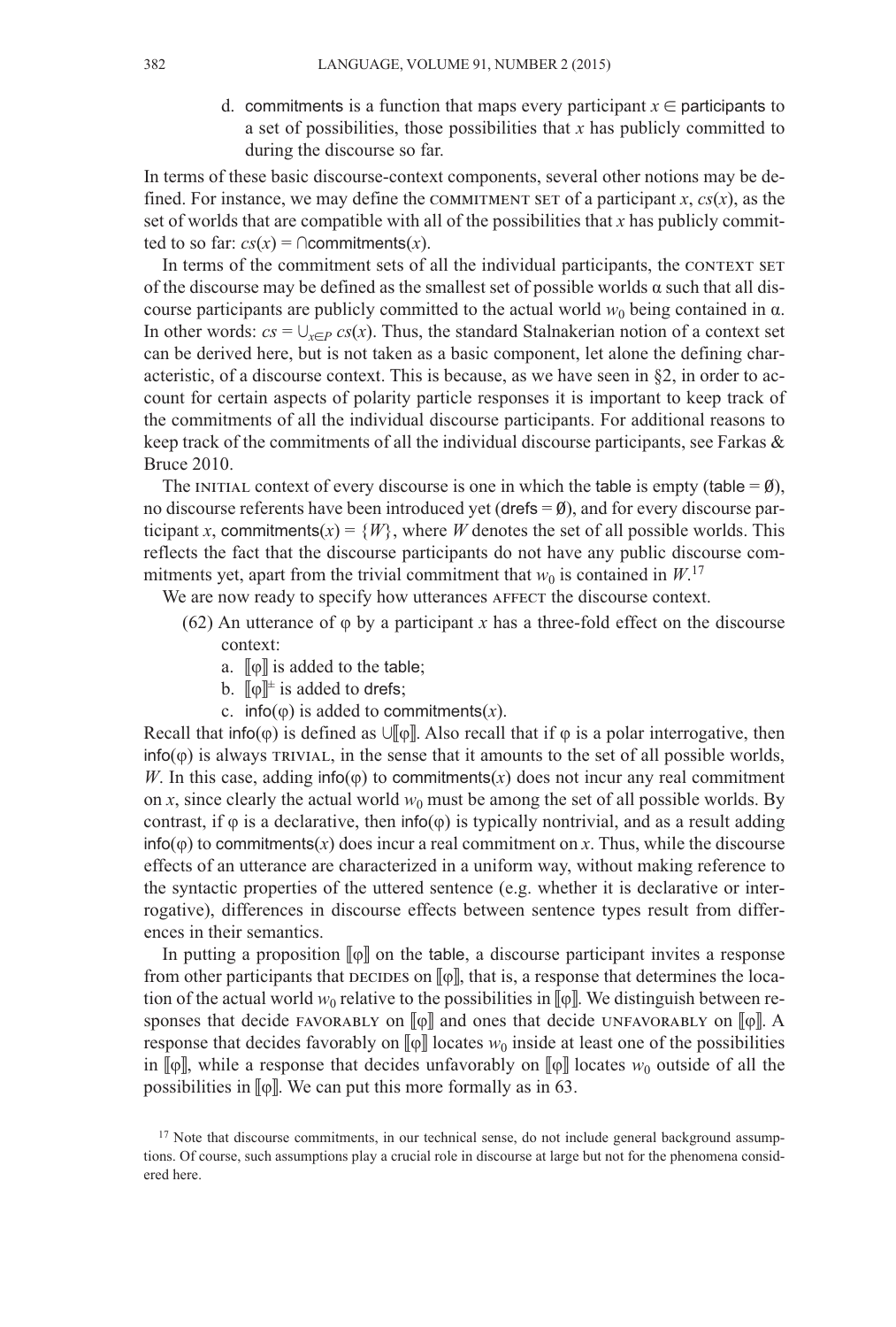- (63) a. A response  $\psi$  decides FAVORABLY on  $[\![\varphi]\!]$  if and only if info( $\psi$ )  $\in [\![\varphi]\!]$ .
	- b. A response decides UNFAVORABLY on  $[\![\varphi]\!]$  if and only if info( $\psi$ )  $\cap$   $\alpha = \emptyset$  for all α ∈ [[φ]].
		- c. A response decides on  $[\![\varphi]\!]$  if and only if it decides favorably or unfavorably on  $[\![\varphi]\!]$ .

If there is a possibility  $\alpha \in [\![\varphi]\!]$  such that all discourse participants have publicly committed to  $\alpha$  (which means that  $cs \subseteq \alpha$ ), or if all discourse participants have committed to the complement of all the possibilities in  $[\![\varphi]\!]$  (which means that  $cs \subseteq \text{U}[\![\varphi]\!]$ ), then we say that  $[\![\varphi]\!]$  has been commonly decided. If the discourse reaches a state where all of the propositions on the table have been commonly decided, we say that the discourse is in a STABLE STATE.

A response that decides unfavorably on  $\llbracket \phi \rrbracket$  places the discourse in a state from which a stable state can be reached only if one of the participants retracts one of her commitments or if the participants 'agree to disagree' on  $[\![\varphi]\!]$ , in which case the proposal is removed from the table without a common decision on it having been reached.

This concludes our discussion of the discourse model that we assume, a slight refinement of the model proposed by Farkas and Bruce (2010) that interfaces naturally with inquisitive semantics. With this framework in place, we are now ready to turn to polarity particle responses.

**4.** Polarity particle responses in english. The basic insight behind the account of polarity particles that we develop, rooted in the work of Pope (1976), is that polarity particles may fulfill two distinct, though closely related, purposes. Namely, on the one hand, they can be used to mark a response as being either positive or NEGATIVE, and, on the other, they can be used to signal how the response is related to its antecedent, in particular to signal whether the response agrees with or reverses the content and the polarity of the antecedent.

For the specific case of English, our main hypothesis is that the particles *yes* and *no* do double duty, in the sense that they may fulfill either of the above two purposes: *yes* may be used to signal that the response is positive, or that it agrees with the antecedent possibility in terms of content and polarity, while *no* may be used to signal that the response is negative, or that it reverses the antecedent possibility in terms of content and polarity.

This double-duty hypothesis provides a ready explanation for the basic pattern we find in the distribution of polarity particles in English.

|  | (64) a. Positive initiative: | Amy left.                         |
|--|------------------------------|-----------------------------------|
|  | b. Agreement:                | Yes, she did./*No, she did.       |
|  | c. Reversal:                 | *Yes, she didn't./No, she didn't. |
|  | (65) a. Negative initiative: | Amy didn't leave.                 |
|  | b. Agreement:                | Yes, she didn't./No, she didn't.  |
|  | c. Reversal:                 | Yes, she DID./No, she DID.        |
|  |                              |                                   |

In an agreeing response to a positive initiative, as in 64b, *yes* can be used to mark the response either as being positive or as agreeing with the antecedent, while *no* cannot be used, since the response is neither negative nor does it reverse the antecedent. In a reversing response to a positive initiative, as in 64c, the tables are turned: now *no* can be used to mark the response either as being negative or as reversing the antecedent, while *yes* cannot be used, since the response neither is positive nor does it agree with the antecedent.

Turning now to agreeing responses to a negative initiative, as in 65b, we see that both *yes* and *no* can be used. This is expected on the account sketched above, because *yes*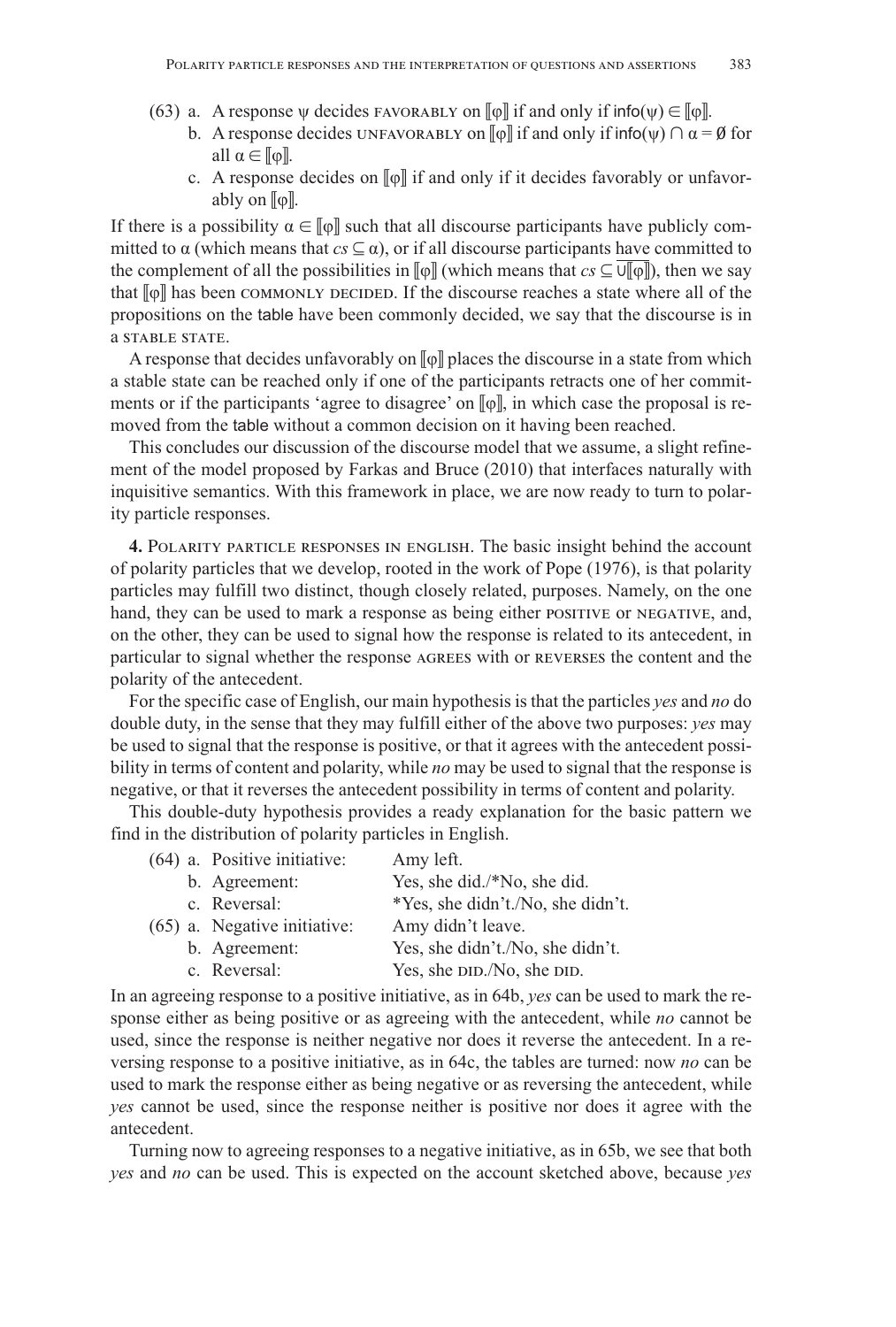can be used to mark the response as agreeing with the antecedent, while *no* can be used to mark it as being negative. Similarly, in a reversing response to a negative initiative, as in 65c, *no* can be used to mark the response as reversing the antecedent, while *yes* can be used to mark it as being positive.

In the remainder of this section, this informal sketch of our account is worked out in detail, and its predictions with regard to the empirical issues surveyed in §2 are discussed systematically. We also argue that the particular division of labor between the polarity particles that we find in English—that is, having one particle to mark positive and agreeing responses, and another particle to mark negative and reversing responses—is not arbitrary.

In §5, we consider a number of languages other than English. In all of these languages there are three particles rather than two, which means that each particle can fulfill a more restricted purpose—in particular, unlike *yes* and *no*, most particles in these languages do not do double duty, but are specialized for marking the response either as being positive/negative or as being agreeing/reversing.

**4.1.** Polarity features. Following Farkas & Bruce 2010 and Farkas 2010, which in turn build on Pope 1976, we assume that polarity particles across languages function as the morphological realization of two types of polarity features, called ABSOLUTE and RELATIVE features.<sup>18</sup>

| (66) Absolute polarity features: | $[+]$ , $[-]$      |
|----------------------------------|--------------------|
| Relative polarity features:      | [AGREE], [REVERSE] |

An absolute polarity feature marks a response as being positive or negative. A relative polarity feature, by contrast, marks a response as either agreeing with or reversing the antecedent possibility, both in terms of content and in terms of polarity. There are four possible combinations of polarity features, given in Table 3.

|                | RELATION WITH ANTECEDENT | <b>POLARITY OF RESPONSE</b> |
|----------------|--------------------------|-----------------------------|
| $[AGEE, +]$    | agree                    |                             |
| $[AGEE, -]$    | agree                    |                             |
| $[REVERSE, +]$ | reverse                  |                             |
| $[REVERSE, -]$ | reverse                  |                             |

TABLE 3. Possible combinations of polarity features.

Syntactically, we assume that these polarity features are hosted by a left-periphery head called Pol, which takes a clausal argument, called its PREJACENT, as in the tree in 67.



We assume that the prejacent may be partially or fully elided, as long as its semantic contribution can be fully recovered (how this can be done will become clear below). In particular, in the case of a bare polarity particle response, the prejacent is fully elided.<sup>19</sup>

<sup>&</sup>lt;sup>18</sup> In Farkas & Bruce 2010 and Farkas 2010, the first absolute polarity feature is labeled [SAME] rather than [agree]. We changed the label here because [agree] is more in line with the formal semantic treatment that we provide for this feature. It also stays closer to Pope's (1976) original terminology.

<sup>&</sup>lt;sup>19</sup> The assumption that polarity particle responses always involve a prejacent, even in the case of a bare particle response, is not crucial for our account of English. Indeed, as far as English is concerned, our account could easily be reformulated in such a way that polarity particles are treated as pure sentential anaphors (cf. Ginzburg & Sag 2000, Krifka 2013). The assumption that polarity particle responses always involve a prejacent does, however, play a role in the analysis of the Romanian data in §5. Thus, in order to facilitate a uni-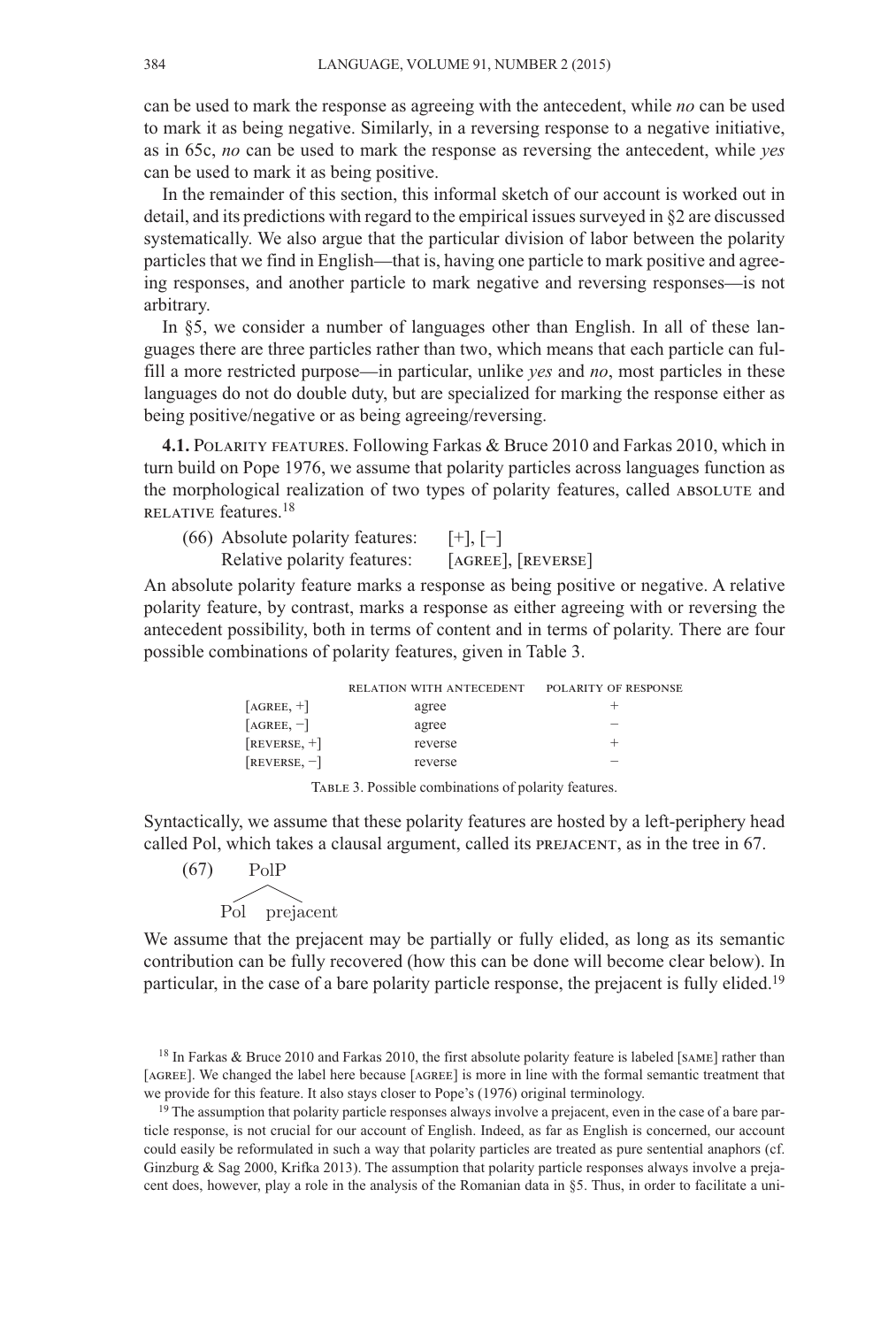Semantically, we take polarity features to be purely presuppositional, in line with the standard treatment of, for example, gender features on pronouns (Cooper 1983, Heim & Kratzer 1998, Sudo 2012, among others). That is, these features perform a test on the semantic value of their prejacent. If the test is successful, they pass the semantic value of the prejacent on to the PolP node. If the test fails, the compositional process gets stuck and unacceptability results.

The absolute polarity features [+] and [−] presuppose that their prejacent expresses a proposition containing a single possibility, which is highlighted and has positive or negative polarity, respectively.

(68) [+] presupposes that its prejacent expresses a proposition containing a single possibility α, which is highlighted and has positive polarity:

> $[prejacent] = {\alpha}^{\downarrow}$  and  $[$ [prejacent] $\pm = \langle {\alpha}{\rangle}, \emptyset {\rangle}$

(69) [−] presupposes that its prejacent expresses a proposition containing a single possibility α, which is highlighted and has negative polarity:

 $[prejacent] = {\alpha}^{\downarrow}$  and  $[$  $[|prejacent]|^{\pm} = \langle \emptyset, {\alpha} \rangle$ 

These features are called ABSOLUTE precisely because they are sensitive purely to the properties of their prejacent. Their presupposition is therefore checked internally to the response.

Relative polarity features, by contrast, connect the response to the foregoing discourse move. They presuppose that their prejacent highlights a unique possibility  $α$ , and that the discourse context contains a unique most salient antecedent possibility β such that α agrees with/reverses β, both in terms of content and in terms of polarity.

- (70) [AGREE] presupposes that its prejacent highlights a unique possibility  $\alpha$ , and that the context provides a unique most salient antecedent possibility β such that  $\alpha$  and  $\beta$  contain precisely the same possible worlds and have the same polarity.
- (71) [REVERSE] presupposes that its prejacent highlights a unique possibility  $\alpha$ , and that the context provides a unique most salient antecedent possibility  $\beta$ such that  $\alpha$  is the complement of  $\beta$  and has the opposite polarity.

From this semantic treatment of the individual polarity features, it follows that the four possible feature combinations are interpreted as follows.

 $(72)$  [AGREE,  $+$ ] presupposes that the context provides a unique most salient antecedent possibility α with positive polarity such that:

$$
[\![\text{prejacent}]\!] = \{\alpha\}^{\downarrow} \qquad \text{and} \qquad [\![\text{prejacent}]\!]^{\pm} = \langle \{\alpha\}, \emptyset \rangle
$$

(73) [AGREE,  $-$ ] presupposes that the context provides a unique most salient antecedent possibility α with negative polarity such that:

 $[prejacent] = {\alpha}^{\downarrow}$  and  $[$  $[|$ prejacent $]$ <sup> $\pm$ </sup> =  $\langle \emptyset, \{\alpha\} \rangle$ 

(74) [reverse, −] presupposes that the context provides a unique most salient antecedent possibility α with positive polarity such that:

 $[\text{prejacent}] = {\overline{\alpha}}^{\downarrow} \quad \text{and} \quad [\text{prejacent}]$  $[|$ prejacent $]$ <sup> $\pm$ </sup> =  $\langle \emptyset, \{\overline{\alpha}\}\rangle$ 

(75) [reverse, +] presupposes that the context provides a unique most salient antecedent possibility  $\alpha$  with negative polarity such that:

> $[\text{prejacent}] = {\overline{\alpha}}^{\downarrow} \quad \text{and} \quad [\text{prejacent}]$  $[|$ prejacent $]$ <sup> $\pm$ </sup> =  $\langle {\overline{\alpha}} \rangle$ , Ø $\rangle$

Note that it does not matter in which order any given feature combination is taken to apply, that is, whether we first apply the absolute feature and then the relative feature or the other way around. The result is always the same.

form crosslinguistic account, we adopt the assumption in general, even if it does not seem to be strictly necessary for English.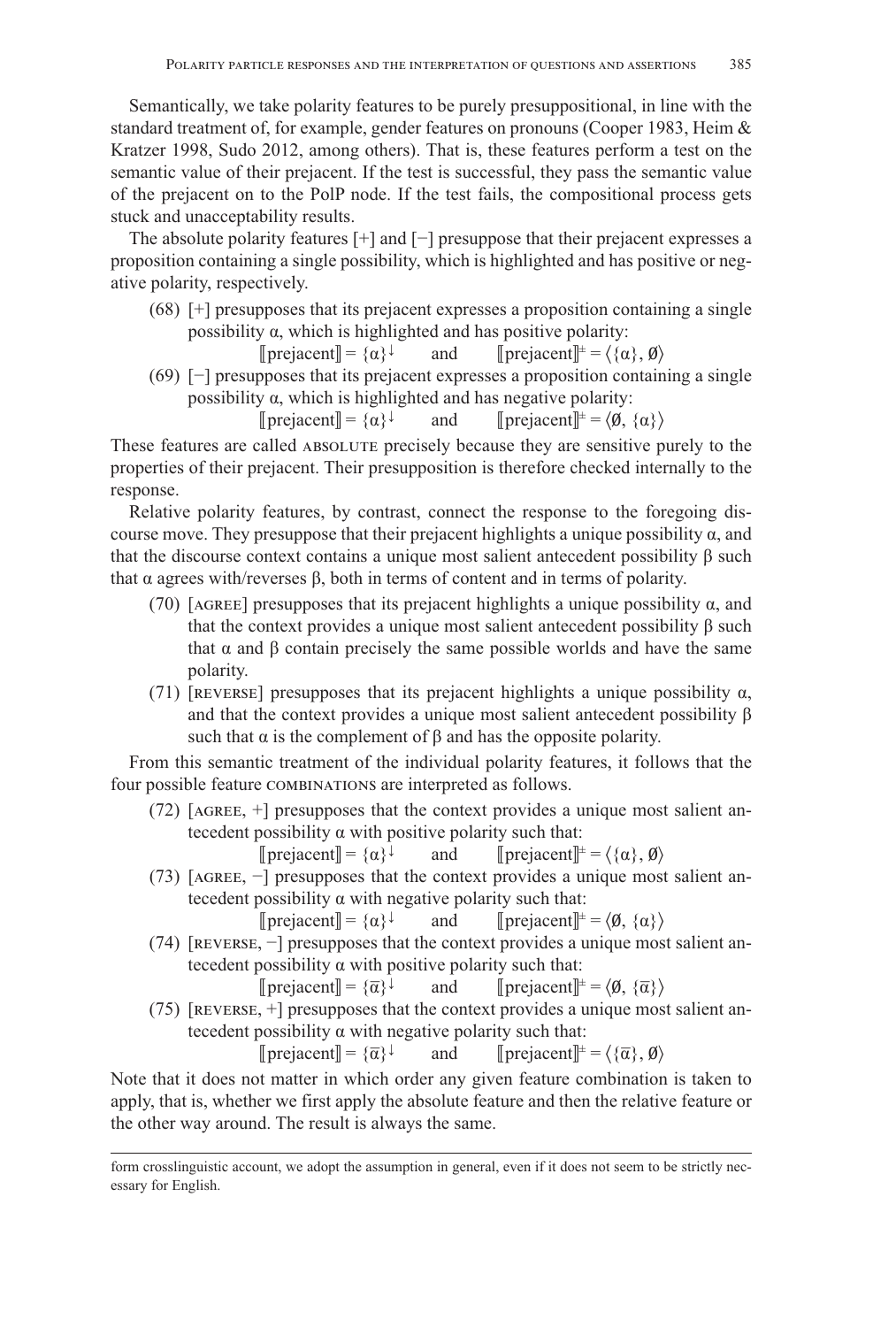This concludes our semantic account of the polarity features.<sup>20</sup> Next, we need to specify (i) which particles can be used to realize which features, and (ii) given a certain feature combination, which features are most likely to be realized. The answer to the first question is bound to be language-specific. The answer to the second, however, ideally rests on universal principles. In the next subsection we approach these two questions from the perspective of English.

**4.2.** REALIZATION RULES. We conceive of polarity particles as lexical items that morphologically realize polarity features, in line with DISTRIBUTED MORPHOLOGY (Halle  $&$ Marantz 1993). Thus, we assume that syntax generates a certain combination of polarity features in the head of a Polarity Phrase, and morphological vocabulary INSERtion rules insert lexical items, namely polarity particles, that realize these features. We give two realization rules below, specifying which features can be realized by which particles. Further, we assume that different features and feature combinations need to be overtly realized to various degrees, depending on the nature of the features involved. We refer to the pressure for overt realization of a feature or feature combination as its REALIZATION NEEDS.

The polarity particle inventory is language-specific and so are the rules connecting particular particles to particular features or feature combinations, though we propose general principles that delimit this variation. In English, there are two polarity particles, *yes* and *no*. The realization potential of these two particles is as follows.

- (76) Realization potential of English polarity particles
	- a. [agree] and [+] can be realized by *yes.*
	- b. [reverse] and [−] can be realized by *no*.

These rules capture the sense in which polarity particles in English do double duty: each particle is used to realize both an absolute feature and a relative feature.

As a consequence of 76, the connection between the four possible feature combinations and the two polarity particles in English is as follows.

(77) Feature combinations and particles in English

- a. [agree, +] can only be realized by *yes*.
- b. [reverse, −] can only be realized by *no*.
- c. [agree, −] can be realized by *yes* or *no*.
- d. [reverse, +] can be realized by *yes* or *no*.

An interesting question that these realization rules for English give rise to is whether the particular clustering that they embody—that is, having one particle for [AGREE] and [+], and another for [reverse] and [−]—is arbitrary or has a deeper explanation. In a lexicalist approach, the rules in 76 essentially amount to positing that *yes* is ambiguous between an [AGREE] interpretation and a [+] interpretation, while *no* is ambiguous between a [reverse] interpretation and a [−] interpretation. In lexicalist terms, then, the question is whether this is a case of arbitrary ambiguity or of motivated polysemy. Our answer to this question rests on general considerations about the various realization needs of particular features and feature combinations, to which we now turn.

**4.3.** Realization needs and markedness scales. Given a certain feature combination, what factors determine which features are to be realized? We base our answer to this question on two traditional observations, namely, that features are distinguished with respect to markedness, and that the more marked a feature is, the stronger the pressure is for it to be overtly realized. The overall system we have in mind could be ex-

<sup>&</sup>lt;sup>20</sup> Note that, even though our account of the polarity features is made formally precise in a specific semantic framework here, its conceptual core could be imported into other frameworks as well.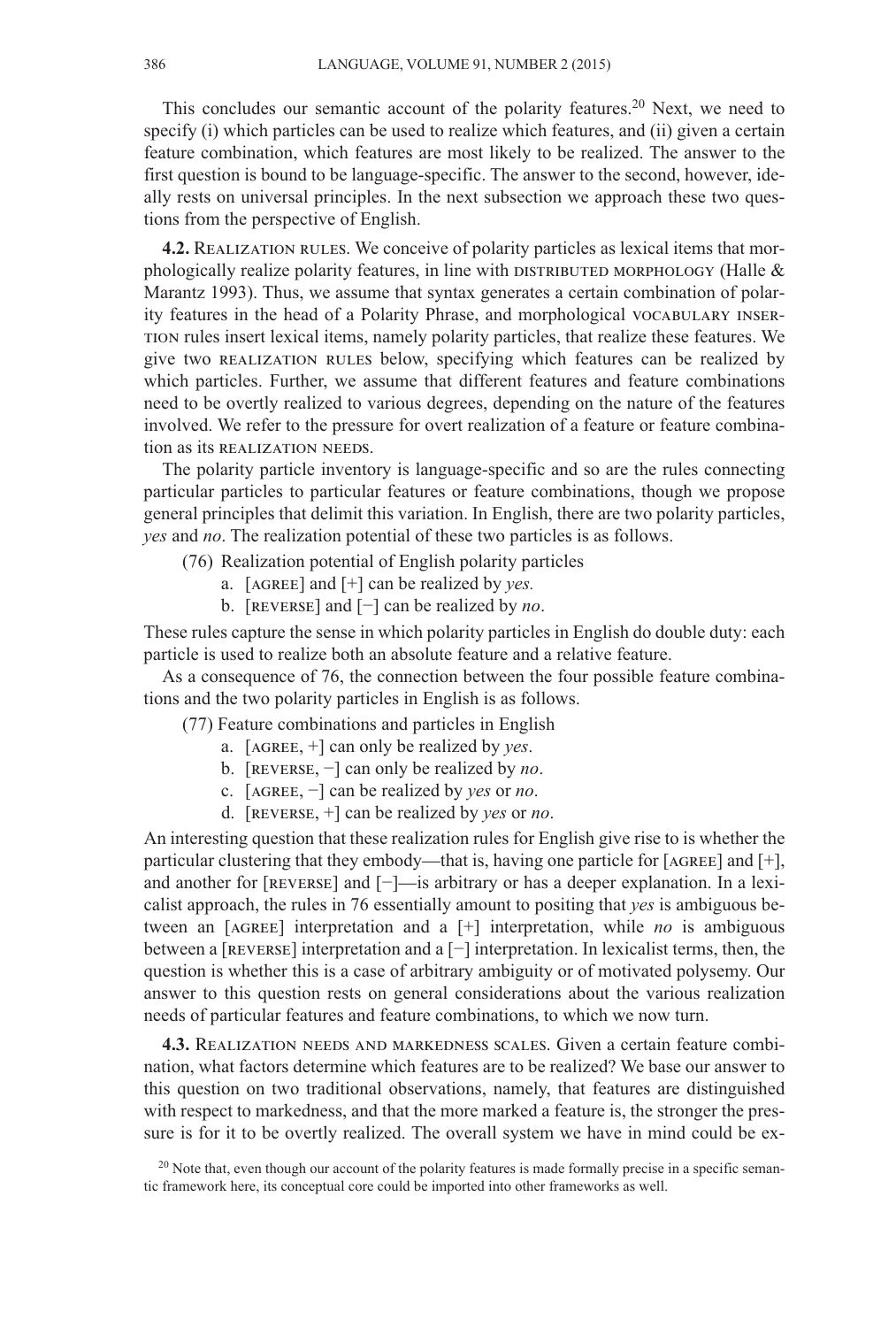pressed in optimality-theoretic terms making use of an interplay between economy constraints, which militate for leaving features implicit, and faithfulness constraints sensitive to markedness considerations, which militate for overt expression of features. We stay here at an informal level for the sake of simplicity, and talk about markedness affecting the 'realization needs' of features.

The markedness distinctions within and across polarity features we propose below are rooted in insightful observations in Pope 1976. We start with markedness contrasts between polarity features that are of the same type, that is, either absolute or relative, and propose the scales in 78, where < separates a less marked feature from a more marked one.

(78) Absolute and relative markedness scales

a.  $[+] < [-]$ 

 $b.$  [AGREE]  $<$  [REVERSE]

The feature [−] is more marked than [+] because it marks the prejacent as being negative, and negative expressions are more marked than positive ones (see Horn 2001, among others, for discussion). The feature [reverse] is more marked than [agree] because complementation is a more complex relation than identity.

Given the assumption we made above about the connection between markedness and overt realization of features, the scales in 78 give rise to the following typological predictions.

- (79) a. Languages may have a specialized [−] particle in the absence of a specialized [+] particle. The opposite situation is less likely to occur.
	- b. Languages may have a specialized [reverse] particle in the absence of a specialized [AGREE] particle. The opposite situation is less likely to occur.

Latin and Irish are examples of languages that lack a dedicated particle expressing either [AGREE] or  $[+]$  but have a particle expressing [REVERSE] or  $[-]$ . We see in the next section that Romanian and Hungarian have a dedicated [REVERSE] particle but no dedicated [agree] particle.

Another immediate consequence of the markedness scales in 78 is that the features [agree] and [+] form a natural class, as do the features [reverse] and [−]. This is so because [AGREE] and [+] are the two unmarked features on their respective scales, while [REverse] and [−] are the two marked features. We thus have the two natural classes in 80.

- (80) a. Unmarked polarity features:  $[AGREE]$ ,  $[+]$ 
	- b. Marked polarity features: [REVERSE], [-]

Another reason that [AGREE] and [+] form one natural class, and [REVERSE] and [-] another, has to do with the unmarked nature of positive initiatives. An [agree] response to such an initiative is  $[+]$ , while a  $[REVERSE]$  response is  $[]$ .

Returning now to the issue of the two features that can be realized by each hardworking polarity particle in English, we see that the fact that *yes* realizes [agree] and [+], while *no* realizes [reverse] and [−], is not an arbitrary fact. This is precisely what we expect if a language decides to make do with two polarity particles to encode a fourway contrast: one particle realizes the two unmarked features, the other the two marked ones. This provides a rationale for the realization rules we proposed for English, and leads us to expect that other languages with double-duty polarity particle systems would exhibit the same pattern.21 In lexicalist terms, *yes* and *no* are polysemous in our view rather than arbitrarily ambiguous.

<sup>21</sup> Of course, we do not rule out a language like Japanese, for instance, which has two polarity particles realizing the two relative polarity features, and no particles realizing the absolute polarity features.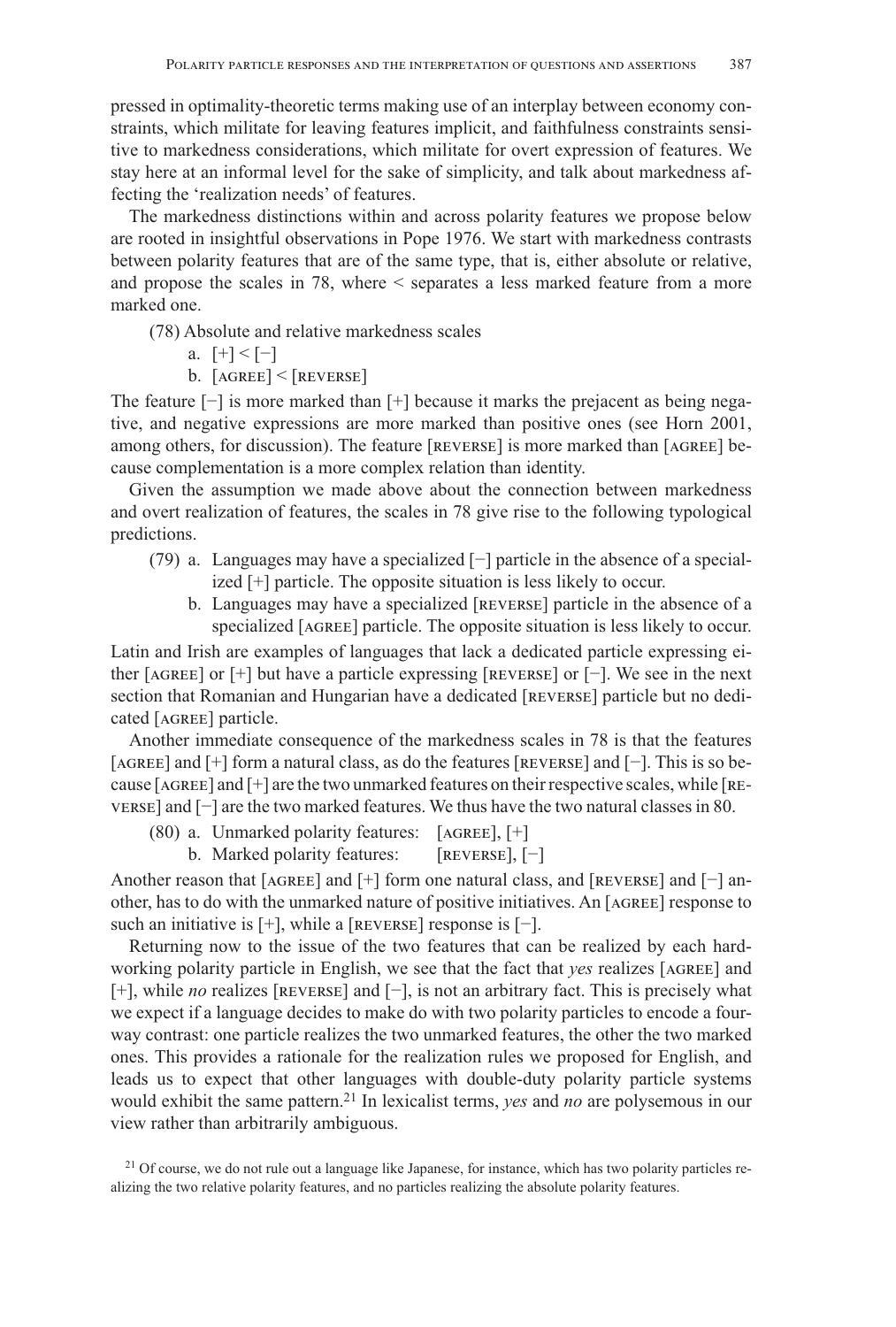Now let us return to the factors that determine the relative markedness of particular features or feature combinations. Besides the scales in 78, there are various other such factors. First, we consider the relative markedness of [reverse] responses depending on whether they target an assertion or a question. A [reverse] response to an assertion is more marked than a [reverse] response to a question because, as discussed in §2, the former, unlike the latter, is bound to lead to a conversational crisis.

(81) Reversal scale: assertion reversal *>* question reversal

As foreshadowed by the empirical discussion in  $\S2$ , this scale will be crucial in accounting for the details of polarity particle distribution in Romanian, and also in Hungarian.

Next, we note that absolute polarity features in [reverse] responses have a special status in that they always contrast with the polarity of their antecedent possibility. We therefore posit 82.

(82) Contrastive markedness: Absolute polarity features in [reverse] responses are marked because they contrast with the polarity of their antecedent.

One important consequence of these observations is that [reverse, +] responses involve two sources of markedness: [REVERSE] is marked relative to [AGREE], and [+] is marked because it is contrastive in the presence of [reverse]. Thus, both features have high realization needs. In addition, because the combination of these two features does not form a natural class, languages like English cannot use one of their double-duty particles to realize both features at once. The most natural way to express a [reverse, +] response in English is as in 83, with an explicit prejacent that carries verum focus on the verb, encoding the contrastive absolute polarity of the response, combined with either *yes*, realizing the contrastive  $[+]$  feature, or *no*, realizing [REVERSE].

(83) A: Peter didn't call.

B: Yes, he DID./No, he DID.

The three markedness factors specified in 78, 81, and 82 together result in the following overall markedness scale for the four possible polarity feature combinations.

(84) Overall markedness scale:  $[AGREE, +] < [REVERSE, -] < [AGREE, -] < [RE VERSE, +]$ 

[agree, +] and [reverse, −] are less marked than [agree, −] and [reverse, +] because the former involve feature combinations that form a natural class.  $[AGREE, +]$  is less marked than [REVERSE, -] because [AGREE] and [+] are both relatively unmarked and [+] is not contrastive in the presence of [agree], while [reverse] and [−] are both relatively marked and [−] is contrastive in the presence of [reverse]. Finally, [agree, −] is less marked than [reverse, +] because [agree] is relatively unmarked and [−] is noncontrastive in the presence of [agree], while [reverse] is relatively marked and [+] is contrastive in the presence of [reverse]. We therefore expect [reverse, +] responses to have a special status. We have already seen that they do in English, where such responses require an overt prejacent bearing contrastive focus on the verb, marking the contrastive absolute polarity of the response. In §5 we will see that other languages employ different strategies to satisfy the high realization needs of the [reverse, +] feature combination and present further support for the typological predictions made here.

**4.4.** BACK TO THE DATA. We now show that our semantic treatment of polarity features, the realization rules in 76, and the markedness scales discussed above account for the distribution and interpretation of polarity particle responses in English, addressing in particular the issues that were raised in §2.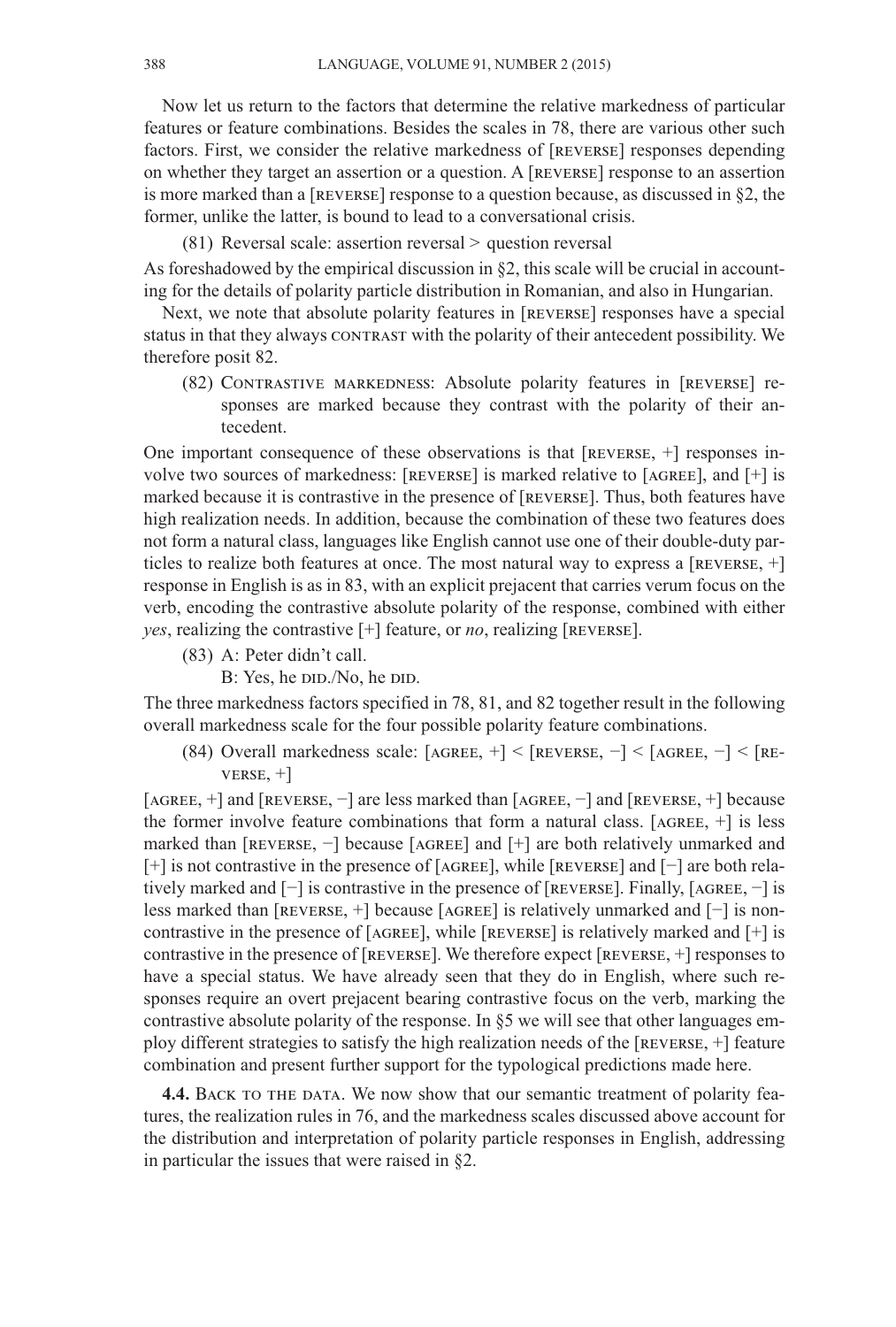Basic cases. We start with responses to simple assertions and polar questions. In [agree, +] responses to such initiatives, exemplified in 85, *yes* is licensed while *no* is unacceptable.

(85) A: Peter called./Did Peter call?

B: Yes, he did./\*No, he did.  $[AGREE, +]$ 

This is predicted because *yes* can realize either [agree] or [+], while *no* cannot realize either of these two features. The opposite pattern is found, and predicted, in [reverse, −] responses, where *no* can realize both features while *yes* cannot realize either.

- (86) A: Peter called./Did Peter call?
	- B: \*Yes, he didn't./No, he didn't. [REVERSE, −]

In [agree, −] responses, both *yes* and *no* are licensed.22

(87) A: Peter didn't call./Did Peter not call?

B: Yes, he didn't./No, he didn't. [AGREE, −]

This is predicted because *yes* can realize [AGREE] and *no* can realize [−]. Moreover, given our markedness considerations, we expect that, other things being equal, there will be a preference for *no* in such responses, given that [−] is a marked feature and [AGREE] is not. This prediction has been confirmed experimentally, at least for simple cases like 87, in Brasoveanu et al. 2013.

In [reverse, +] responses, again both *yes* and *no* are licensed.

(88) A: Peter didn't call./Did Peter not call?

B: Yes, he  $DID./NO$ , he  $DID.$  [reverse, +]

This is predicted, because *no* can realize [reverse] and *yes* can realize [+]. Moreover, the obligatory contrastive stress on the auxiliary verb in the prejacent is explained by the special contrastive nature of the absolute polarity feature in this type of response.

Now consider a case in which *yes* and *no* come with an explicit continuation that agrees with the antecedent possibility in content but not in polarity. In this case, only *yes* is licensed.

- (89) A: Susan failed the exam./Did Susan fail the exam?
	- B: Yes, she did not pass./\*No, she did not pass.

Note that the given continuation CANNOT be construed as the prejacent of the polarity particles in this case. This is because it would be impossible to satisfy the presuppositions of any feature combination taking the given continuation as its prejacent, since the continuation agrees with the antecedent possibility in CONTENT but not in POLARITY. So, for the responses in 89 to be felicitous at all, the particles must be construed as having a fully elided prejacent, and the explicitly given continuation must be taken to form a separate clause.

Now, since the antecedent possibility has positive polarity, the only possible feature combinations for the response are [AGREE, +] and [REVERSE, -]. The former would confirm that Susan failed the exam and would therefore be compatible with the explicitly given continuation. The latter, however, would convey that Susan passed the exam and would therefore not be compatible with the given continuation. Thus, assuming that the responder does not intend to contradict himself, the only possible feature combination for the response is [AGREE, +], and therefore it is predicted that the only possible particle is *yes*.

<sup>22</sup> It seems that, at least for some speakers, *yeah* is more natural than *yes* in this type of response, and the particle combination *yeah no* is also acceptable. Further empirical work is needed, however, to corroborate this.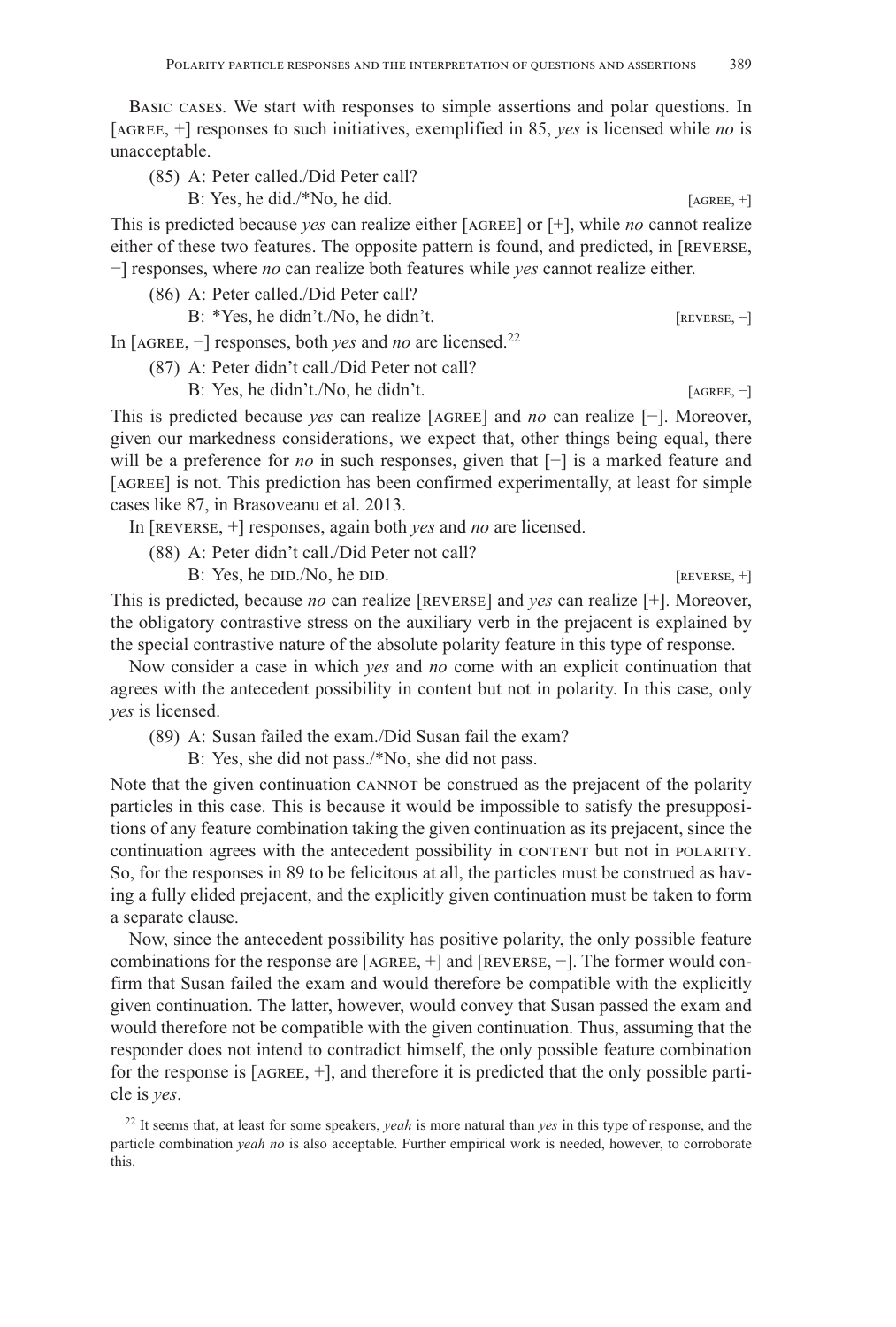By contrast, if the antecedent possibility has negative polarity, it is correctly predicted that both *yes* and *no* are licensed.

- (90) A: Susan did not pass the exam./Did Susan not pass the exam?
	- B: Yes, she failed./No, she failed.

Finally, we note that polarity particle responses to wh-questions are correctly predicted to be unacceptable, given that such questions do not highlight one or more possibilities, but rather an *n*-place property, where  $n \geq 1$  is the number of wh-elements. As such, wh-questions do not provide the type of antecedent that is needed to license polarity particle responses.

Bare particle responses to negative initiatives. Now let us consider bare particle responses to negative initiatives.

(91) A: Peter didn't call./Did Peter not call?

B: ?Yes./?No.

Recall the experimental results from Kramer and Rawlins (2012) that we discussed in §2. For convenience, we repeat from above the main generalizations that these results give rise to.

- (92) Generalizations from felicity judgments
	- F1: Bare particle responses to negative polar questions are less felicitous than truthful bare particle responses to positive polar questions.
	- F2: In response to negative polar questions, bare *yes* and bare *no* are both less felicitous when the context is positive than when the context is negative.
- (93) Generalizations from truth-value judgments
	- T1: Bare particle responses to negative polar questions are ambiguous. They are interpreted much more equivocally than bare particle responses to positive polar questions.
	- T2: In response to a negative polar question, schematically of the form  $?~p$ , both *yes* and *no* are more often interpreted as confirming  $\neg p$  than as rejecting ¬*p*.

Our theory accounts for these generalizations as follows. First, notice that a positive polar question, ?*p*, licenses [AGREE, +] and [REVERSE, −] responses, while a negative polar question,  $?~p$ , licenses [AGREE,  $-$ ] and [REVERSE,  $+$ ] responses. Our realization rules say that *yes* can realize [agree] and [+], while *no* can realize [reverse] and [−]. This means that bare particle responses to positive polar questions are predicted to be unambiguous: *yes* can only be interpreted as an  $[AGREE, +]$  response, confirming *p*, while *no* can only be interpreted as a [reverse, −] response, rejecting *p*. However, bare particle responses to negative polar questions are predicted to be ambiguous: *yes* may be interpreted as an [agree, −] response, confirming ¬*p*, but it may also be interpreted as a [reverse, +] response, rejecting ¬*p*. And the same is true for *no*. This explains the fact that bare particle responses to negative polar questions are less felicitous than bare particle responses to positive polar questions, as well as the mixed truth-value judgments in the case of negative polar questions (generalizations F1 and T1).

Second, in a positive context the CORRECT response to a negative polar question is a [reverse, +] response. In this case an explicit prejacent is needed in order to signal the contrastive absolute polarity of the response. So there is additional pressure for an explicit prejacent, independent from the need to disambiguate. In a negative context, by contrast, the correct response to a negative polar question is an [ $AGREE, -$ ] response. In this case there is no pressure for an explicit prejacent, apart from the need to disambiguate. This explains why, in response to negative polar questions, both bare *yes* and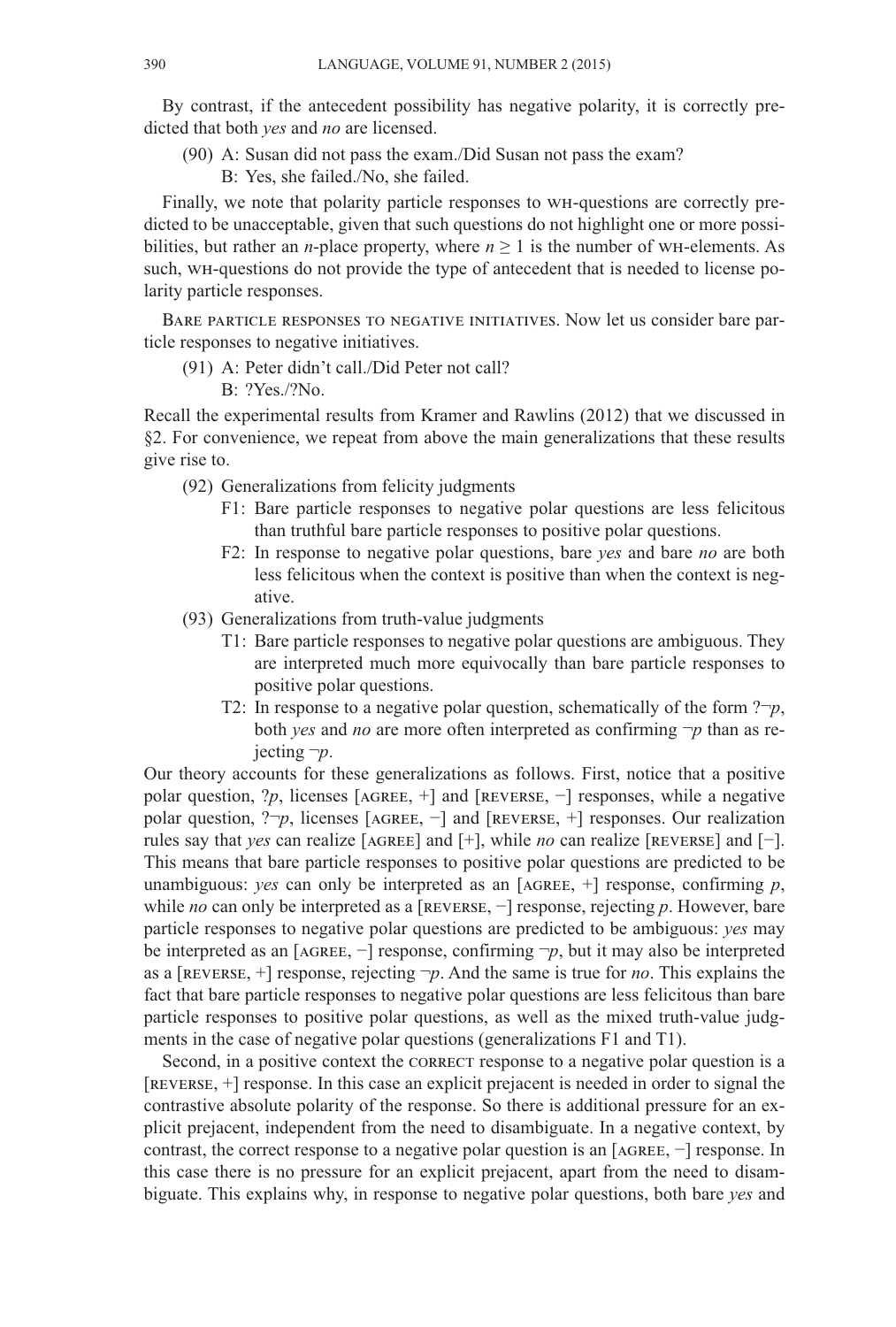bare *no* are less felicitous when the context is positive than when the context is negative (generalization F2).

Finally, the fact that [REVERSE, +] responses come with additional pressure for an explicit prejacent, unlike [AGREE, −] responses, also implies that if the responder does not provide an explicit prejacent, then, other things being equal, it is more likely that her response is to be interpreted as an [ $AGREE, -$ ] response than as a [ $REVERSE, +$ ] response. This explains why bare *yes* and bare *no* responses to a negative polar question ?¬*p* are more often interpreted as an [AGREE,  $\neg$ ] response, that is, as confirming  $\neg p$ , than as a [REVERSE,  $+$ ] response, that is, as rejecting  $\neg p$  (generalization T2).

Disjunctive lists. Now let us consider polarity particle responses to declarative and interrogative disjunctive lists. There are four types of lists to consider: closed declaratives, open declaratives, open interrogatives, and closed interrogatives. As far as polarity particle responses are concerned, closed declarative lists with multiple list items behave exactly the same as ones with a single list item, which amount to simple declarative sentences like the ones in 85–88 above. Moreover, open declarative lists behave exactly the same as open interrogative lists in this respect. For this reason we do not exemplify the predictions of our account for these two types of lists explicitly, and focus on the remaining two types: open and closed interrogatives.

Let us first consider cases where both disjuncts are positive; after that we look at the case where one of the disjuncts is negative (cases where both disjuncts are negative behave just like ones where both disjuncts are positive). We start with the following wellknown contrast.<sup>23</sup>

- (94) A: Does Igor speak English-or-French†?  $?!(p \vee q)$ 
	- B: Yes./Yes, he speaks English./No./No, he doesn't.
- (95) A: Does Igor speak English↑, or French↓? *p* ∨ *q*

B: \*Yes./\*Yes, he speaks English./\*No./\*No, he doesn't.

The propositions that these interrogatives are taken to express on our account and the possibilities that they are taken to highlight are depicted in Fig. 6 above. The contrast is explained as follows. The interrogative in 94 highlights a single possibility, |*p* ∨ *q*|, with positive polarity. Therefore, it licenses an [AGREE, +] response and a [REVERSE, -] response. In the former type of response, *yes* can be used to realize either of the two features, while in the latter type of response, *no* can be used to do so. This explains the fact that both *yes* and *no* are licensed, and also that they are interpreted as confirming or disconfirming, respectively, that Igor speaks English or French.

The interrogative in 95, by contrast, highlights two possibilities, |*p*| and |*q*|, both with positive polarity. This means that it does not provide a unique positive antecedent possibility, nor a unique negative antecedent possibility, which would be needed to satisfy the presuppositions of any of the four possible feature combinations in responses. This explains why neither *yes* nor *no* is licensed in this case.

Next, consider an open interrogative list with two list items, still both positive.

- (96) [Context: Amalia wants to write a letter to Igor, who is Russian. She doesn't speak Russian, so she would like to know whether Igor speaks any other languages that she could write in.]
	- A: Does Igor speak English↑, or French↑? ?(*p* ∨ *q*)
	- B: #Yes./Yes, he speaks English./No./No, he doesn't.

<sup>23</sup> This contrast has been accounted for in several ways in previous work (see e.g. Krifka 2001, Aloni & van Rooij 2002, Roelofsen & van Gool 2010, Pruitt & Roelofsen 2011). However, these proposals do not satisfactorily account for the other disjunctive cases to be discussed below, nor do they account for the basic contrasts between positive and negative initiatives exemplified in 85–88 above.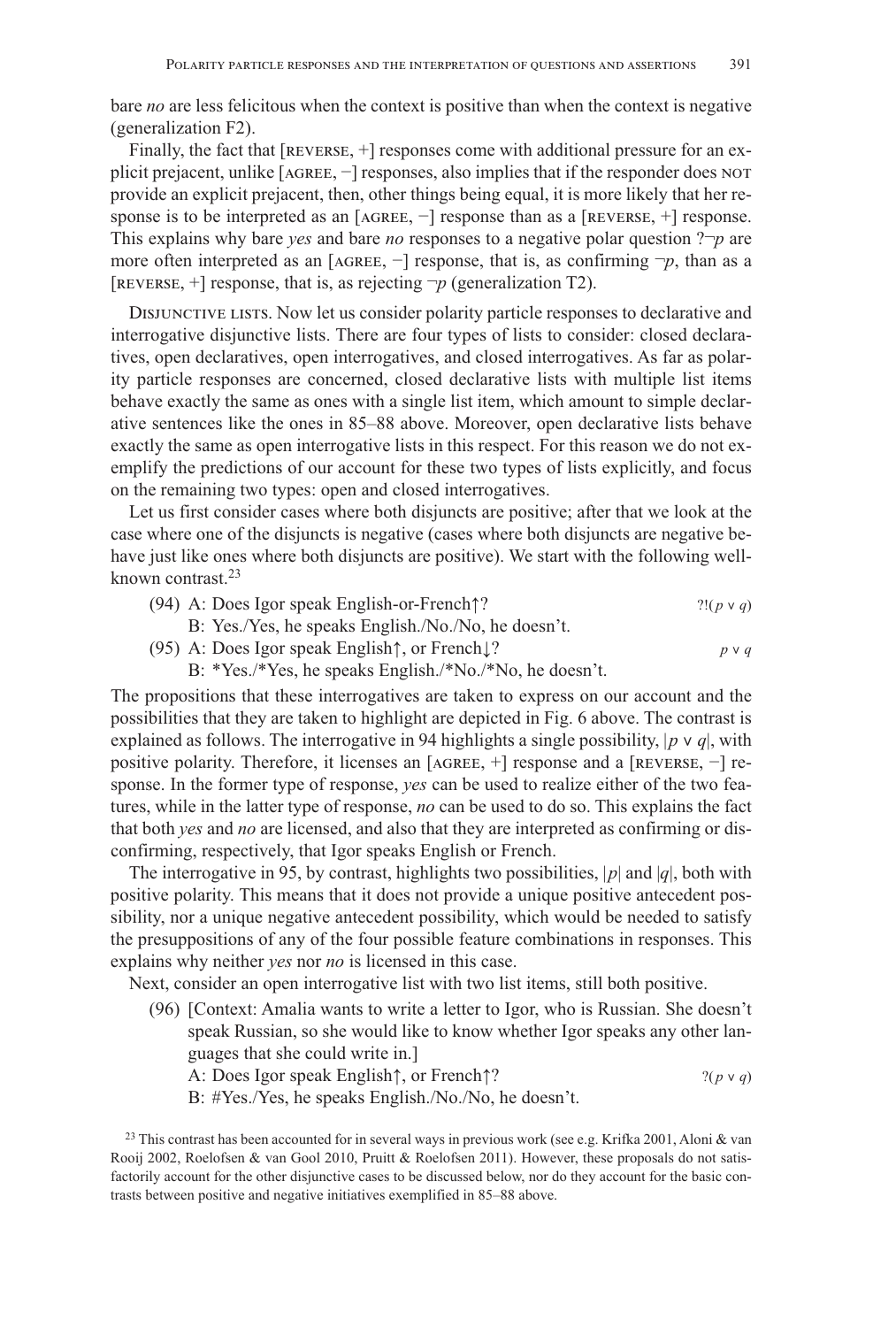Roelofsen and van Gool (2010) observe that, while a bare *yes* response is not satisfactory in reaction to this type of interrogative, a bare *no* response is fine. We added the observation that, even though *yes* is not acceptable as a bare particle response, it is fine when accompanied by a sentence that explicitly confirms one of the given disjuncts, an observation not accounted for in the previous literature. Notice that there is a two-way contrast between the open interrogative in 96 and the closed interrogative in 95. First, while the former licenses a *no* response, the latter does not. And second, while the former licenses a *yes* response provided that the particle is accompanied by a sentence that explicitly confirms one of the given disjuncts, the latter does not license *yes* responses at all, even if the particle is accompanied by a sentence explicitly confirming one of the disjuncts.

How can all this be explained? First of all, the interrogative in 96, translated into our logical language as ?( $p \vee q$ ), highlights a single possibility,  $|p \vee q|$ , with positive polarity. This means that it licenses an [agree, +] response and a [reverse, −] response. In the first case, *yes* can be used to realize either of the polarity features, and in the second case, *no* can be used to do so. However, there is an asymmetry between these two responses. To see this, we need to consider the proposition expressed by  $?((p \lor q))$ , which is  $\{|p|, |q|, |\neg(p \lor q)|\}$ . This proposition embodies an issue that can be resolved by locating the actual world in either one of the three given possibilities,  $|p|$ ,  $|q|$ , and |¬( *p* ∨ *q*)|. Now, on the one hand, a bare *no* response conveys, by virtue of the semantics of the [reverse, −] feature combination, that the actual world is located in the third possibility,  $|\neg(p \lor q)|$ . A bare *yes* response, on the other hand, conveys, by virtue of the semantics of the  $[AGREE, +]$  feature combination, that the actual world is located in | *p* ∨ *q*|. It does not determine whether the actual world is located in |*p*| or in |*q*|, however, and therefore it does not resolve the issue that is raised by the interrogative. This is why a bare *yes* response, in contrast to a bare *no* response, is not satisfactory.

However, if *yes* is accompanied by a sentence that explicitly locates the actual world either in  $|p|$  or in  $|q|$ , then the response does become satisfactory. Crucially, while a plain *yes* response is ruled out both in 96 and in 95, it is ruled out in these two cases for DIFferent reasons. In the case of 96, it is unsatisfactory because it does not resolve the issue expressed by the interrogative, a shortcoming that can be overcome by appending a sentence providing suitable additional information. In the case of 95, however, it is ruled out because its presuppositions are not met, and this cannot be overcome by appending a sentence providing additional information.

Now let us turn to closed interrogatives with one positive and one negative disjunct.

(97) A: Does Igor speak English↑, or doesn't he↓? *p* ∨ ¬*p*

B: \*Yes./Yes, he does./?Yes, he doesn't. \*No./No, he doesn't./?No, he poes.

Krifka (2001) observes, without providing an account, that such interrogatives do not license bare polarity particle responses, but that they do license particle responses with a suitable explicit prejacent, like *Yes, he does* and *No, he doesn't*. We add the observation that responses like *No, he DOES* and *Yes, he doesn't* also seem to be marginally acceptable, though less natural than the ones considered by Krifka.<sup>24</sup>

This is accounted for as follows. The interrogative highlights two possibilities, |*p*| and  $|\neg p|$ , the first with positive polarity and the second with negative polarity. Now, first

<sup>24</sup> It seems that *Yeah, he doesn't* is somewhat more natural than *Yes, he doesn't* in this context, just like in response to a simple negative declarative or interrogative; see n. 22. More in-depth empirical work on the apparent subtle differences between *yeah* and *yes* must be left for future work.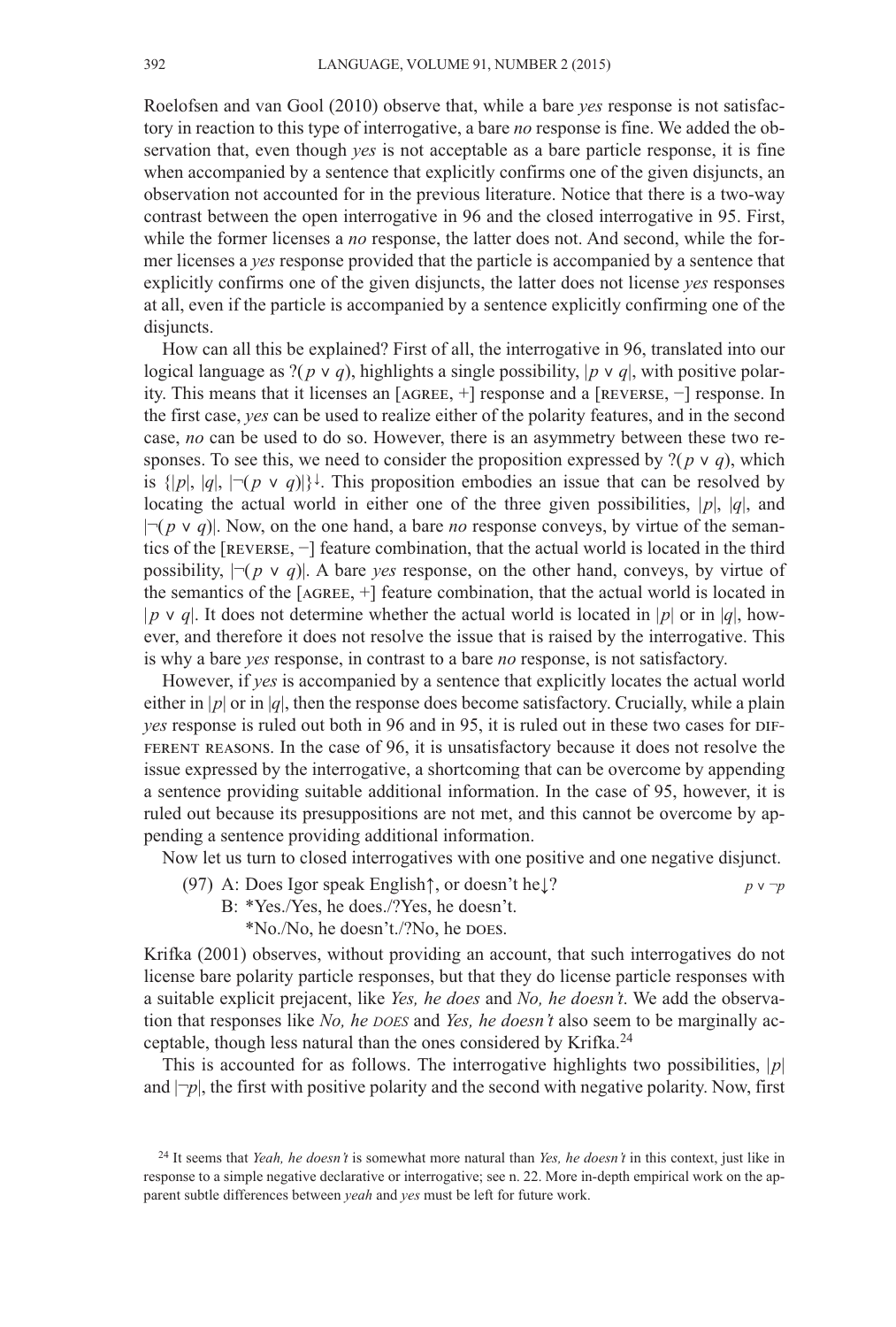consider a bare *no* response. Such a response could involve any of the following feature combinations.

| (98) a. [AGREE, -]    | ₩  | interpretation: 'Igor doesn't speak English' |
|-----------------------|----|----------------------------------------------|
| $b.$ [REVERSE, $-1$ ] | ₩  | interpretation: 'Igor doesn't speak English' |
| $C.  REVERSE, +]$     | ≁w | interpretation: 'Igor does speak English'    |

Thus, depending on the feature combination involved, the response may be intended to signal either that Igor does speak English or that he does not. This pernicious ambiguity accounts for the infelicity of a bare *no* response. But if the particle is accompanied by an explicit prejacent that resolves the ambiguity, then the response is predicted to be felicitous. Notice that our account also predicts that in the case of a [REVERSE, +] response—that is, if the prejacent of *no* signals that Igor does speak English—then it has to come with verum focus: *No, he DOES* (\**does*).

Now consider a bare *yes* response. Such a response could involve any of the following feature combinations.

| (99) a. [AGREE, +]   | ₩  | interpretation: 'Igor does speak English'    |
|----------------------|----|----------------------------------------------|
| $b.  AGREE, - $      | ₩  | interpretation: 'Igor doesn't speak English' |
| $C.$ [REVERSE, $+$ ] | ≁w | interpretation: 'Igor does speak English'    |

Again, the different possible feature combinations result in different interpretations, and this pernicious ambiguity accounts for the infelicity of a bare *yes* response. If the particle is accompanied by an explicit prejacent that resolves the ambiguity, then the response is again predicted to be felicitous. In this case, if the prejacent signals that Igor does speak English, it does not necessarily have to come with verum focus. This is because, given that the particle is *yes* rather than *no* in this case, such a response can be taken to involve the feature combination  $[AGREE, +]$ , whose absolute feature does not contrast with the polarity of the antecedent possibility.

Finally, let us consider the fact that the responses *No, he DOES* and *Yes, he doesn't* seem less natural than the ones considered by Krifka. This does not follow from anything we have said explicitly so far, but we do think that our framework provides a natural explanation. Namely, given our markedness considerations, it is reasonable to make the following assumption.

(100) Markedness and choice of feature combination: If a response is in principle compatible with several polarity feature combinations, then the default preference is to assume the least marked feature combination.

A response to 97 to the effect that Igor does speak English could in principle be characterized either as an  $[AGREE, +]$  response, confirming the positive disjunct, or as a  $[RE$ verse,  $+$ ] response, reversing the negative disjunct. [AGREE,  $+$ ] is less marked than [reverse, +]; in fact, these two feature combinations are on opposite sides of the overall markedness scale in 84. Thus, the default preference is to characterize the response as an [agree, +] response, which means that *yes* is the preferred particle in this case. This explains the marginal status of *No, he DOES*.

Similarly, a response to 97 to the effect that Igor does not speak English could in principle be characterized either as a [REVERSE, −] response, reversing the positive disjunct, or as an [agree, −] response, confirming the negative disjunct. Since [reverse, −] is less marked than [agree, −], the default preference is to characterize the response as a [reverse, −] response, which means that *no* is the preferred particle in this case. This explains the marginal status of *Yes, he doesn't*. 25

<sup>&</sup>lt;sup>25</sup> We would like to mention an interesting empirical contrast here, between interrogatives like the one in 97 and ones where the second disjunct is simply *or not*. It seems to us that the latter, unlike the former, generally do license bare polarity particle responses, as in (i).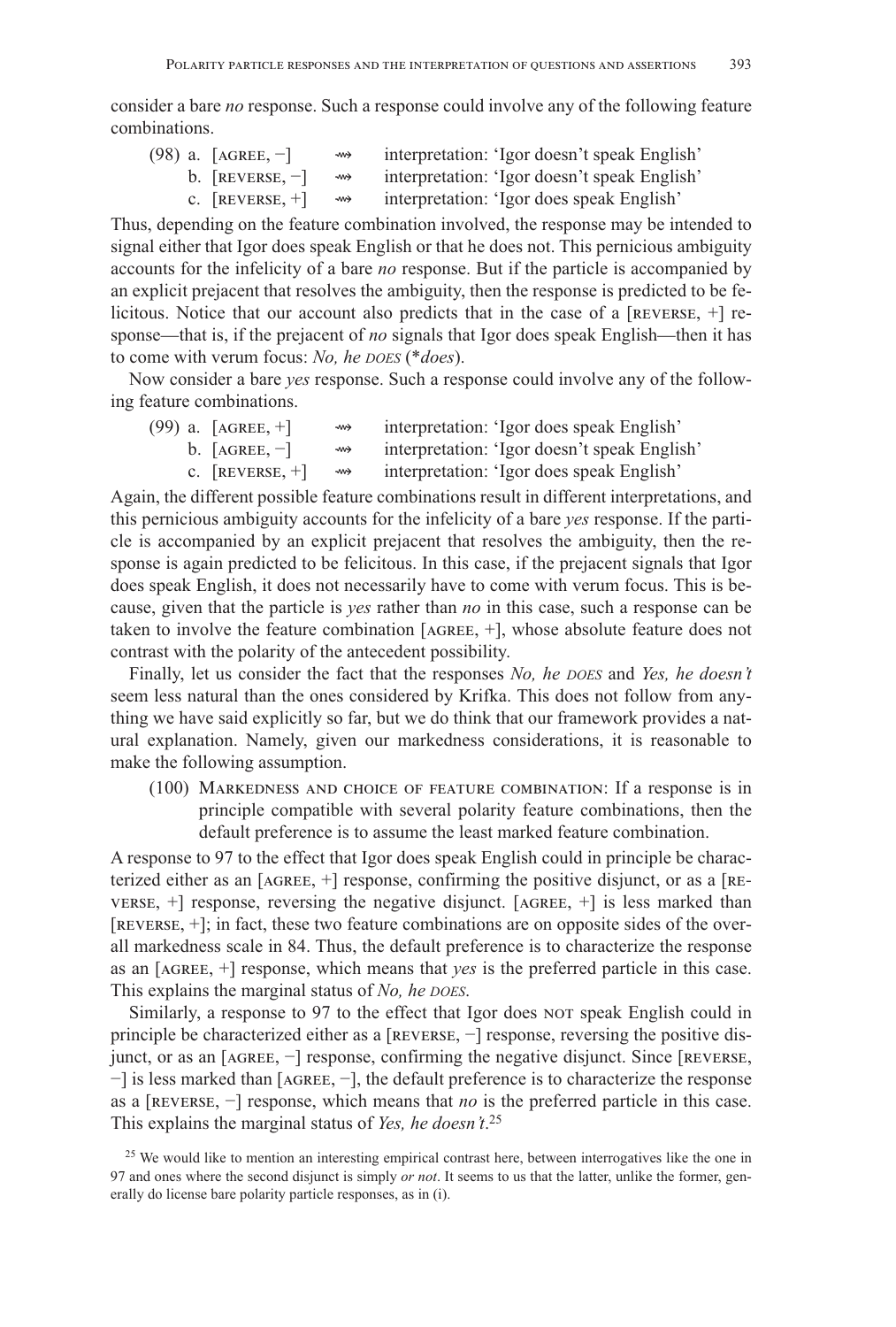Summary and outlook. This concludes our account of polarity particle responses in English. We have argued that, at the morphosyntactic level, the role of polarity particles is to realize two types of polarity features, absolute and relative, which are hosted by the head of a polarity phrase. Crucial to our account is the semantics of these features, which we take to be universal. The absolute features, [+] and [−], presuppose that their prejacent is either positive or negative. The relative features, [agree] and [reverse], presuppose that their prejacent either agrees with or reverses its antecedent, both in terms of content and in terms of polarity. What we take to be language-specific is the polarity particle repertoire and the rules that govern which particles can be used to realize which features. Finally, we argued that certain polarity features or feature combinations are semantically/pragmatically more marked than others. These markedness considerations, together with the assumption that morphological markedness tends to parallel semantic/pragmatic markedness, yield certain predictions, concerning not only the distribution and interpretation of polarity particles within a particular language, but also more generally the kind of polarity particle systems that we expect to find crosslinguistically.

Thus, in addition to providing a concrete account of polarity particle responses in English, our analysis brings out: (i) what we take to be the common core of polarity particle systems across languages, namely the two types of polarity features and their semantics; (ii) what we take to be the source of variation across languages, namely the particle inventory and the realization rules; and (iii) how we expect this variation to be constrained across languages, namely by the general principle that more marked features or feature combinations are more likely than less marked features or feature combinations to be overtly realized and to be associated with a specialized particle, that is, a particle that can realize that feature or feature combination and no others.

In §5, we turn to a preliminary exploration of these typological predictions, by considering a number of languages that differ from English in interesting ways. After that, in §6, we briefly return to English to show that our markedness considerations not only shed light on polarity particle responses as such, but also help to explain certain contextual restrictions on the felicitous usage of discourse initiatives that elicit such responses.

**5.** Polarity particles crosslinguistically: a preliminary exploration. We have argued that, in English, the two polarity particles *yes* and *no* do double duty, in that each is called upon to realize both an absolute and a relative polarity feature. On our account, then, English uses the strategy of economizing on the inventory of polarity particles by endowing them with strong expressive power. An alternative strategy is to

- (ii) a. Does Igor speak English, or not?
	- b. \*Does Igor speak English, doesn't he?
- (iii) a. Mary knows whether Igor speaks English or not.
	- b. \*Mary knows that/whether Igor speaks English, doesn't he.

ii(i) A: Does Igor speak English*↑*, or not↓? B: Yes./No.

One way to account for this contrast would be to assume that interrogatives of the form 'φ *or not*' are like tag interrogatives in that they highlight only the possibility highlighted by φ itself. At first sight, it indeed seems quite plausible to treat *or not* as a kind of tag. Two immediate challenges would arise under this assumption, however: namely, to explain why *or not* interrogatives, unlike run-of-the-mill tag interrogatives, (i) exhibit auxiliary inversion and (ii) can be embedded.

We must leave a detailed analysis of tag interrogatives, *or not* interrogatives, and the polarity particle responses that they license for future work.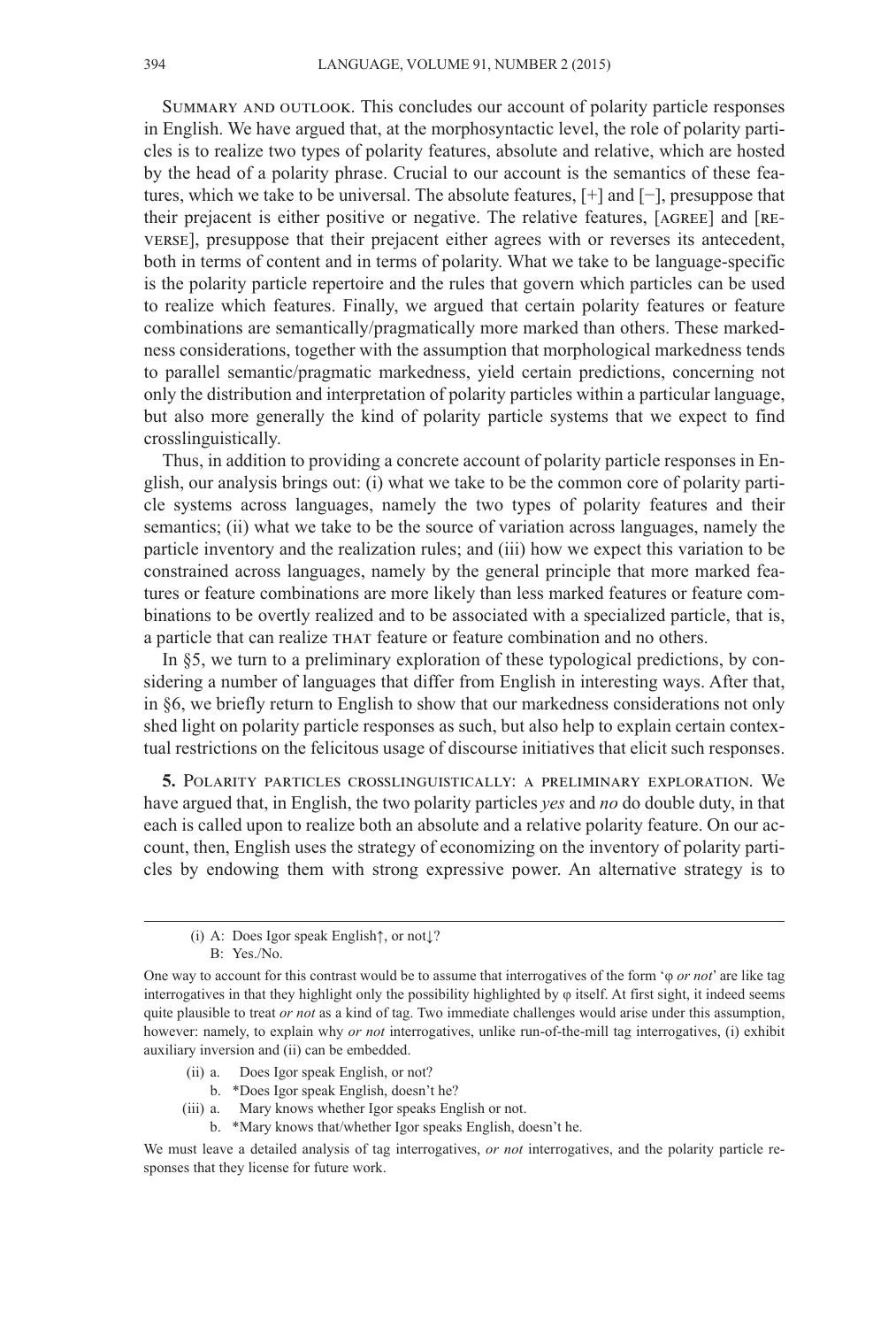utilize a larger particle inventory, allowing more specialization for each particle. Such a strategy would reduce polysemy at the expense of particle inventory. A minimally different system from this point of view would be one with three polarity particles rather than two, and in this section we consider a number of languages that exhibit precisely such a system, namely Romanian, Hungarian, French, and German.

Given our general markedness principle, we expect that such languages divide the labor among their richer particle inventory in such a way that polarity features or feature combinations that are relatively marked are most likely to be realized by a specialized particle. In line with this expectation, three of the four languages that we consider, Romanian, Hungarian, and French, have a designated particle for one of the marked features, [−]. Moreover, two of the four languages, Romanian and Hungarian, also have a designated particle for the other marked feature, [reverse]. The other two languages, French and German, have a designated particle for the most marked feature combina-TION,  $[REVERSE, +].$ 

Given our 'compositional' characterization of [reverse, +] responses as involving the two basic polarity features [reverse] and [+], we expect that in languages with a dedicated [reverse, +] particle, this particle could be based either on an adversative morpheme connected to expressing a [reverse] move, or on an emphatic [+] particle expressing contrastive [+]. We indeed find these two possibilities instantiated in French and German. The former has a dedicated  $[REVERSE, +]$  particle that is based on an emphatic  $[+]$  marker, while the latter has a  $[REVERSE,+]$  particle that is based on an adversative discourse particle.<sup>26</sup>

Besides these general characteristics, the polarity particle systems found in Romanian, Hungarian, French, and German also have a number of more specific properties that are of interest in light of our markedness considerations. We provide a more indepth discussion of the two languages that have a dedicated [reverse] particle, Romanian and Hungarian, in §5.1, and then turn to the languages that have a dedicated [REVERSE, +] particle, French and German, in §5.2.

**5.1.** A dedicated [reverse] particle: romanian and hungarian. We first present the Romanian data in some detail, and then summarize the relevant Hungarian facts, focusing on the areas where the two languages contrast. The discussion here is based on Farkas 2009, 2010, 2011.

Romanian. The polarity particle inventory of Romanian contains a positive particle *da* (a morpheme of Slavic origin), a negative particle *nu* (from the older Latin vocabulary), which is identical to verbal negation, and a third particle *ba* (of South Slavic origin), which, we claim, realizes [reverse].

As a first step toward determining which features each of these particles is called upon to realize, note that in [AGREE,  $+$ ] responses *da* is possible, and *nu* is not.

 $(101)$  [AGREE, +]

A: Paul a telefonat. 'Paul called.' B: Da/\*Nu(, a telefonat). 'Yes/\*No(, he called).'

In [reverse, +] responses we see the third particle in action, followed by *da*; *nu* cannot occur in such responses.

<sup>&</sup>lt;sup>26</sup> Swedish and Danish are like French in that they have a [REVERSE, +] particle based on a positive polarity particle.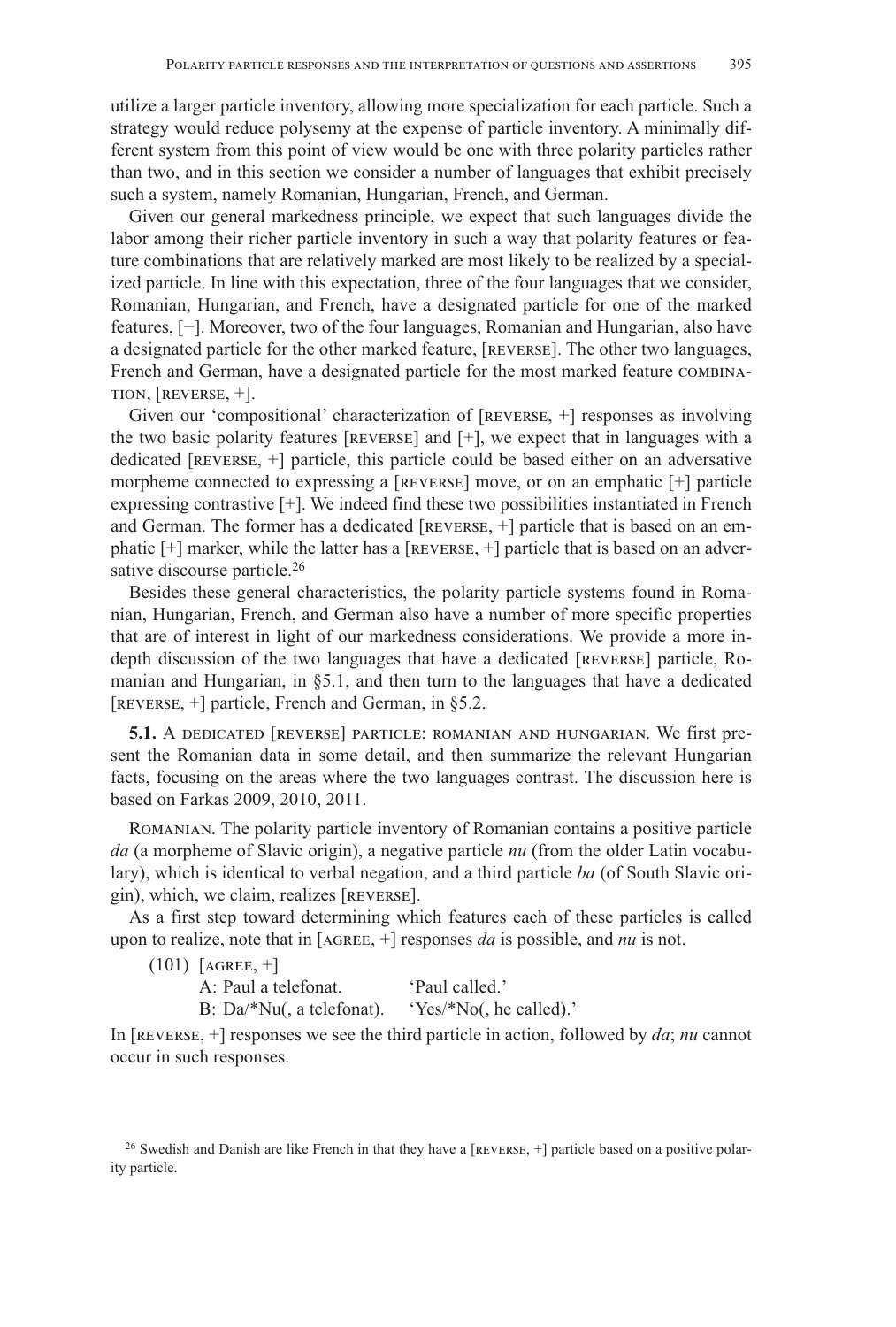| $(102)$ [REVERSE, $+$ ]             |                                                                                            |
|-------------------------------------|--------------------------------------------------------------------------------------------|
| A: Paul nu a telefonat.             | 'Paul did not call.'                                                                       |
| B: Ba $da$ /*Nu $($ , a telefonat). | 'Yes, he DID.'                                                                             |
|                                     | In 103 and 104 we give the relevant data for $[-]$ responses, where we see <i>nu</i> used. |

| $(103)$ [AGREE, $-$ ]                              |                         |                         |
|----------------------------------------------------|-------------------------|-------------------------|
| A: Paul nu a telefonat.                            | 'Paul did not call.'    |                         |
| B: $Nu$ /*Da(, nu a telefonat).                    | 'No(, he didn't call).' |                         |
| $(104)$ [REVERSE, $-$ ]                            |                         |                         |
| A: Paul a telefonat.                               |                         | 'Paul called.'          |
| B: (Ba) nu(, nu a telefonat)./*Da, nu a telefonat. |                         | 'No(, he didn't call).' |

Based on what we have seen so far, we conclude that the realization potential of the polarity particles in Romanian is as follows.

#### (105) Realization potential of Romanian polarity particles

- a. [+] is realized by *da*.
- b. [−] is realized by *nu*.
- c. [reverse] is realized by *ba*.

The rules above capture the observed distribution of the particles: *da* occurs only in [+] responses, *nu* occurs only in [−] responses, and *ba* occurs only in [reverse] responses. The similarity between Romanian *da* and English *yes* on the one hand, and Romanian *nu* and English *no* on the other, is that the first pair is used to realize [+], and the second to realize [−]. The contrast between the two pairs in each language is that the Romanian particles are specialized for realizing absolute polarity features, while their English counterparts are used to realize relative features as well. Thus, in Romanian [agree, −] responses, only *nu* is possible, while we have seen that in English both *yes* and *no* are allowed in such responses, realizing [agree] and [−], respectively.

Borrowing terminology from morphology, Romanian uses an 'analytic' strategy when it comes to the expression of polarity features, while English uses a 'synthetic' one. Thus, the polarity particle inventory in Romanian is richer than in English, and this richness allows each particle to be more narrowly specialized for the polarity feature it realizes, thereby avoiding polysemy. This is the type of give and take between lexicon size and semantic specialization within a narrow semantic field that we also see elsewhere in languages, for instance in the realm of kinship terms.

Let us now turn to the more complex question of which features need to be realized in Romanian. In 106 we see that the [reverse] particle *ba* is not acceptable as a bare particle response, unlike *da* and *nu*. This particle must be accompanied either by the appropriate polarity particle or by a prejacent whose verb phrase expresses whether the response is positive or negative.

| $(106)$ A: Paul nu a telefonat.                      | 'Paul did not call.' |
|------------------------------------------------------|----------------------|
| B: *Ba./Ba da(, a telefonat)./Ba, a telefonat.       | 'Yes, he pip.'       |
| $(107)$ A: Paul a telefonat.                         | 'Paul called.'       |
| B: *Ba./Ba nu(, nu a telefonat)./Ba, nu a telefonat. | 'No, he didn't.'     |
|                                                      |                      |

We can capture these facts by adopting the following realization rule.

(108) Realization needs of absolute polarity features in romanian: Absolute polarity features have to be overtly realized in Romanian, either by an appropriate polarity particle or by an explicit prejacent.

Note that this rule is stated most naturally under the assumption, adopted here, that polarity phrases always involve a prejacent, which may or may not be elided.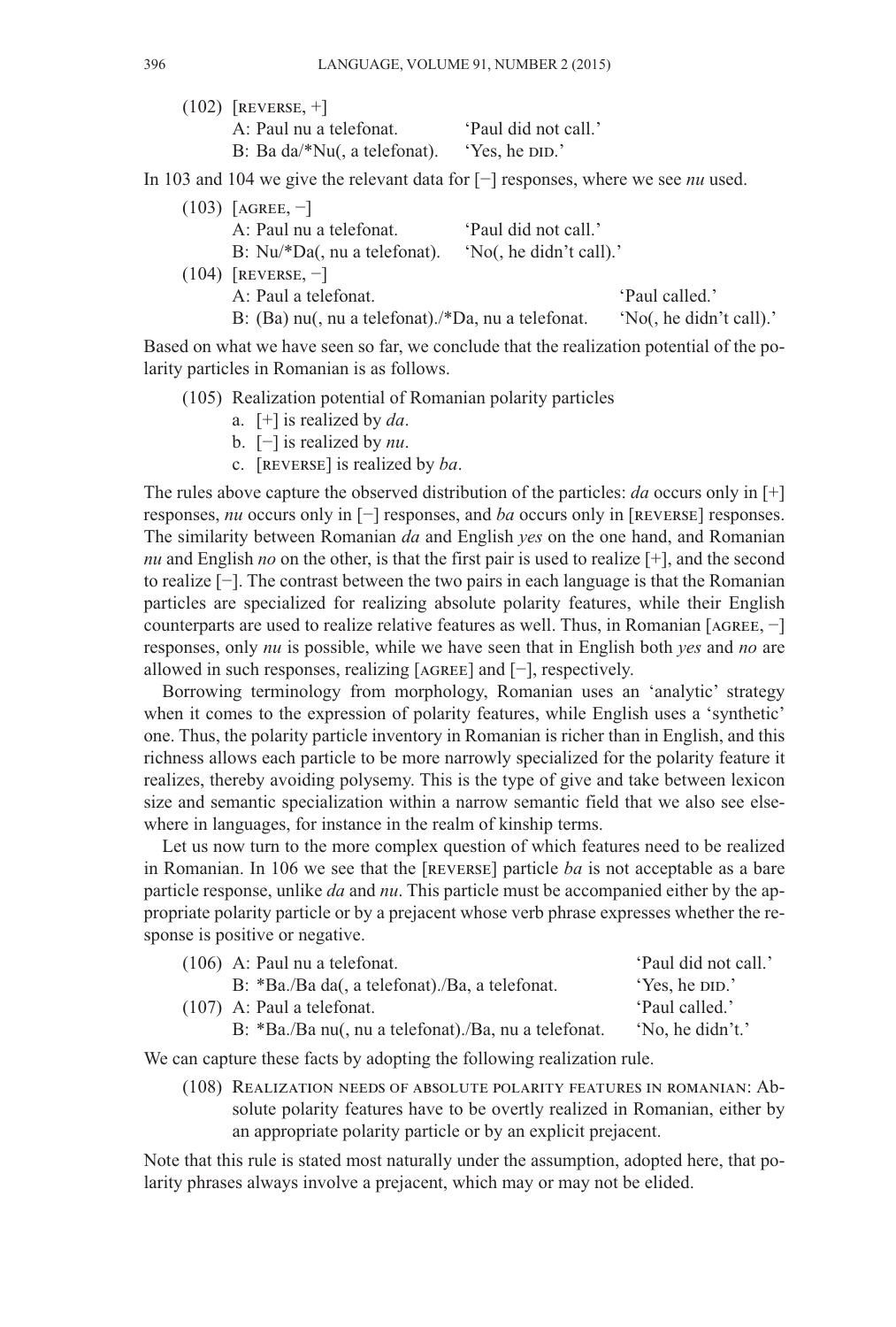We now turn to the details of the realization of [REVERSE] in different types of responses. First, we note that in  $[REVERSE, +]$  responses,  $[REVERSE]$  is obligatorily realized, whether the initiative is an assertion or a question.

 $(109)$  [REVERSE,  $+$ ]

A: Paul nu a telefonat./Nu a telefonat Paul? 'P did not call./Did P not call?' B: Ba  $(da)$  \*Da<sup> $\star$ </sup>Nu(, a telefonat). 'Yes, he DID.'

In [reverse, −] responses, by contrast, [reverse] is optionally realized if the response targets an assertion, and never realized if the response targets a question.

| $(110)$ [REVERSE, $-$ ] in responses to assertions |                  |
|----------------------------------------------------|------------------|
| A: Paul a telefonat.                               | 'Paul called.'   |
| $B: (Ba) \text{nu}$ , nu a telefonat).             | 'No, he didn't.' |
| $(111)$ [REVERSE, $-$ ] in responses to questions  |                  |
| $A: A$ telefonat Paul?                             | 'Did Paul call?' |

B: \*Ba nu/Nu(, nu a telefonat). 'No, he didn't.'

These observations reveal that [reverse] has the following realization needs in Romanian.

(112) Realization needs of [reverse] in Romanian

- a. [reverse] is always realized in [reverse, +] responses.
- b. [reverse] is optionally realized in [reverse, *−*] responses to assertions.
- c. [reverse] is never realized in [reverse, *−*] responses to questions.

Note that these realization needs are in line with our markedness principle, since [REverse, +] responses are more marked than [reverse, −] responses, and assertion reversal is more marked than question reversal.

In 113 we put together the rules that characterize the realization needs of absolute and relative polarity features in Romanian.

(113) Realization needs of absolute and relative polarity features in Romanian

a. Absolute features are always realized.

- b. [AGREE] is never realized.
- c. [reverse] is always realized in [reverse, +] responses.
- d. [reverse] is optionally realized in [reverse, −] responses to assertions.
- e. [REVERSE] is never realized in [REVERSE, −] responses to questions.

Summarizing the contrasts between Romanian and English, what we found is that Romanian has a dedicated [reverse] particle, *ba*, which allows the other two particles, *da* and *nu*, to perform the single duty of realizing the absolute polarity feature of the response, something that has high priority in Romanian. Whether [reverse] is realized in a response depends on what the absolute feature is, as well as on whether the response targets an assertion or a question, in line with our markedness principle. Note that both English and Romanian have a special strategy for marking [reverse, +] responses: in English we have verum focus on the prejacent, while in Romanian we have the obligatory use of *ba* even in case of question reversals.

We conclude our discussion of Romanian by pointing out what we may expect to find in a minimally different polarity particle system. Given the relative markedness of [−] versus [+], it would not be surprising to find a language just like Romanian except that the rule in 113a is relaxed to the effect that it only requires obligatory realization of [−], allowing optional realization of [+]. Next we summarize the Hungarian polarity particle system and show that it differs from Romanian in precisely this way.

Hungarian. We provide a brief overview of the Hungarian polarity particle data, concentrating on the narrow area where it contrasts with Romanian. For further details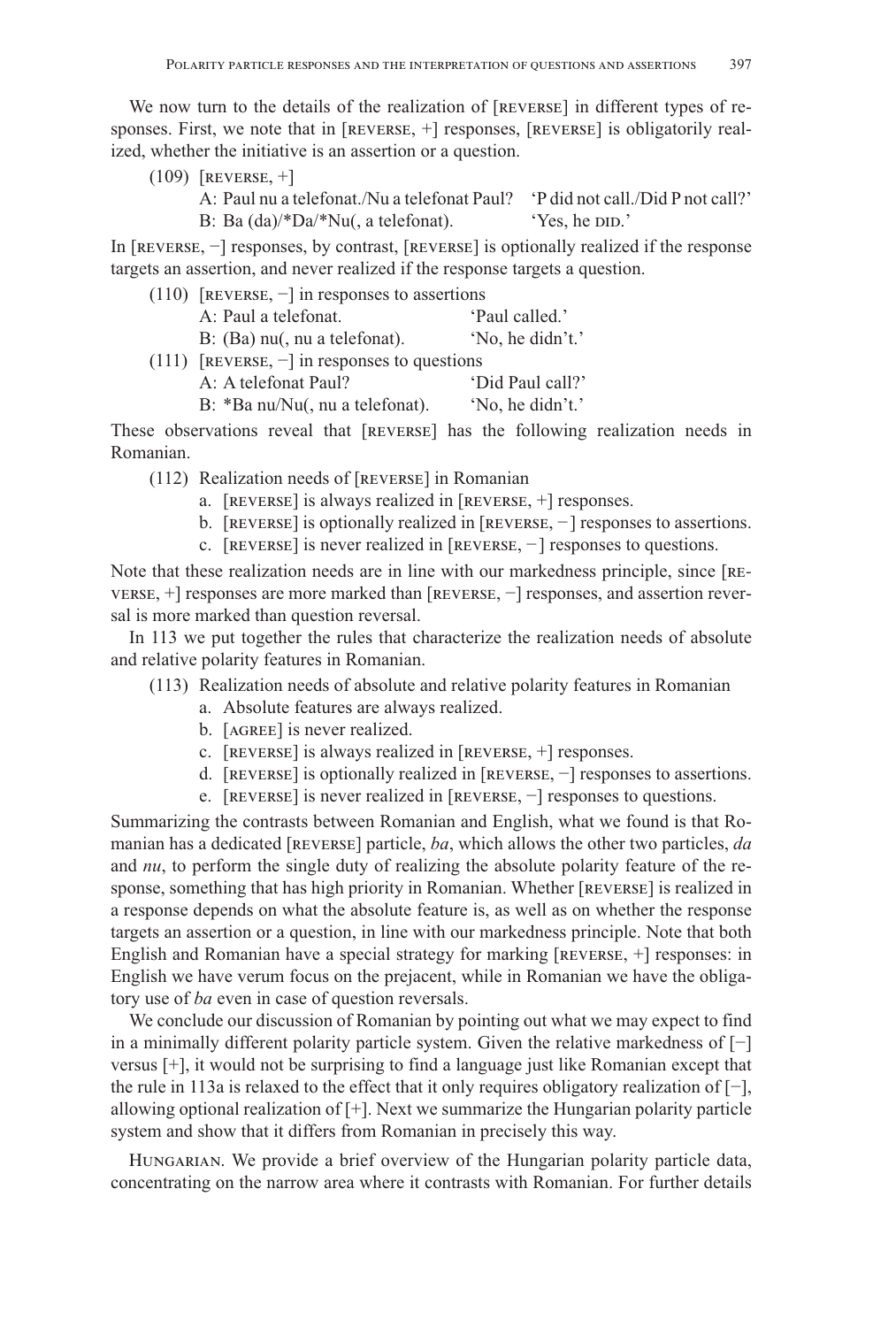on Hungarian, see Farkas 2009. Just like in Romanian, Hungarian has three polarity particles: *igen*, *nem*, and *de*, where *de* is connected to an adversative morpheme. The realization potential of the Hungarian particles parallels what we proposed for Romanian.

- (114) Realization potential of Hungarian polarity particles
	- a. [+] is realized by *igen*.
	- b. [−] is realized by *nem*.
	- c. [reverse] is realized by *de*.

The pattern supporting these rules for Hungarian is analogous to what we found in Romanian, as shown in Farkas 2009. The realization needs of [reverse] in Hungarian are also the same as in Romanian. The only area of contrast concerns the realization needs of absolute polarity features.

- (115) Realization needs of absolute polarity features in Hungarian
	- a. [−] is always realized by a polarity particle, an explicit prejacent, or both.
	- b. [+] is optionally realized.

These two rules predict that in [reverse, −] responses, *de* must be followed by *nem*, while in [REVERSE, +] responses, *igen* is optional, as exemplified in 116 and 117.

 $(116)$  [REVERSE,  $-$ ]

| A: Pali telefonált.                    | 'Paul called.'       |
|----------------------------------------|----------------------|
| B: De nem./De nem telefonált./*De.     | 'No, he didn't.'     |
| $(117)$ [REVERSE, $+$ ]                |                      |
| A: Pali nem telefonált.                | 'Paul did not call.' |
| B: De igen./De (igen), telefonált./De. | 'Yes, he DID.'       |
|                                        |                      |

Recall that in Romanian the bare [reverse] particle is not acceptable in either [reverse, +] or [reverse, −] responses, because the absolute polarity feature must always be realized. The fact that in Hungarian the absolute feature [−] is realized obligatorily, while the other absolute feature  $[+]$  is only realized optionally, is in line with our assumption that  $[-]$  is more marked than  $[+]$ .

**5.2.** A dedicated [reverse, +] particle: french and german.We now briefly show that French and German have a ternary polarity particle system where one of the particles is specialized to realize the most marked feature combination, [reverse, +]. In French, this particle is a special [+] particle, while in German it is an adversative particle.

The French polarity particle inventory consists of *oui*, *non*, and *si*. Elsewhere in Western Romance languages, such as Italian and Spanish, *si* is a positive polarity particle, used where French uses *oui*. The basic rules specifying the realization potential of each particle are as follows.

(118) Realization potential of French polarity particles

- a. [+] is realized by *oui*.
- b. [−] is realized by *non*.
- c. [reverse, +] is realized by *si*.

Thus, in an [agree, +] response the only possible particle is *oui*.

 $(119)$  [AGREE, +]

A: Claude est à la maison. 'Claude is at home.'

B: Oui/\*Non/\*Si, elle y est. 'Yes, she is.'

In an [agree, −] response, by contrast, the only possible particle is *non*.

- $(120)$  [AGREE,  $-$ ]
	- A: Claude n'est pas à la maison. 'Claude is not at home.' B: Non/\*Oui/\*Si, elle n'y est pas. 'No, she isn't.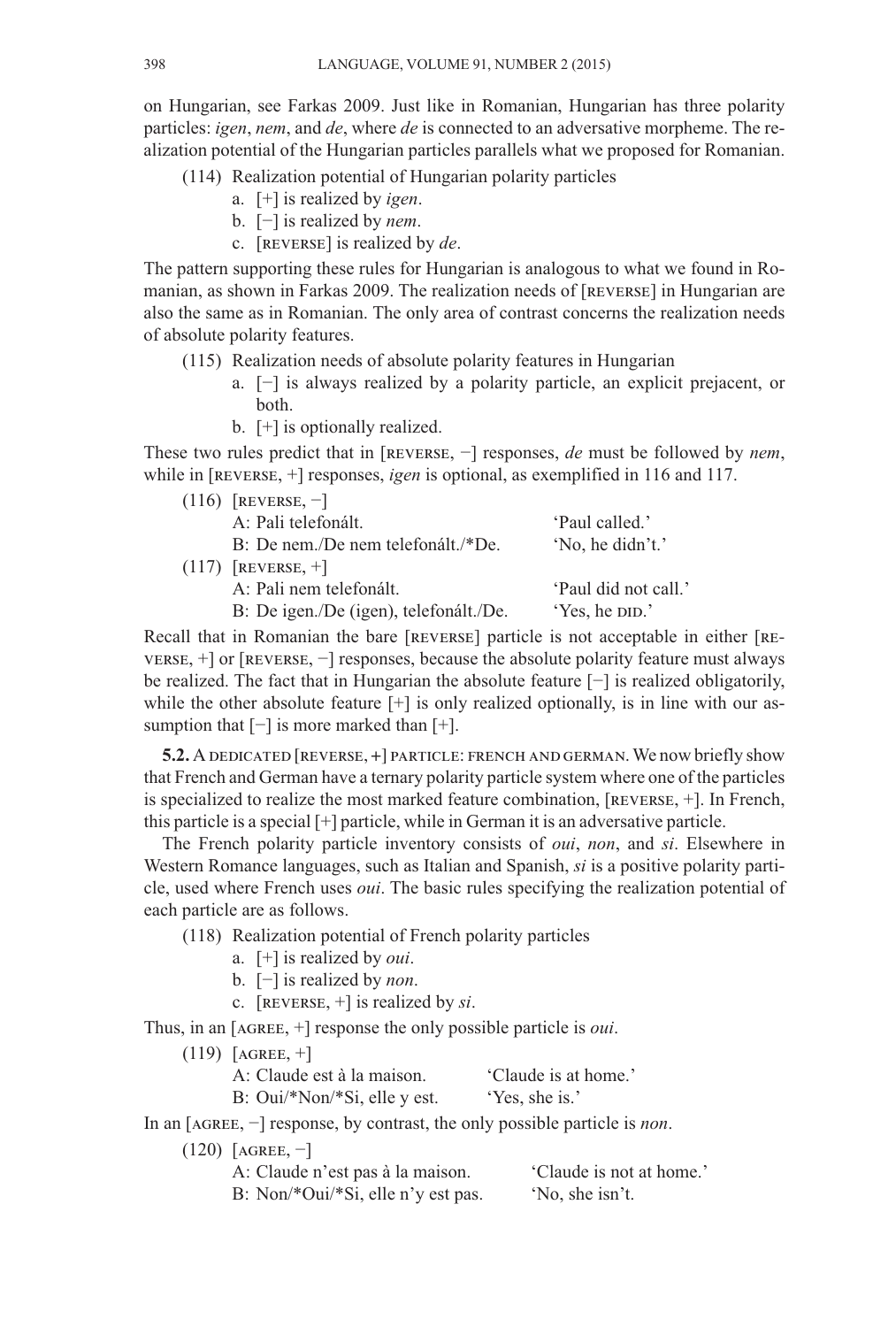In a [reverse, +] response, the only possible particle is *si*.

| $(121)$ [REVERSE, $+$ ]          |                          |
|----------------------------------|--------------------------|
| A: Claude n'est pas à la maison. | 'Claude is not at home.' |
| B: Si/*Non/*Oui, elle y est.     | 'Yes, she is.'           |

That *si* is a [reverse, +] particle rather than simply a [reverse] particle is shown by the fact that it cannot be used in [reverse, −] responses. In such responses, the only possible particle is *non*.

(122) [reverse, *−*]

| A: Claude est à la maison.         | 'Claude is at home.' |
|------------------------------------|----------------------|
| B: Non/*Si/*Oui, elle n'y est pas. | 'No, she isn't.'     |

Thus, the crucial difference between French on the one hand and Romanian and Hungarian on the other is that French *si* is a dedicated [reverse, +] particle, while Romanian *ba* and Hungarian *de* are dedicated [reverse] particles. Otherwise, the three languages are very similar: French *non* behaves just like Romanian *nu* and Hungarian *nem*, while French *oui* behaves much like Romanian *da* and Hungarian *igen*, although *oui*, unlike *da* and *igen*, cannot be used in [reverse, +] responses, because it is blocked in this case by the dedicated [reverse, +] particle *si*.

Finally, the German polarity particle inventory consists of *ja*, *nein*, and *doch*. The third particle, *doch*, is also used as an adversative discourse particle (see Rojas-Esponda 2014 and references therein). The realization potential of the three particles is as follows.

(123) Realization potential of German polarity particles

a. [AGREE] and  $[+]$  are realized by *ja*.

b. [reverse] and [−] are realized by *nein*.

c. [reverse, +] is realized by *doch*.

Thus, in an [agree, +] response, the only possible particle is *ja*.

| $(124)$ [AGREE, +]                                                                                                                                                                                                                                                                                                                                                                                                                                                                    |                         |
|---------------------------------------------------------------------------------------------------------------------------------------------------------------------------------------------------------------------------------------------------------------------------------------------------------------------------------------------------------------------------------------------------------------------------------------------------------------------------------------|-------------------------|
| A: Katharina ist zu Hause.                                                                                                                                                                                                                                                                                                                                                                                                                                                            | 'Katharina is at home.' |
| B: Ja/*Nein/*Doch, sie ist zu Hause.                                                                                                                                                                                                                                                                                                                                                                                                                                                  | 'Yes, she is at home.'  |
| $\mathsf{F} \circ \ldots \circ \mathsf{F} \circ \mathsf{F} \circ \mathsf{F} \circ \mathsf{F} \circ \mathsf{F} \circ \mathsf{F} \circ \mathsf{F} \circ \mathsf{F} \circ \mathsf{F} \circ \mathsf{F} \circ \mathsf{F} \circ \mathsf{F} \circ \mathsf{F} \circ \mathsf{F} \circ \mathsf{F} \circ \mathsf{F} \circ \mathsf{F} \circ \mathsf{F} \circ \mathsf{F} \circ \mathsf{F} \circ \mathsf{F} \circ \mathsf{F} \circ \mathsf{F} \circ \mathsf{F} \circ \mathsf{F} \circ \mathsf{F} \$ |                         |

In an [agree, −] response, both *ja* and *nein* are possible.

| LAGREE. |  |
|---------|--|
|         |  |

| A: Katharina ist nicht zu Hause.          | 'Katharina is not at home.' |
|-------------------------------------------|-----------------------------|
| B: Ja/Nein/*Doch, sie ist nicht zu Hause. | 'Yes, she is not at home.'  |

In a [reverse, +] response, only *doch* can be used.

- $(126)$  [REVERSE,  $+$ ]
	- A: Katharina ist nicht zu Hause. 'Katharina is not at home.'

B: Doch/\*Nein/\*Ja, sie ist zu Hause. 'Yes, she is.'

And finally, in a [reverse, −] response, the only possible particle is *nein*.

 $(127)$  [REVERSE,  $-1$ ]

| A: Katharina ist zu Hause.                 | 'Katharina is at home.'   |
|--------------------------------------------|---------------------------|
| B: Nein/*Ja/*Doch, sie ist nicht zu Hause. | 'No, she is not at home.' |

This shows that *doch* is a dedicated [reverse, +] particle, like French *si*, rather than a dedicated [reverse] particle like Romanian *ba* and Hungarian *de*. <sup>27</sup> The other two Ger-

<sup>27</sup> Tania Rojas-Esponda pointed out to us that, although the most typical use of *doch* is indeed in responses that reverse an explicitly introduced negative antecedent, there are also cases where *doch* is used in responses that go against a negative expectation. A good example of this use of *doch* is given in (i), from Karagjosova (2006).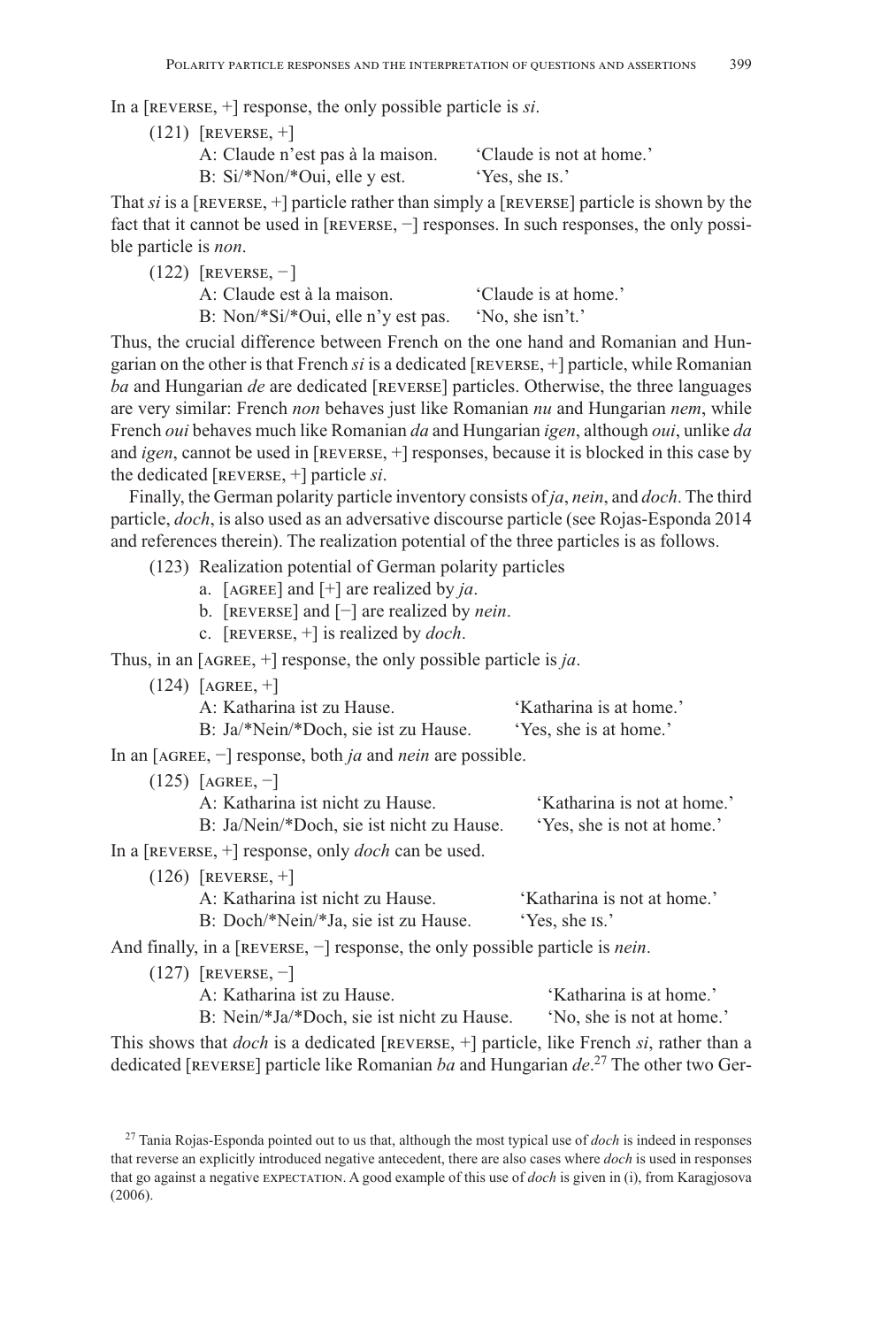man particles, *ja* and *nein*, are assumed to have the same realization potential as English *yes* and *no*. However, both of them are blocked in [reverse, +] responses by the dedicated particle *doch*. In English, such a dedicated [reverse, +] particle does not exist. Therefore, both *yes* and *no* are licensed in [reverse, +] responses, unlike their German counterparts *ja* and *nein*. 28

To sum up, in this subsection we have seen data from languages with three polarity particles, which differ from one another in a number of interesting ways. The crosslinguistic variation that we found, however, is within the limits of what our markedness principle leads us to expect. Obviously, more crosslinguistic investigation is needed; for now we conclude that our approach seems to provide a useful framework for such investigation and that thus far its predictions are borne out.

**6.** Repercussions of markedness beyond polarity particle responses. We now briefly return to English to show that our markedness considerations not only shed light on polarity particle responses as such, but also help explain certain contextual restrictions on the felicitous usage of polar interrogatives, which have received considerable attention in the recent literature (see Büring & Gunlogson 2000, van Rooij & Šafářová 2003, Romero & Han 2004, AnderBois 2011, Roelofsen et al. 2012, among others).

Let us first consider the empirical generalizations to be captured. In the literature, there are several mutually inconsistent generalizations about the connection between interrogative form and contextual factors. While we believe that further experimental work is needed to firm up the empirical ground, we suggest that there is a core generalization that is quite robust. In formulating it, we use  $\alpha_{\varphi}$  to denote the unique possibility that is highlighted by a polar interrogative φ.

(128) Felicity condition for polar interrogatives: A polar interrogative φ is felicitous only if there is no compelling contextual evidence against  $\alpha_{\omega}$ .

This condition encompasses a number of earlier generalizations. For instance, Büring and Gunlogson (2000) suggest the following generalization about positive polar interrogatives (rephrased here using our own terminology).

| (i) A: Das war sehr freundlich von ihm. | 'That was very friendly of him.'  |
|-----------------------------------------|-----------------------------------|
| B: Doch, das muss man schon sagen.      | 'Yes, that needs to be admitted.' |

What we take this example to show is that, given sufficient contextual support, a suitable antecedent for polarity particle responses can in principle be accommodated. This is not surprising, given that such a mechanism needs to be assumed for other kinds of anaphora as well, as illustrated by the following examples (in each case, the anaphoric pronoun whose antecedent needs to be accommodated is displayed in boldface).

i(ii) There was not a man, a woman or child within sight; only a small fishing boat, standing out to sea some distance away. Harriet waved wildly in its direction, but **they** either didn't see her or supposed that she was merely doing some kind of reducing exercises.

(Gundel et al. 1993, quoting from a novel by Dorothy Sayers)

- (iii) Maxine was kidnapped but **they** didn't hurt her. (Bolinger 1977)
- (iv) If I get pregnant, I'll definitely keep **it**. (Roelofsen 2008)

An explicit account of the nature of this accommodation mechanism is beyond the scope of this article.

<sup>28</sup> For some speakers of German, the particle combination *ja doch* is (marginally) acceptable in [reverse, +] responses. We may assume that for these speakers, the use of *ja* to realize the [+] feature in a [reverse, +] response is not (fully) blocked by the dedicated [reverse, +] particle *doch*. We should emphasize, however, that judgments about *ja doch* seem to vary considerably across speakers, and also across responses to different types of initiatives, for example, questions versus assertions, or initiatives involving sentential negation versus initiatives involving negative quantifiers or adverbs. Further empirical investigation is needed before any definite conclusions can be drawn.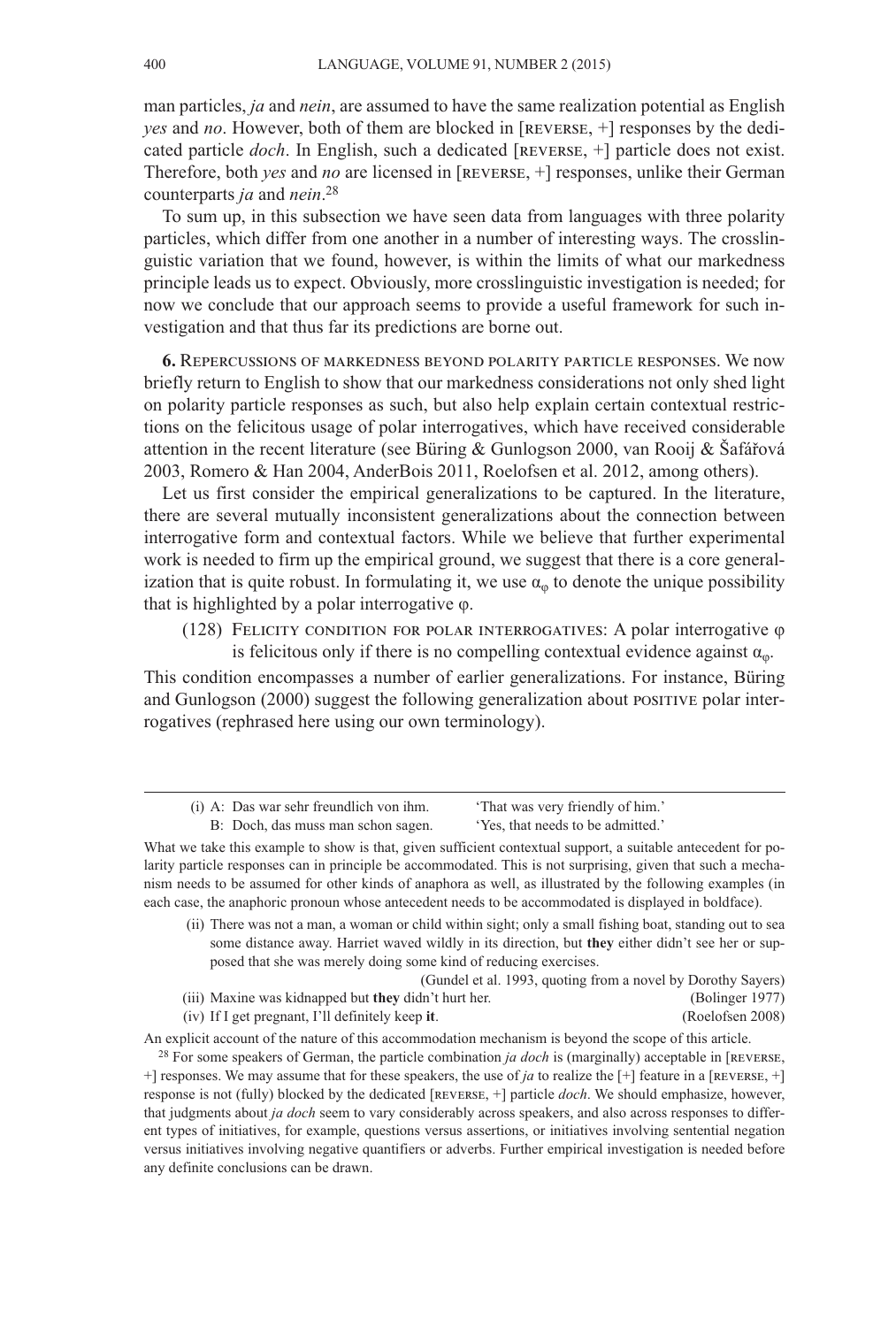(129) FELICITY CONDITION FOR POSITIVE POLAR INTERROGATIVES (Büring  $&$ Gunlogson 2000): A positive polar interrogative  $\varphi$  is felicitous only if there is no compelling contextual evidence against  $\alpha_{\varphi}$ .

Clearly, 129 is a special case of 128, specifically concerned with positive polar interrogatives. Büring and Gunlogson motivate 129 with the following two examples.

- (130) [Scenario: A enters S's windowless computer room wearing a dripping wet raincoat.]
	- a. S: What's the weather like out there? Is it raining?
	- b. S: #What's the weather like out there? Is it sunny?
- (131) [Scenario: A and S have conducted a psycholinguistic experiment in which the subjects have all certified that they are right-handed. They encounter Carl, who they recognize as one of their subjects, cutting bread with his left hand.]
	- a. S: Is Carl left-handed?
	- b. S: #Is Carl right-handed?

The example in 131 shows that immediate contextual evidence overrules previous beliefs of the speaker and the addressee in determining whether a polar interrogative is felicitous.

As for negative polar interrogatives, Büring and Gunlogson (2000) propose the generalization in 132.

(132) Felicity condition for negative polar interrogatives (Büring & Gunlogson 2000): A negative polar interrogative  $\varphi$  is felicitous only if there is compelling contextual evidence for  $\alpha_{\omega}$ .

This condition is not a special instance of our generalization in 128. According to 128, a negative polar interrogative φ is felicitous only if there is no compelling contextual evidence AGAINST  $\alpha_{\omega}$ . But this does not mean that there must be contextual evidence FOR  $\alpha_{\omega}$ , as required by 132. Büring and Gunlogson motivate their generalization with the following examples.29

(133) [Scenario: S is visiting A in his home town. S and A want to have dinner.]

- a. A: Since you are vegetarian, we can't go out in this town, where it's all meat and potatoes.
	- S: Is there no vegetarian restaurant around here?
- b. A: I bet we can find any type of restaurant that you can think of in this city. Make your choice!
	- S: #Is there no vegetarian restaurant around here?
- c. A: Where would you like to go for dinner?
	- S: #Is there no vegetarian restaurant around here?

Notice that in 133a there is evidence  $\pi \alpha_{\omega}$ , and in 133b there is evidence  $\alpha_{\text{GANIST}} \alpha_{\omega}$ , while 133c involves a NEUTRAL context relative to  $\alpha_{\omega}$ . These examples, then, indeed point in the direction of Büring and Gunlogson's generalization.

However, van Rooij and Šafářová (2003) argue that 132 is too strong, based on the following examples.

(134) Have you not been able to receive credit from your financial institution to back up your business activities? Then click this button.

<sup>29</sup> In these examples it is assumed that *no* is an indefinite determiner that occurs in the scope of a covert sentential negation operator (see e.g. Zeijlstra 2004, Penka 2011, Brasoveanu et al. 2013 for theoretical and experimental work supporting this assumption). Thus, the polar interrogative seen in these examples is taken to be a negative polar interrogative.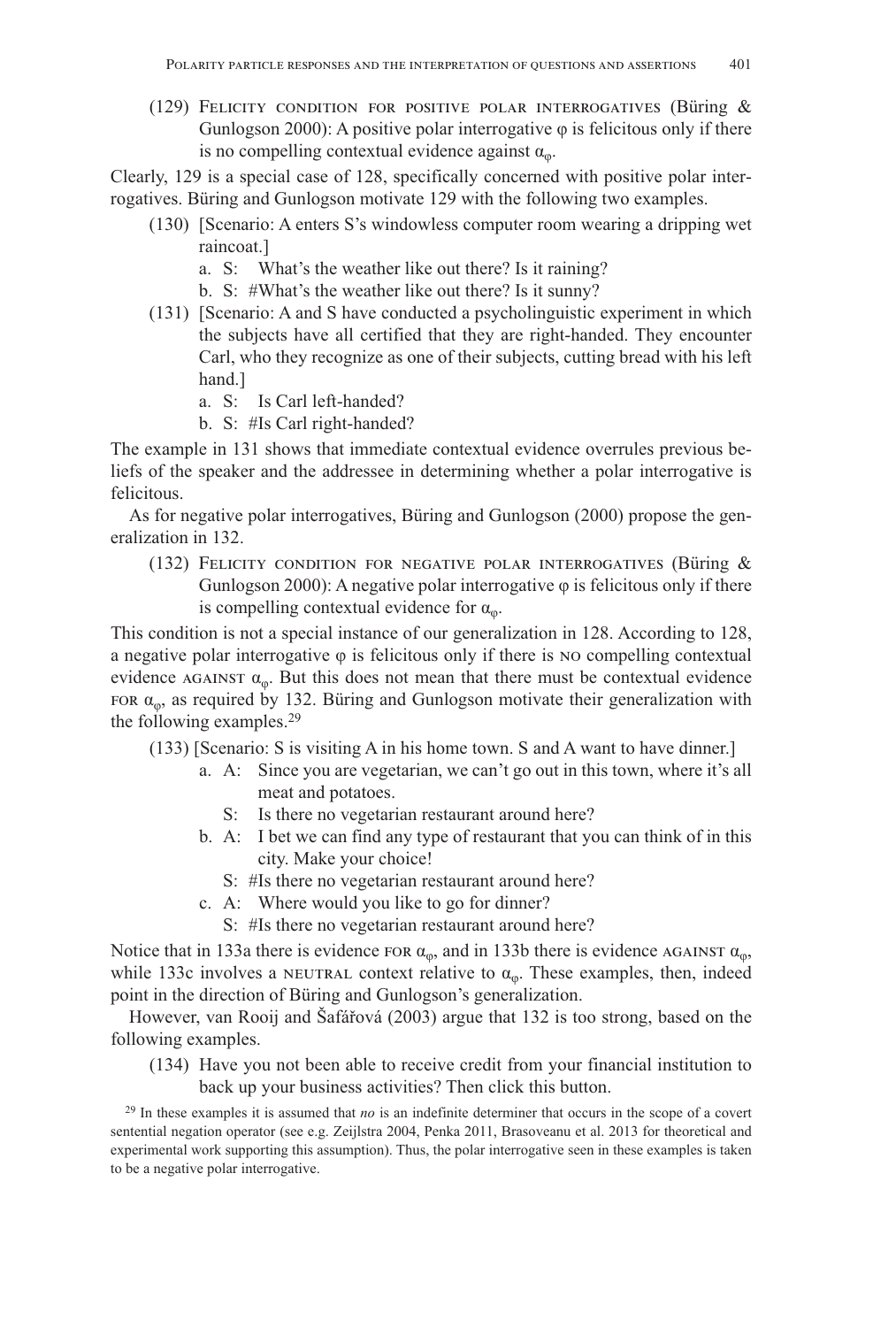(135) [Scenario: A visits her doctor with her son.] Doctor: Has he not been eating properly?

In both of these cases, the context is presumably neutral relative to  $\alpha_{\varphi}$ . Thus, it appears that negative polar interrogatives are not always infelicitous in a neutral context, which means that Büring and Gunlogson's generalization is too strong. Notice, however, that the generalization in 128 is not contradicted by van Rooij and Šafářová's examples. This, then, is the generalization that we aim to account for.<sup>30</sup>

Our account of the generalization in 128 relies on the assumption that a speaker's choice between the various interrogative forms is partly determined by the type of responses that the context leads her to anticipate. The crucial contrast here, we suggest, is the marked nature of [REVERSE] responses relative to the unmarked nature of [AGREE] responses. So far, we have discussed some expectations that this markedness contrast gives rise to regarding the realization of polarity features and combinations thereof. These expectations concern the form of responses. However, the same markedness contrast also gives rise to certain expectations about the preferred form of initiatives. In particular, it may be expected that in formulating an initiative, a cooperative speaker always tries to maximize her interlocutor's chances to give a relatively unmarked response. In other words, whenever possible, a speaker will avoid a situation where her interlocutor has to give a [reverse] response. We formulate this as a maxim constraining the form of the initiative that a speaker chooses to utter.

(136) Avoid [REVERSE]: Other things being equal, formulate your initiative in such a way as to minimize the chance of eliciting a [REVERSE] response.

This maxim directly accounts for the generalization in 128. To see this, consider a polar interrogative  $\varphi$  and a context in which there is compelling evidence against  $\alpha_{\varphi}$ . In this case, if a speaker would ask  $\varphi$ , he would, in view of the available evidence, force his interlocutor to give a [reverse] response. Thus, a speaker who adheres to the maxim in 136 will not choose to ask φ, but rather, a polar interrogative that highlights the complement of  $\alpha_{\omega}$ . For instance, if a speaker wants to raise the issue of whether Carl is leftor right-handed, and if there is compelling contextual evidence that he is left-handed, then asking whether Carl is left-handed is less likely to elicit a [reverse] response than asking whether Carl is right-handed. The former is therefore preferred in this context, and the latter perceived as infelicitous, as we saw in example 131.

**7.** Comparison with previous approaches. Before concluding, we briefly compare our proposal to previous work on polarity particle responses. Broadly speaking, one can distinguish three relevant lines of work, each focusing on a different set of empirical and conceptual issues. The first is part of the more general enterprise of characterizing the interpretation of answers to questions, in particular so-called TERM answers, that is, ones that do not form complete sentences on their own and whose in-

<sup>&</sup>lt;sup>30</sup> We do not pursue a detailed account of the variable felicity of negative polar interrogatives in neutral contexts, since this is an area where more empirical data is needed. But one factor that plausibly plays a role here is the competition between positive and negative polar interrogatives. If both types of interrogatives are in principle licensed, then we expect a general preference for positive polar interrogatives, simply because they are less marked in form than negative polar interrogatives (see also AnderBois 2011). This general preference may be overruled by several more specific considerations. For instance, the reason why a negative rather than a positive polar interrogative is used in 134 may be that it highlights the negative alternative and thereby makes this alternative available for subsequent anaphoric reference by *then*. The reason why a negative polar interrogative is used in 135 may be that this interrogative highlights the alternative that has the highest UTILITY with regard to the speaker's goals in the given context, as suggested by van Rooij and Šafářová (2003).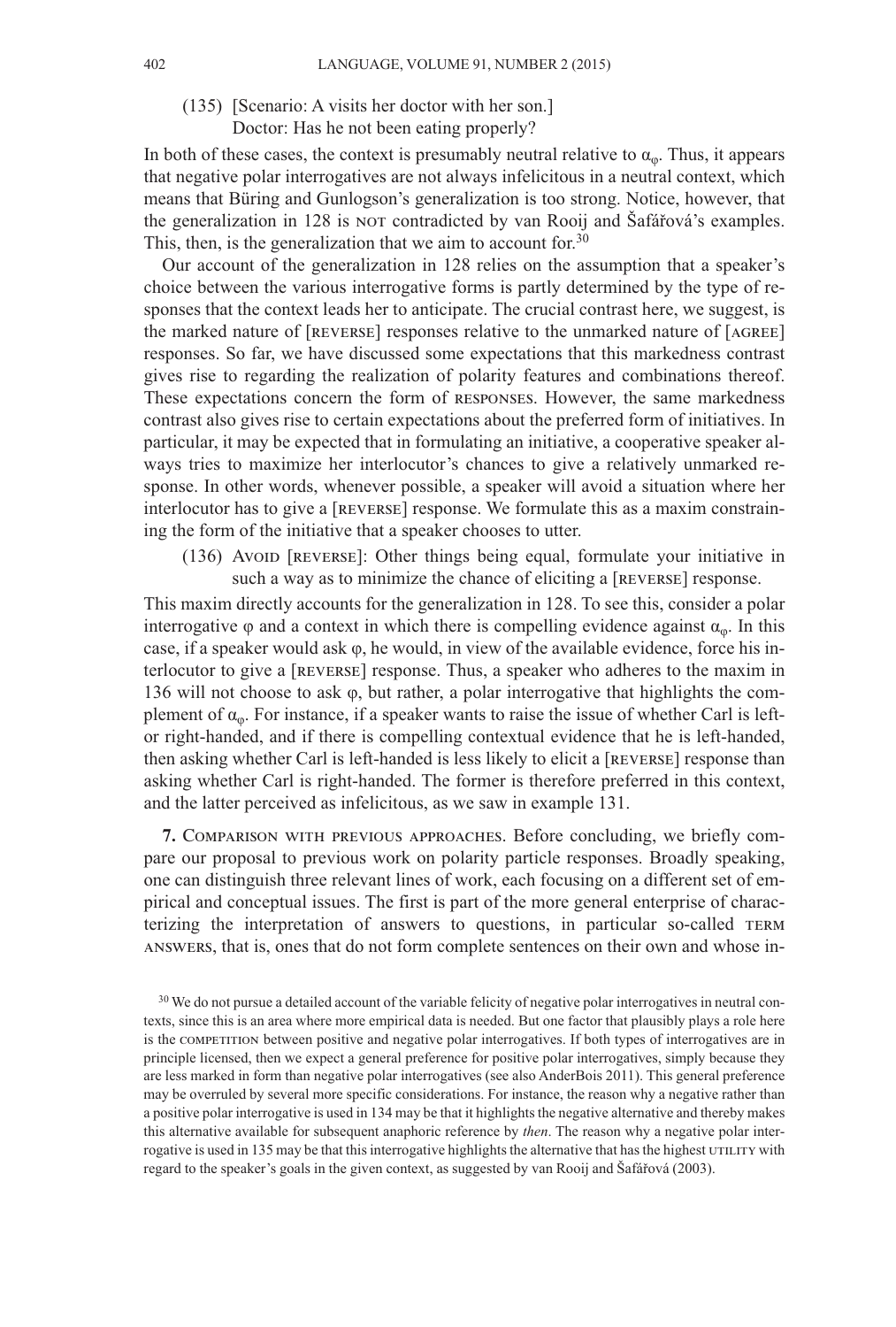terpretation therefore eminently depends on the given question (e.g. *Who called? John*). Bare polarity particle responses can be seen as a specific instance of term answers. One central issue in this line of work, then, is to give a uniform treatment of polarity particle responses and other kinds of term answers (see e.g. Groenendijk & Stokhof 1984, Krifka 2001, Aloni & van Rooij 2002).

A second line of work focuses on issues arising from the contrast between polarity particle responses to positive and negative initiatives, and the crosslinguistic variation that is found in this respect (see e.g. Pope 1976, Ginzburg & Sag 2000, Holmberg 2001, 2007, 2013, Farkas 2009, 2010, 2011, Kramer & Rawlins 2009, 2010, 2012, Farkas & Bruce 2010).31

Finally, a third line of work focuses on issues arising from contrasts between polarity particle responses to various types of disjunctive initiatives (Roelofsen & van Gool 2010, Pruitt & Roelofsen 2011; see also Krifka 2001 and Aloni & van Rooij 2002 for relevant discussion).

The present article combines and refines insights from these three traditions, and also connects the treatment of polarity particles to previous work on other kinds of anaphora; recall in particular our discussion in §4.1 of polarity features as compared to, for example, gender features on pronouns.

We first discuss, in rather general terms, how our proposal refines earlier work in the first tradition distinguished above  $(\S7.1)$ , and then do the same with regard to the second tradition (§7.2).

**7.1.** Polarity particle responses as term answers. An idea that is common to a large body of work on the semantics of questions (see e.g. Hull 1975, Hausser & Zaefferer 1978, Tichy 1978, Groenendijk & Stokhof 1984, von Stechow & Zimmermann 1984, von Stechow 1991, Krifka 2001, Aloni & van Rooij 2002) is that one of the main discourse effects of a wh-question is to make salient an *n*-place property, where *n* is the number of wh-elements in the question, and that this property plays an important role in the interpretation of answers to the given question, in particular term answers.

For concreteness, we say a bit more about how this idea is implemented in the partition semantics of Groenendijk and Stokhof (1984), although our remarks apply, mutatis mutandis, to the other works cited above just as well. In partition semantics, the *n*-place property that is made salient by a question is called the ABSTRACT of the question. We illustrate how these abstracts are used in the interpretation of term answers in 129.

|  |              | (137) a. Who likes Mary? abstract: $\lambda x[i\text{kes}(x, m)]$       |
|--|--------------|-------------------------------------------------------------------------|
|  | b. John.     | interpretation: $\lambda P[P(j)](\lambda x[likes(x, m)]) = likes(j, m)$ |
|  | c. Everyone. | interpretation: $\lambda P[\forall y.P(y)](\lambda x[likes(x, m)])$ =   |
|  |              | $\forall v.$ likes $(v, m)$                                             |

Notice that the interpretation of the term answers is obtained by applying the interpretation of the terms themselves—in both cases a generalized quantifier—to the abstract of the question.<sup>32</sup>

Now, in the case of a polar interrogative, Groenendijk and Stokhof assume that the abstract is a zero-place property, which, in our terms, amounts to a possibility. Polarity

<sup>&</sup>lt;sup>31</sup> After the present article had been submitted for publication, another interesting account of polarity particle responses that would fall into this category was proposed by Krifka (2013). We must leave a detailed comparison with this account for future work.

 $32$  We leave out of consideration here Groenendijk and Stokhof's (1984) EXHAUSTIVITY operator, which is taken to apply to the interpretation of the term before the latter is applied to the abstract of the question, resulting in an exhaustive interpretation—for example, ONLY John likes Mary in the case of 137b.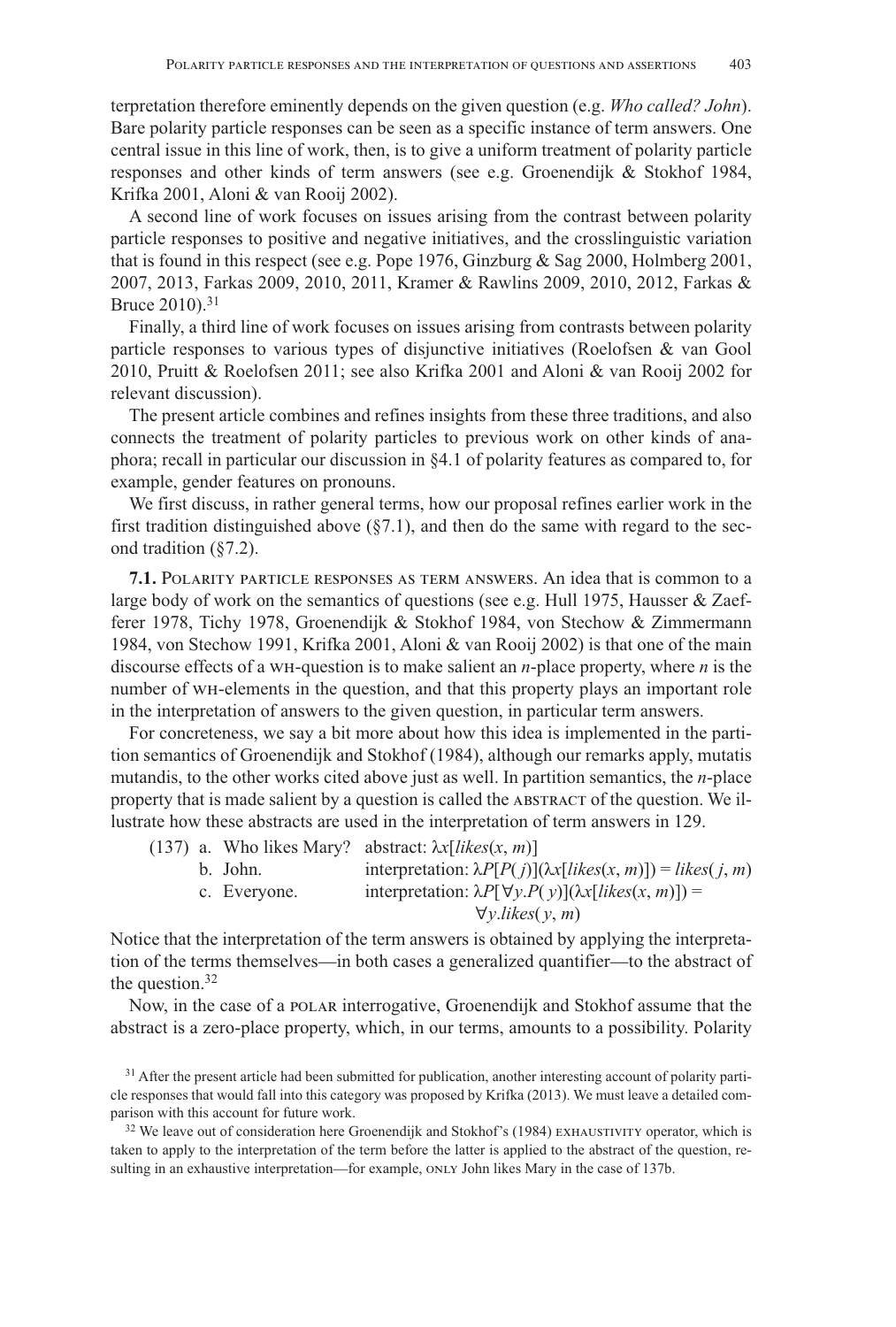particle responses are then treated as special instances of term answers. As exemplified in 138 below, *yes* is taken to express the identity function mapping every possibility to itself, while *no* maps every possibility to its complement. This gives correct results for polarity particle responses to simple polar interrogatives.

| (138) a. Does John like Mary? | abstract: <i>likes</i> $(i, m)$                                         |
|-------------------------------|-------------------------------------------------------------------------|
| b. Yes.                       | interpretation: $\lambda p[p](\text{likes}(j, m)) = \text{likes}(j, m)$ |
| c. No.                        | interpretation: $\lambda p[\neg p](\text{likes}(i, m)) =$               |
|                               | $\neg$ <i>likes</i> $(i, m)$                                            |
|                               |                                                                         |

Thus, the possibility that we take to be highlighted by a polar interrogative corresponds precisely to the zero-place abstract that is associated with such an interrogative on Groenendijk and Stokhof's approach. However, our account refines their approach in several ways. First, it uniformly applies to declaratives and interrogatives, including various types of disjunctive interrogatives. Related to this, interrogatives are not always taken to highlight a single possibility, but, rather, they may highlight several possibilities. Moreover, highlighted possibilities are taken to have positive or negative polarity, which we have seen is crucial for an adequate theory of polarity particle responses to positive and negative initiatives. And finally, our account distinguishes absolute and relative polarity features, which allows for more fine-grained predictions about English, as well as a characterization of the commonalities and differences between polarity particle systems crosslinguistically.

Importantly, these refinements are compatible with Groenendijk and Stokhof's overall perspective and that of other work in this area. That is, we can still think of interrogatives as introducing *n*-place abstracts in general, where *n* = 0 in the limit case of a polar interrogative, and we can still think of these abstracts as generally playing a crucial role in the interpretation of responses to the given interrogative, in particular polarity particle responses. The picture has just become a bit more general. On the one hand, it is not just interrogatives that introduce abstracts; declaratives do so as well, in exactly the same way. And on the other hand, sentences do not necessarily introduce just one abstract, but may also introduce multiple abstracts.

**7.2.** Contrasting polarity particle responses to positive and negative initiatives. Next, we discuss a number of proposals that fall within the second tradition distinguished above, namely those of Pope (1976), Ginzburg and Sag (2000), Kramer and Rawlins (2009), and Holmberg (2013). Within the scope of this article we cannot do full justice to the details of all these analyses, but we give an overview of the main commonalities and differences. Since these accounts all focus on the contrast between positive and negative initiatives and do not deal with the additional puzzles that arise when disjunctive initiatives are taken into consideration, our discussion in this section is also restricted to nondisjunctive cases.

Pope (1976). Our analysis of polarity particles builds on and refines several fundamental insights from Pope (1976). In particular, Pope distinguishes four basic types of responses to polar questions: positive agreement, negative agreement, positive disagreement, and negative disagreement, which in our terms correspond to  $[AGREE, +]$ , [AGREE,  $-$ ], [REVERSE,  $+$ ], and [REVERSE,  $-$ ], respectively.<sup>33</sup> She also argues that these response types differ in markedness and, in particular, recognizes [reverse, +] (posi-

<sup>&</sup>lt;sup>33</sup> Another early discussion of the distinction between positive/negative and agreeing/disagreeing responses, although much more concise than that of Pope, can be found in Sadock & Zwicky 1985.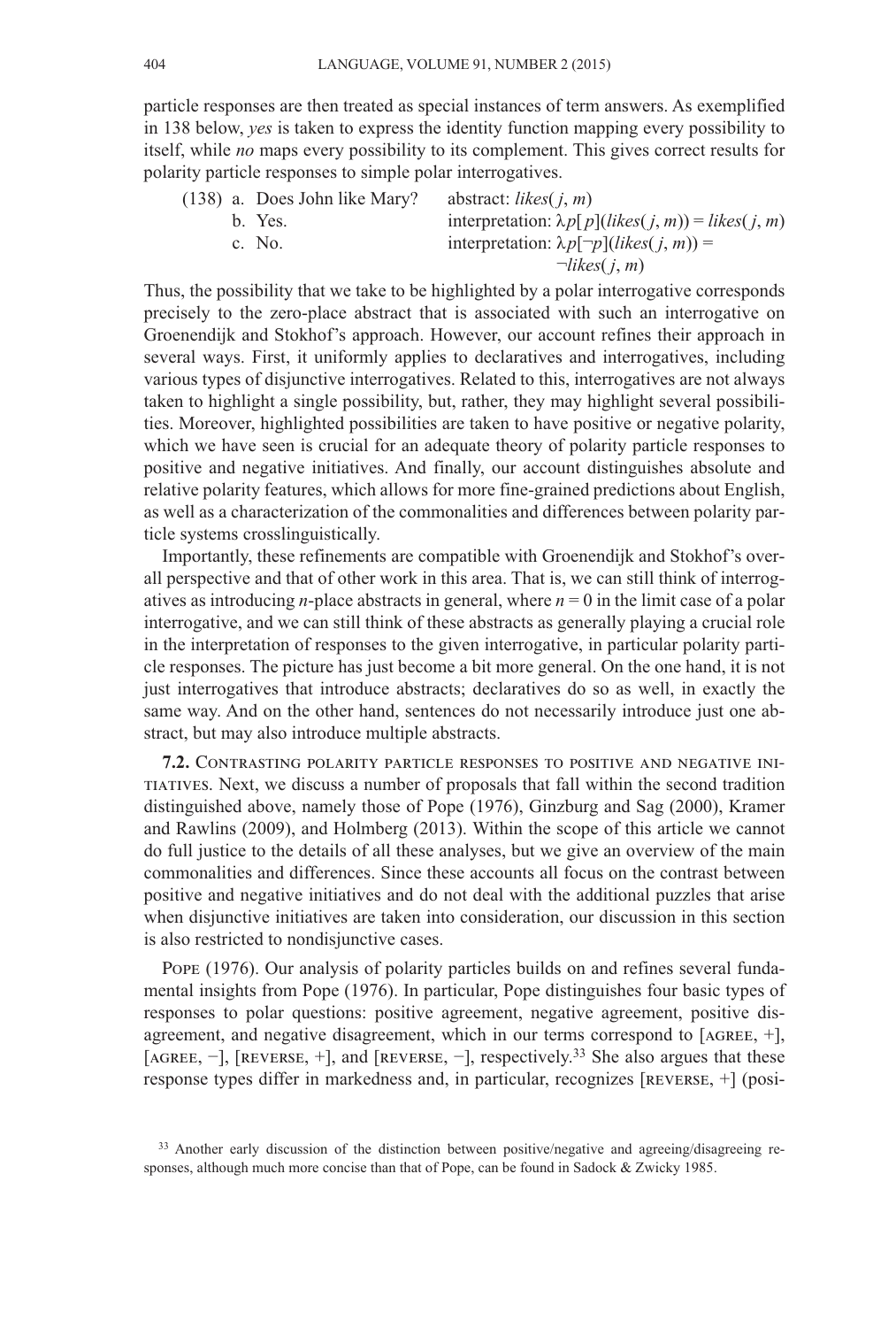tive disagreement) as being the most marked response type. She points out that this leads to the expectation that, across languages, [reverse, +] responses are typically realized in special ways, and she shows that this expectation is borne out in English, German, French, Swedish, Hebrew, Japanese, and Tigrinya (for the latter, she uses data from Leslau 1962). We have seen that Romanian and Hungarian provide further support for the special status of  $[REVERSE, +]$  responses.

Our account of polarity particles differs in at least three important ways from that of Pope. First, whereas we take it that polarity particles may realize individual features, Pope associates polarity particles, in our terms, with feature combinations. That is, she assumes that a particular particle in a particular language is connected to  $[AGREE, +]$ , [agree, −], [reverse, +], or [reverse, −] responses (with possible overlap). Languages like Romanian and Hungarian show that this assumption is too restrictive, and that particles must be associated, at least in some cases, with individual features. Another phenomenon that is more naturally accounted for on our approach is that certain response types may be marked by more than one polarity particle. For instance, [AGREE, −] responses in English may be marked either with *yes* or with *no*. On our account, this follows straightforwardly from the assumption that *yes* can be used to realize [AGREE] while *no* can be used to realize [−]. Pope's analysis predicts that [AGREE, −] responses in English can only be marked with *no*.

A second important difference is that our semantic treatment of relative polarity features requires (dis)agreement between the prejacent and the antecedent, BOTH IN TERMS of polarity and in terms of content. Pope only requires (dis)agreement in terms of polarity. This is problematic for cases like 139.

- (139) A: Is the door open?
	- B: \*Yes, it is closed.

Pope's analysis wrongly predicts that the response in 139 is felicitous, since the prejacent agrees in polarity with the antecedent. Our account correctly predicts that the response is infelicitous.

Finally, our markedness considerations are more fine-grained than those of Pope, in that they concern both individual features and feature combinations, whereas Pope only compares feature combinations. This means, for instance, that our markedness considerations lead us to expect that languages are more likely to have a special [reverse] particle than a special [agree] particle (as in Romanian and Hungarian), and that they are more likely to have a special [−] particle than a special [+] particle (as in Latin and Irish). Furthermore, the connection between  $[+]$  and  $[AGREE]$  on the one hand, and  $[$  $]$ and [reverse] on the other, can be explained on our account as a case of harmonic alignment: [+] and [agree] are the two unmarked features, while [−] and [reverse] are both marked. Pope notes the existence of the connection, but has no explanation for it.

Ginzburg and sag (2000). Ginzburg and Sag's account focuses on polarity particle responses to positive and negative polar questions, but could be extended to cover responses to positive and negative assertions as well. The account is formulated within the framework of situation semantics, which allows for a very fine-grained semantic treatment of polar interrogatives.<sup>34</sup> In particular, the polar interrogatives in 140 can all be assigned a different semantic value.

<sup>&</sup>lt;sup>34</sup> Cooper and Ginzburg (2012) recently recast the account of Ginzburg & Sag 2000 within the framework of TYPE THEORY WITH RECORDS (Cooper 2005), which is even richer than situation semantics.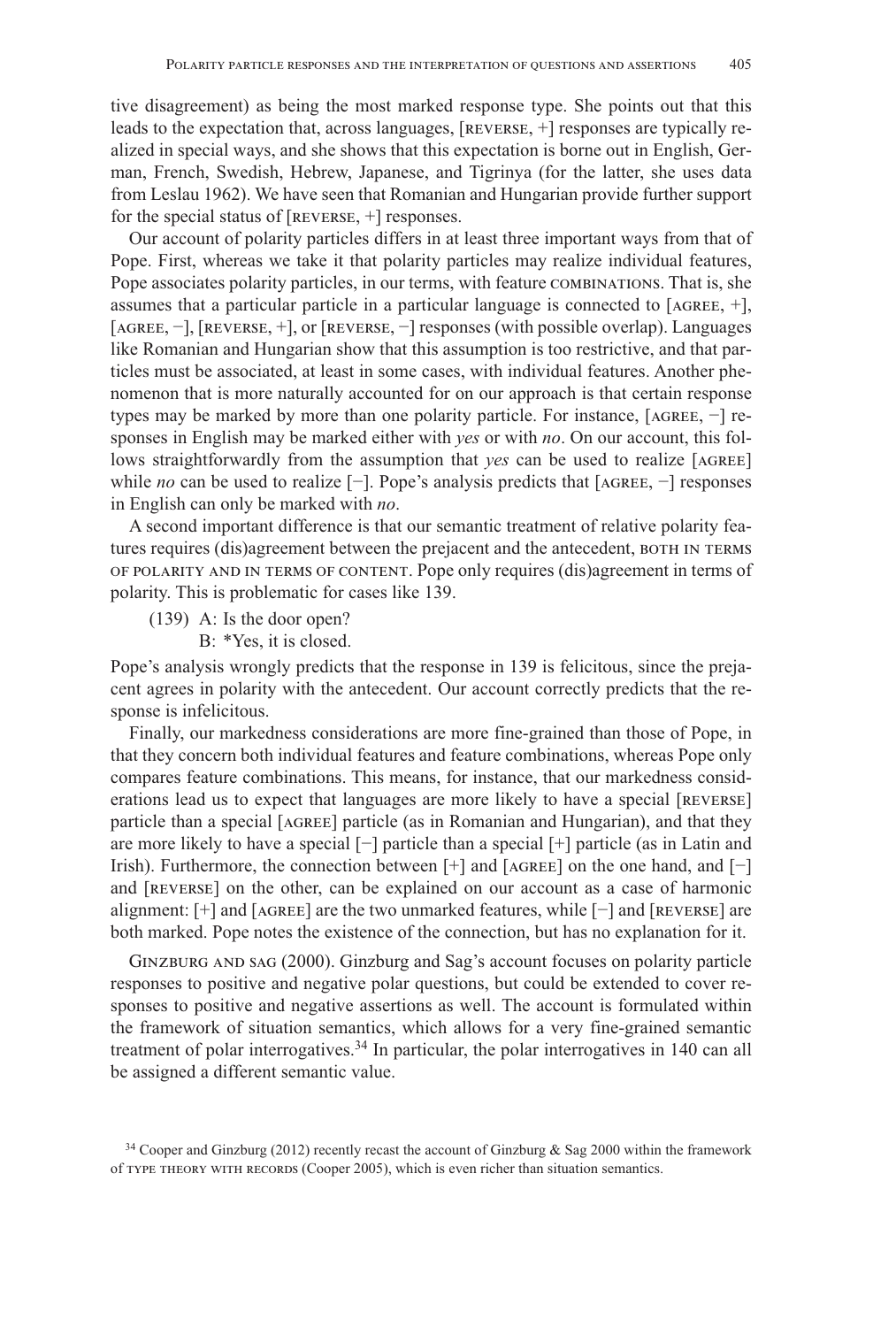(140) a. Is the number of planets even?

- b. Is the number of planets odd?
- c. Is the number of planets not even?

We concur with the view that the semantic ontology needs to be fine-grained enough to semantically distinguish these types of interrogatives. Instead of formulating our account in the framework of situation semantics, we started out with the most basic implementation of inquisitive semantics and refined it so as to be able to make precisely those distinctions that are needed to account for the phenomena at hand. The advantage of this approach is that the semantic framework does not become more fine-grained than necessary, and clearly brings out which features are essential to deal with the phenomena under consideration.

Now let us turn to Ginzburg and Sag's concrete analysis of polarity particles. Syntactically, polarity particles are treated as 'propositional lexemes', words that form a complete clause on their own. Semantically, they are treated as anaphoric expressions, which retrieve their propositional content from the most salient question under discussion. In our view, any account with these two basic characteristics has three important shortcomings. First, since it analyzes polarity particles as stand-alone syntactic objects, and not as elements of larger syntactic constructions, it cannot, or at least not straightforwardly, account for phenomena that exhibit interaction between polarity particles and their prejacent. Recall, for instance, that absolute polarity features in Romanian have to be realized either by a particle or by an explicit prejacent (see example 106). Such phenomena are unproblematic for approaches like ours, in which polarity particles are seen as elements of larger syntactic constructions.

A second disadvantage of this type of account relative to ours is that in this set-up no connection can be made between the different polarity particle systems that we find across languages. On Ginzburg and Sag's account, each individual particle in each individual language must be treated separately. On our account, by contrast, the polarity features and their semantics are universal; moreover, while the realization of these features varies crosslinguistically, this variation is constrained in a principled way. In this approach, then, it is clear how the different linguistic systems are connected and what their common core is.

Third, Ginzburg and Sag's account cannot derive general markedness-related expectations concerning the type of polarity particle systems found across languages. Moreover, within the confines of any particular language, the phenomena that we accounted for in terms of markedness remain unexplained.

These problems relate to Ginzburg and Sag's treatment of polarity particles as atomic propositional lexemes. The specific account they proposed also encounters some additional problems. In particular, *yes* is analyzed as confirming the propositional content of the question under discussion (in our terms, the possibility that the question highlights). Thus, in response to *Did Sue pass the exam?*, it conveys that Sue did pass the exam, and in response to *Did Sue not pass the exam?*, it conveys that Sue did not pass the exam. This, however, is incompatible with the use of *yes* in [reverse, +] responses to negative questions or assertions, as illustrated in 141.

- (141) A: Did Sue not pass the exam?/Sue did not pass the exam.
	- B: Yes, she DID.

Kramer and rawlins (2009) and holmberg (2013). There are several recent accounts of polarity particles whose main theoretical point is to argue for an ellipsis-based account of bare polarity particle responses, and therefore against the type of proposi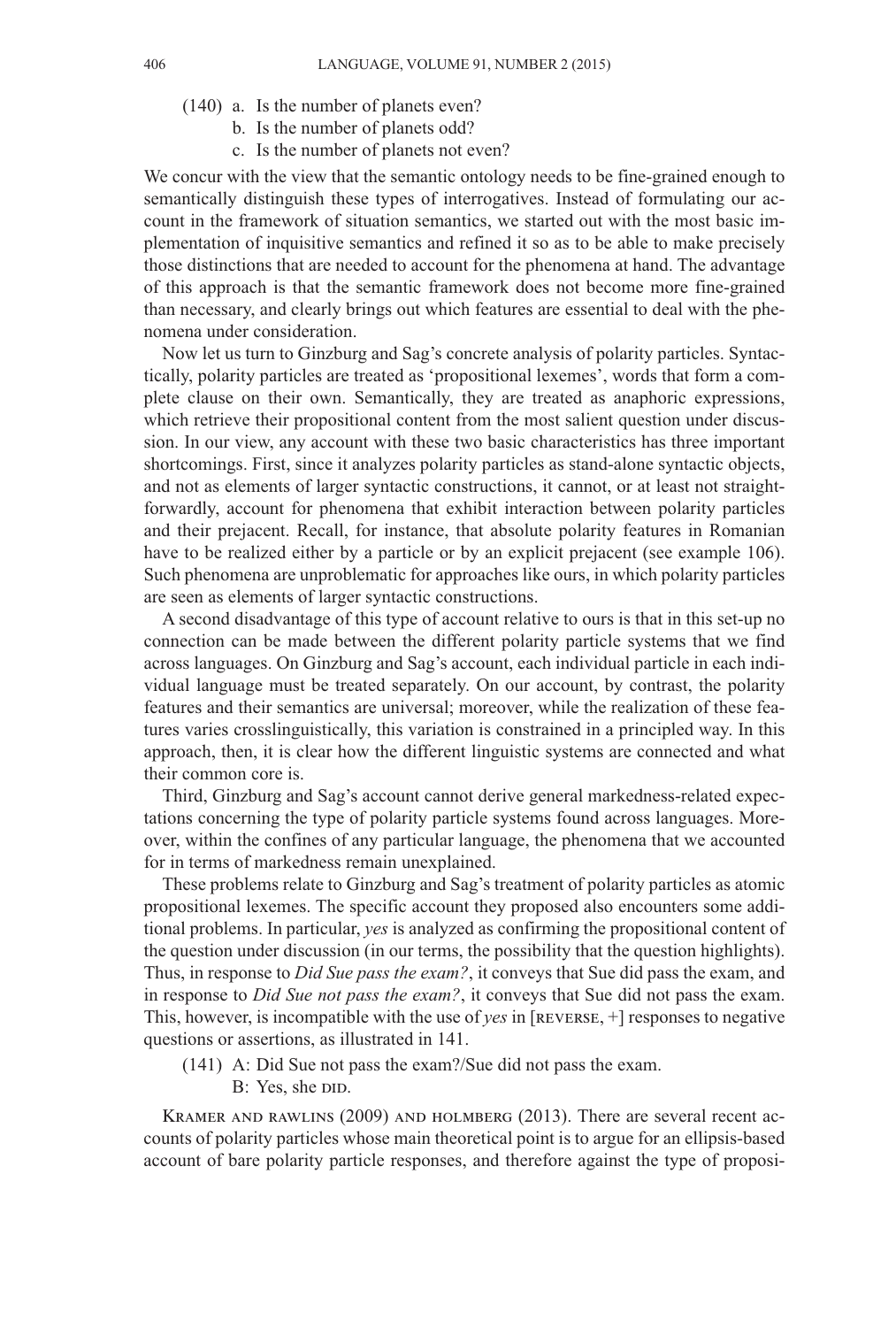tional lexeme approach in Ginzburg & Sag 2000. Kramer and Rawlins (2009) and Holmberg (2013) develop two such accounts, focusing on bare particle responses to negative polar questions. Recall that the experimental data from Kramer and Rawlins (2012) discussed in §2 show that such responses are ambiguous and not fully felicitous. However, the experimental results also show that in response to a negative polar question  $?~p$ , both bare *yes* and bare *no* are predominantly interpreted as confirming  $-p$ , as exemplified in 142.

- (142) Is Mary not going to the party?
	- a. Yes.  $\rightarrow$  preferred interpretation: she is not going
	- b. No.  $\rightarrow$  preferred interpretation: she is not going

The phenomenon that bare *yes* and bare *no* have the same preferred interpretation in response to negative polar questions has been dubbed NEGATIVE NEUTRALIZATION by Kramer and Rawlins (2009). Their account, which focuses on negative neutralization but is meant as a general theory of polarity particle responses, relies on the following three assumptions. First, syntactically, polarity particles are adverbials that adjoin to ΣP. This means that bare polarity responses like those in 142 are taken to have an elided prejacent. Following Merchant (2001) and many others, Kramer and Rawlins assume that ellipsis is licensed only if the elided constituent is semantically equivalent to some constituent in the immediately preceding discourse. This accounts for the preferred interpretation of *yes* and *no* in 142.35

Second, following Farkas and Bruce (2010), Kramer and Rawlins take polarity particles to mark utterances as responding assertions, which are felicitous only if, in our terms, (i) there is a unique most salient antecedent possibility, and (ii) the assertion commits its speaker either to this antecedent possibility, or to the complement thereof. This accounts for the fact that polarity particles cannot be used in response to constituent questions.

Third, Kramer and Rawlins assume that *no* carries an uninterpretable [neg] feature, which must form a negative concord chain with the  $\Sigma$  head of the prejacent  $\Sigma P$  and possibly other elements deeper inside the prejacent that also carry [neg] features. Furthermore, exactly one of the [neg] features in the concord chain must be interpretable. This rules out the option of marking a positive response with *no*, as in 143a. It also ensures that a solitary *no* response to a positive polar question, as in 143b, is interpreted as rejecting the possibility highlighted by the question. The assumed syntax of such a response is given in 143c. Note that the interpretable [neg] feature is assumed to be located in Σ, which makes it possible for the complement TP to elide under semantic identity with the TP of the question.

(143) Is Mary going to the party?

- a. \*No, she is.
- b. No.

c.  $No_{[uNeg]}$  [<sub> $\Sigma P$ </sub>  $\Sigma_{[iNeg]}$  [<sub>TP</sub> Mary is<sub>[uNeg]</sub> going to the party]]

Thus, Kramer and Rawlins's (2009) analysis accounts for negative neutralization, as well as additional facts about polarity particles in English. There are, however, several

<sup>&</sup>lt;sup>35</sup> Note that an ellipsis account of polarity particles is not NECESSARY to account for negative neutralization. After all, Ginzburg and Sag (2000) provide a nonellipsis account of polarity particles that straightforwardly deals with the phenomenon. Also note that, while Kramer and Rawlins's account straightforwardly derives the preferred interpretation of bare particle responses to negative polar questions, it does not directly account for the (arguably more basic) fact that such responses are ambiguous and not fully felicitous.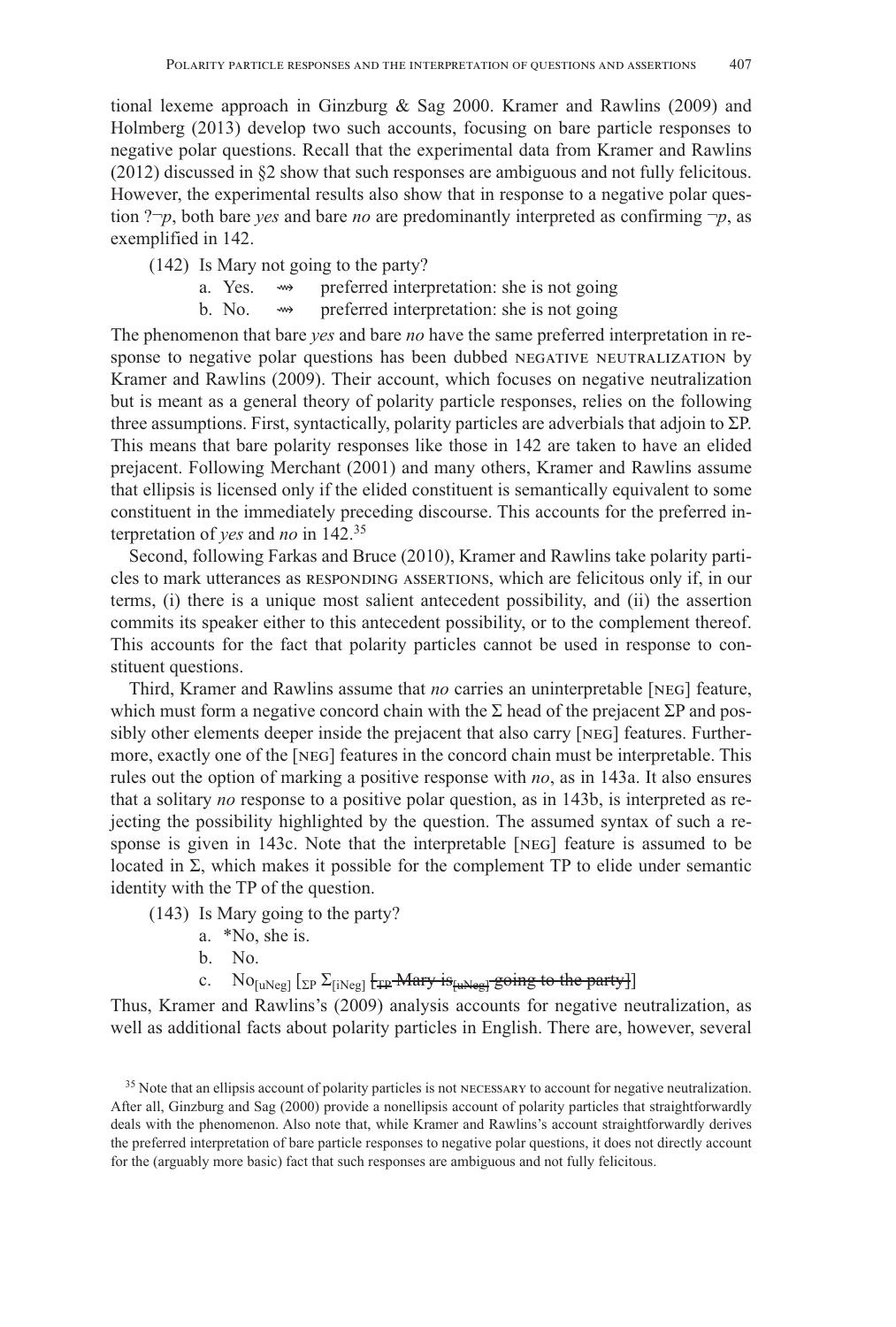empirical challenges that remain problematic for this account. We briefly discuss two of them.

First, as illustrated in 144, the distribution of *yes* and *no* in response to plain positive polar questions is not sufficiently restricted.

(144) Is the number of planets odd?

- 
- a. \*Yes, it is even. (wrongly predicted to be okay)
- c. \*No, it is not even. (wrongly predicted to be okay)
- b. \*Yes, it is not odd. (wrongly predicted to be okay)

The only constraint on the distribution of *yes* in Kramer and Rawlins's account is that it has to occur in a responding assertion. This constraint is not sufficient, as witnessed by 144a,b. The particle *no* is subject to a further requirement—namely, it has to be part of a negative concord chain. This effectively means that its prejacent has to have sentential negation. This additional constraint is still not sufficient, however, as witnessed by 144c.

The source of this last problem is that in constraining the distribution of *no*, Kramer and Rawlins take only the relation between the particle and its prejacent into account. In our terms, their theory makes reference only to absolute polarity. The example in 144c shows that in order to capture the distribution of *no*, it does not suffice to look at the relation between the particle and its prejacent. The relation between the prejacent and the antecedent also plays a crucial role. In other words, an account of polarity particles cannot be formulated just in terms of ABSOLUTE polarity; it also needs to make reference to RELATIVE polarity.

A second problem is that *no* is wrongly ruled out in positive responses to negative questions.

(145) A: Is Mary not going to the party?

B: No, she is. (wrongly predicted not to be okay)

Kramer and Rawlins (2009) recognize this second problem. They do not address it in depth, but suggest that 'the *no* here is not really a negative *no*'. Rather, they conjecture, it is a reverse particle, much like German *doch* and French *si*. However, an analysis of such reverse particles is not provided and extending this account to the crosslinguistic data involving what we call [reverse] particles is problematic. The problem is addressed in more depth in Kramer & Rawlins 2010, where [reverse] responses, in our terms, are treated as 'bias corrections'. However, the solution sketched there does not cover all of the complications needed for a full account of the Romanian, Hungarian, French, or German data. Note also that treating [REVERSE] particles as 'bias corrections' does not account for the occurrence of such particles in negative rhetorical questions in Romanian, where the bias of the question is positive and the response agrees with the bias but reverses the possibility that the question highlights, as discussed in Farkas 2009, 2011 and exemplified in 146.

(146) A: Nu e cel mai frumos copil din lume?

'Isn't he the most beautiful child in the world?'

B: Ba da, este.

'Yes, he is.'

We conclude that a crosslinguistic perspective strongly suggests that a suitable account of polarity particles must make reference to both absolute and relative polarity.

We now turn to Holmberg's (2013) account. One way in which it differs from that of Kramer and Rawlins (2009) is that it requires the prejacent of *yes* to be positive. On this account, then, bare *yes* is felicitous only in response to a polar question that involves negation, like 142, to the extent that the question can be construed as a positive polar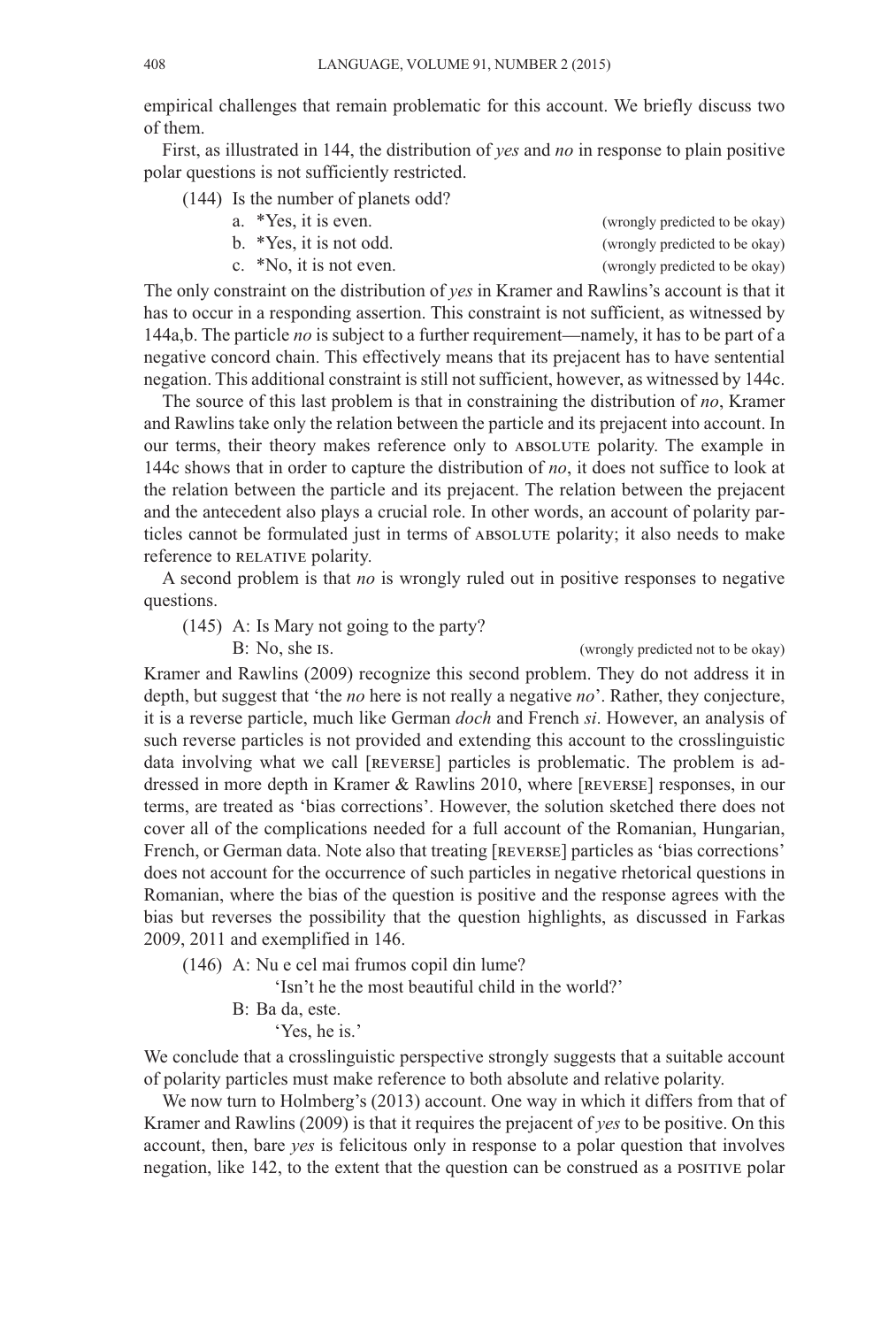question involving constituent negation rather than sentential negation. If this is possible, then the elided prejacent of *yes* can also be construed as a positive sentence involving constituent negation.

Holmberg differentiates his account from that of Kramer and Rawlins by considering examples like 147.

(147) Does John sometimes not show up for work?

- Yes.  $\gg$  John sometimes does not show up for work
- b. \*No. intended meaning: John sometimes does not show up for work

Holmberg points out that bare *yes* is fully acceptable in 147, whereas, as we saw, it is only marginally acceptable in 142. This contrast is explained on Holmberg's (2013) account under the assumption that the adverb in 147 forces the negation to be construed as constituent negation (under this assumption, the contrast is also explained on our account).

Note, however, that examples like 148 are problematic for Holmberg's account.

- (148) A: You cannot not go to church and call yourself a good Christian.
	- B: Yes, you cannot do that.

The initiative in 148 is given by Holmberg himself as an example of a sentence in which sentential and constituent negation cooccur. Thus, the account wrongly predicts that a *yes* response is not possible here. Moreover, taking a step back from the particular case of negative neutralization, we note that Holmberg's account, just like that of Kramer and Rawlins, relies on absolute polarity only. This means that the problems listed above in our discussion of Kramer and Rawlins's account apply here as well.<sup>36</sup>

We conclude that in order to capture the details of polarity particle distribution and interpretation, both in English and crosslinguistically, the distinction between absolute and relative polarity features is essential.

**8.** Conclusion. We have provided a detailed account of polarity particle responses, as well as the initiatives that they target. We started out by laying out the main empirical issues that need to be addressed in this area, and extracted from these issues a number of general requirements that need to be satisfied by a theory of the semantics and discourse effects of declarative and interrogative sentences, in order to serve as a suitable basis for an account of polarity particle responses.

In developing a theory that meets these requirements, we combined insights and techniques from inquisitive semantics, dynamic semantics, and commitment-based discourse models. The main novelty of the resulting framework is that it captures, in a uniform and compositional way, the potential of various types of declarative and interrogative sentences to introduce the type of antecedents that are necessary to license polarity particle responses. Crucially, such antecedents must be characterized as having either positive or negative polarity, just like in many languages the potential antecedents of pronominal anaphora must be characterized as having grammatical gender.

As for polarity particle responses proper, our point of departure was the idea, rooted in the work of Pope (1976), that there are two types of polarity features, absolute and relative, and that the role of polarity particles is to realize these features, or combinations thereof. We provided a presuppositional semantics for polarity features, in line with, for example, the semantics of gender features on anaphoric pronouns. The absolute features,  $[+]$  and  $[-]$ , presuppose that their prejacent is either positive or negative.

<sup>36</sup> Recall that we restricted our discussion here to nondisjunctive initiatives. If disjunctive initiatives are taken into consideration as well, several additional issues arise for the accounts discussed here.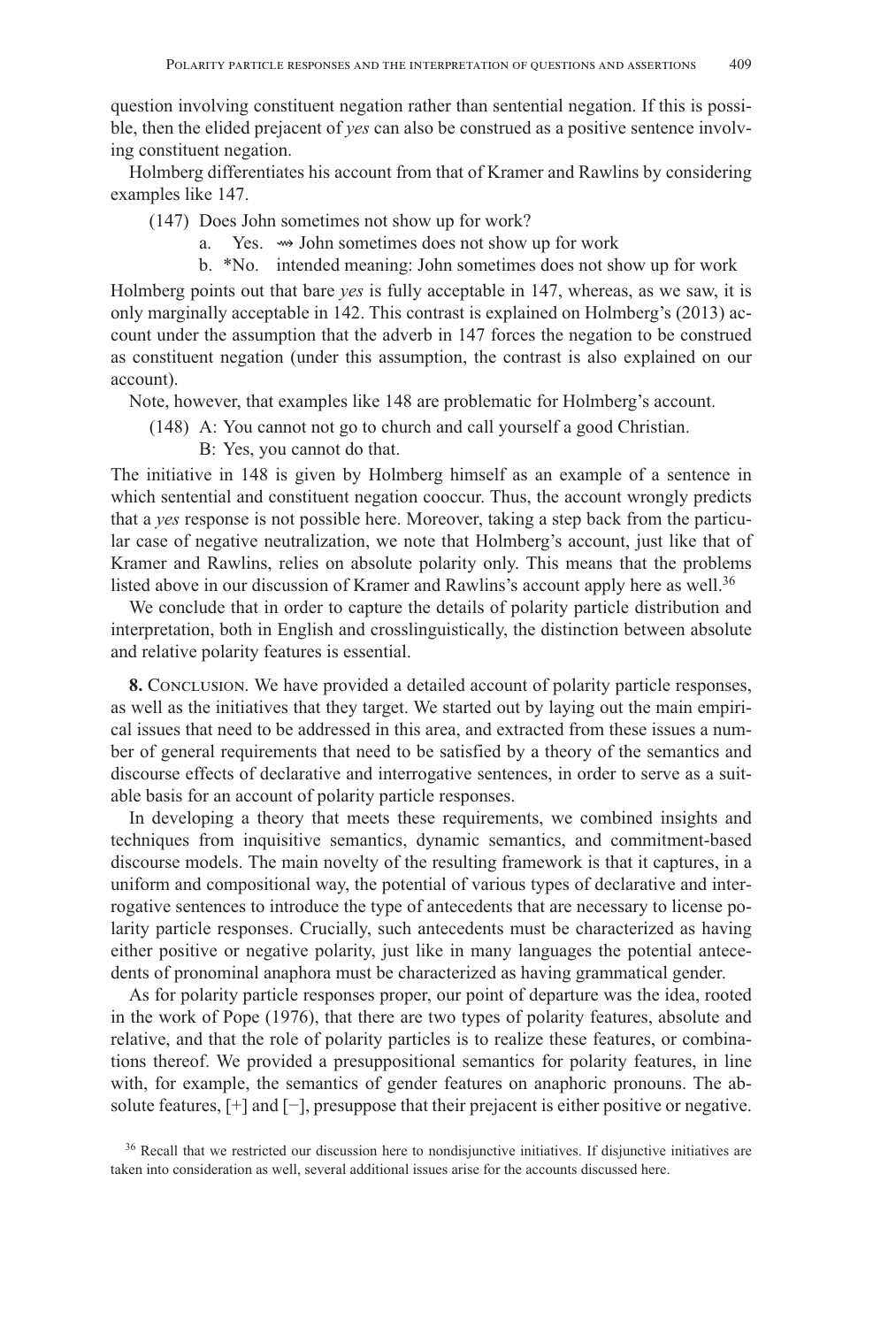The relative features, [agree] and [reverse], presuppose that their prejacent either agrees with or reverses its antecedent, both in terms of content and in terms of polarity.

We take the two types of polarity features and their semantics to be the common core of polarity particle systems crosslinguistically. What we take to be language-specific is the polarity particle repertoire and the rules that determine which particles can be used to realize which features or feature combinations. Furthermore, we propose that this crosslinguistic variation is constrained by the general principle that more marked features or feature combinations are more likely than less marked features or feature combinations to be overtly realized and to be associated with a specialized particle. We showed that the variation found across the polarity particle systems of English, Romanian, Hungarian, French, and German is compatible with this hypothesis, though evidently more wide-range crosslinguistic investigation is needed to further test and refine our account.

A host of open issues remain, the most acute of which, in our opinion, is that of extending the account to embedded contexts (see e.g. Kramer & Rawlins 2009, Authier 2013, Krifka 2013 for discussion). There are similarities but also important differences between polarity particles in responses and their close relatives in embedded contexts, which await further empirical and theoretical investigation. We hope that this article will prove a useful stage on the road toward a comprehensive account of polarity particle responses and their embedded relatives across languages.

#### REFERENCES

- Aloni, Maria. 2007. Free choice, modals, and imperatives. *Natural Language Semantics* 15.65–94.
- ALONI, MARIA, and IVANO CIARDELLI. 2013. A logical account of free-choice imperatives. *The dynamic, inquisitive, and visionary life of* φ*, ?*φ*, and ◊*φ*: A festschrift for Jeroen Groenendijk, Martin Stokhof, and Frank Veltman*, ed. by Maria Aloni, Michael Franke, and Floris Roelofsen, 1–17. Amsterdam: ILLC Publications.
- Aloni, Maria, and Robert van Rooij. 2002. The dynamics of questions and focus. *Proceedings of Semantics and Linguistic Theory (SALT)* 12.20–39. Online: [http://](http://elanguage.net/journals/salt/article/view/12.20) [elanguage.net/journals/salt/article/view/12.20.](http://elanguage.net/journals/salt/article/view/12.20)
- Alonso-Ovalle, Luis. 2006. *Disjunction in alternative semantics*. Amherst: University of Massachusetts, Amherst dissertation.
- Alonso-Ovalle, Luis. 2008. Innocent exclusion in an alternative semantics. *Natural Language Semantics* 16.115–28.
- AnderBois, Scott. 2011. *Issues and alternatives*. Santa Cruz: University of California, Santa Cruz dissertation.
- Asher, Nicholas, and Alex Lascarides. 2003. *Logics of conversation*. Cambridge: Cambridge University Press.
- Authier, J.-Marc. 2013. Phase-edge features and the syntax of polarity particles. *Linguistic Inquiry* 44.3.345–89.
- Balogh, Kata. 2009. *Theme with variations: A context-based analysis of focus*. Amsterdam: University of Amsterdam.
- Biezma, María. 2009. Alternative vs polar questions: The cornering effect. *Proceedings of Semantics and Linguistic Theory (SALT)* 19.37–54. Online: [http://elanguage.net](http://elanguage.net/journals/salt/article/view/19.3) [/journals/salt/article/view/19.3.](http://elanguage.net/journals/salt/article/view/19.3)
- Biezma, María, and Kyle Rawlins. 2012. Responding to alternative and polar questions. *Linguistics and Philosophy* 35.5.361–406.
- Blutner, Reinhard. 2012. Questions and answers in an orthoalgebraic approach. *Journal of Logic, Language and Information* 21.3.237–77.
- Bolinger, Dwight. 1977. Pronouns and repeated nouns. Technical report. Bloomington: Indiana University Linguistics Club.
- Brasoveanu, Adrian; Donka Farkas; and Floris Roelofsen. 2013. N-words and sentential negation: Evidence from polarity particles and VP ellipsis. *Semantics and Pragmatics* 6.7.1–33. Online: http://semprag.org/article/view/sp.6.7.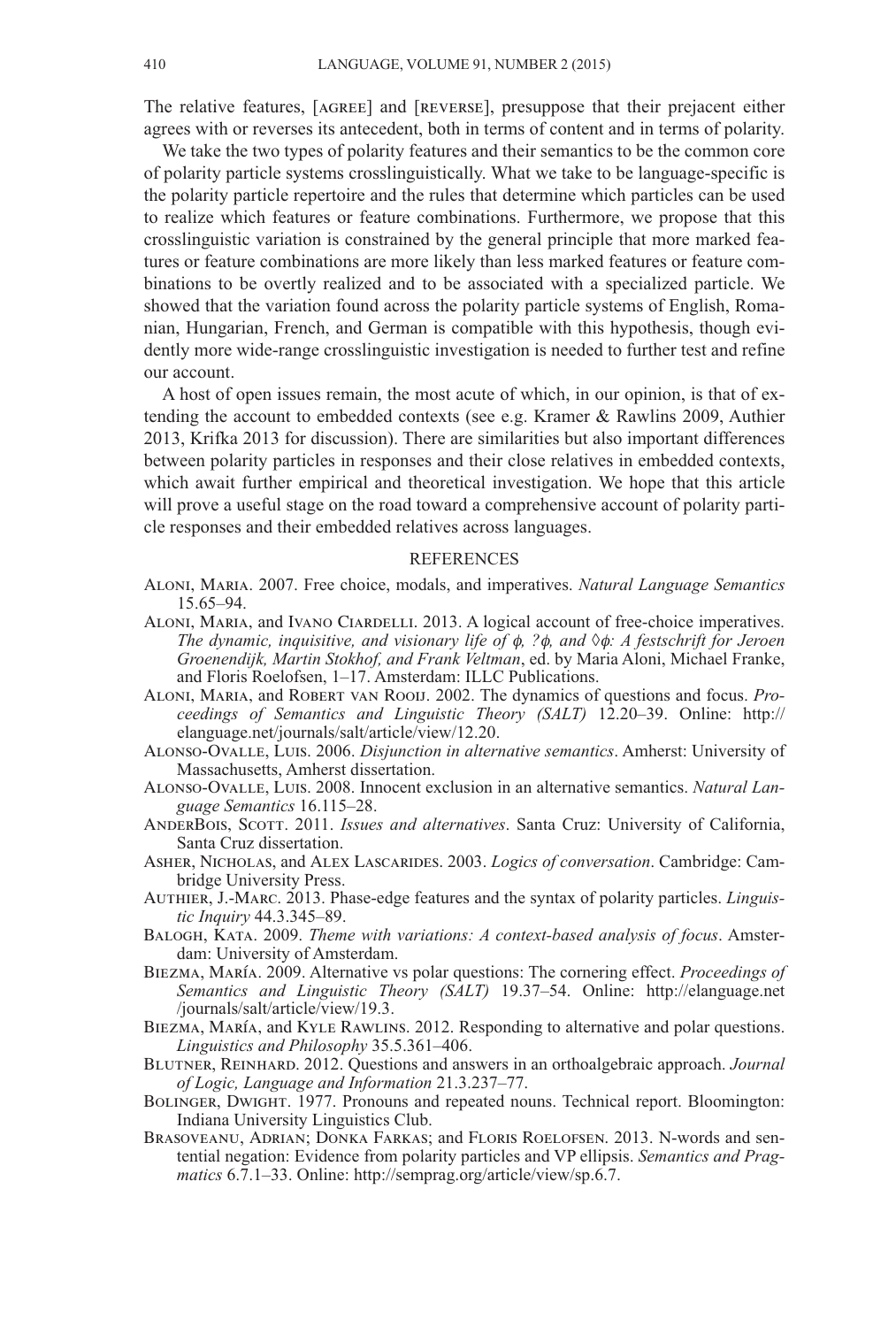- Büring, Daniel. 2003. On d-trees, beans, and B-accents. *Linguistics and Philosophy* 26.5. 511–45.
- Büring, Daniel, and Christine Gunlogson. 2000. Aren't positive and negative polar questions the same? Los Angeles: University of California, Los Angeles, and Santa Cruz: University of California, Santa Cruz, ms.
- Carlson, Lauri. 1983. *Dialogue games: An approach to discourse analysis*. Dordrecht: Reidel.
- CIARDELLI, IVANO. 2009. Inquisitive semantics and intermediate logics. Amsterdam: University of Amsterdam master's thesis.
- Ciardelli, Ivano; Jeroen Groenendijk; and Floris Roelofsen. 2013a. Inquisitive semantics: A new notion of meaning. *Language and Linguistics Compass* 7.9.459–76.
- Ciardelli, Ivano; Jeroen Groenendijk; and Floris Roelofsen. 2013b. On the semantics and logic of declaratives and interrogatives. *Synthese*, published online 05 November 2013. DOI: 10.1007/s11229-013-0352-7.
- CIARDELLI, IVANO; JEROEN GROENENDIJK; and FLORIS ROELOFSEN. 2013c. Towards a logic of information exchange: An inquisitive witness semantics. *9th International Tbilisi Symposium on Logic, Language, and Computation*, 51–72.
- Ciardelli, Ivano, and Floris Roelofsen. 2011. Inquisitive logic. *Journal of Philosophical Logic* 40.1.55–94.
- Ciardelli, Ivano, and Floris Roelofsen. 2014. Inquisitive dynamic epistemic logic. *Synthese*, published online 06 March 2014. DOI: 10.1007/s11229-014-0404-7.
- Clark, Herbert H. 1992. *Arenas of language use*. Chicago: University of Chicago Press.
- Cooper, Robin. 1983. *Quantification and syntactic theory*. Dordrecht: Reidel.
- Cooper, Robin. 2005. Records and record types in semantic theory. *Journal of Logic and Computation* 15.2.99–112.
- Cooper, Robin, and Jonathan Ginzburg. 2012. Negative inquisitiveness and alternatives-based negation. *Proceedings of the 18th Amsterdam Colloquium*, 32–41.
- Farkas, Donka F. 2009. Polarity particles in Hungarian. *Approaches to Hungarian, vol. 11: Papers from the 2007 New York Conference*, ed. by Marcel den Dikken and Robert M. Vago, 95–118. Amsterdam: John Benjamins.
- Farkas, Donka F. 2010. The grammar of polarity particles in Romanian. *Edges, heads, and projections: Interface properties*, ed. by Anna Maria Di Sciullo and Virginia Hill, 87–124. Amsterdam: John Benjamins.
- Farkas, Donka F. 2011. Polarity particles in English and Romanian. *Romance linguistics 2010: Selected papers from the 40th Linguistic Symposium on Romance Languages*, ed. by Julia Herschensohn, 303–28. Amsterdam: John Benjamins.
- Farkas, Donka F., and Kim B. Bruce. 2010. On reacting to assertions and polar questions. *Journal of Semantics* 27.1.81–118.
- Farkas, Donka F., and Floris Roelofsen. 2014. Assertions, polar questions, and the land in between: Division of labor between semantics and discourse pragmatics. Paper presented at the Workshop on Non-Canonical Questions and Interface Issues, Konstanz.
- Fox, Danny. 2007. Free choice disjunction and the theory of scalar implicatures. *Presupposition and implicature in compositional semantics*, ed. by Uli Sauerland and Penka Stateva, 71–120. Basingstoke: Palgrave Macmillan.
- Ginzburg, Jonathan. 1996. Dynamics and the semantics of dialogue. *Logic, language, and computation*, vol. 1, ed. by Jerry Seligman and Dag Westerståhl, 221–37. Stanford, CA: CSLI Publications.
- Ginzburg, Jonathan, and Ivan A. Sag. 2000. *Interrogative investigations: The form, meaning, and use of English interrogatives*. Stanford, CA: CSLI Publications.
- GROENENDIJK, JEROEN. 1999. The logic of interrogation. *Proceedings of Semantics and Linguistic Theory (SALT)* 9.109–26. Online: [http://elanguage.net/journals/salt/article/view](http://elanguage.net/journals/salt/article/view/9.109) [/9.109.](http://elanguage.net/journals/salt/article/view/9.109)
- Groenendijk, Jeroen. 2009. Inquisitive semantics: Two possibilities for disjunction. *7th International Tbilisi Symposium on Language, Logic, and Computation*, 80–94.
- Groenendijk, Jeroen, and Floris Roelofsen. 2009. Inquisitive semantics and pragmatics. Paper presented at the Workshop on Language, Communication, and Rational Agency, Stanford University.
- GROENENDIJK, JEROEN, and FLORIS ROELOFSEN. 2014. Suppositional inquisitive semantics. Amsterdam: University of Amsterdam, ms.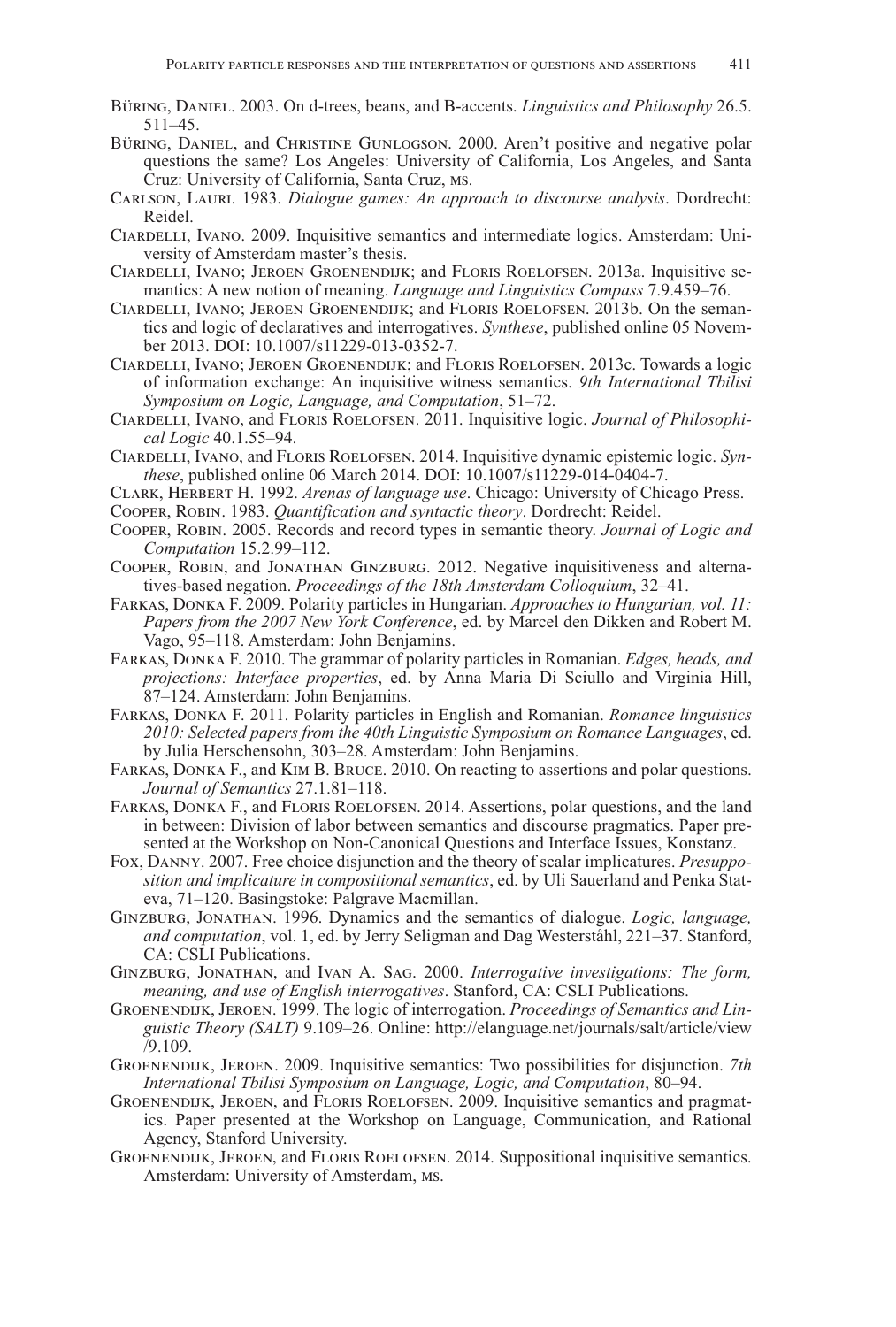- Groenendijk, Jeroen, and Martin Stokhof. 1984. *Studies on the semantics of questions and the pragmatics of answers*. Amsterdam: University of Amsterdam dissertation.
- Groenendijk, Jeroen, and Martin Stokhof. 1991. Dynamic predicate logic. *Linguistics and Philosophy* 14.1.39–100.
- GUNDEL, JEANETTE K.; NANCY HEDBERG; and RON ZACHARSKI. 1993. Cognitive status and the form of referring expressions in discourse. *Language* 69.2.274–307.
- Gunlogson, Christine. 2001. *True to form: Rising and falling declaratives as questions in English*. Santa Cruz: University of California, Santa Cruz dissertation.
- Halle, Mark, and Alec Marantz. 1993. Distributed morphology and the pieces of inflection. *The view from Building 20: Essays in linguistics in honor of Sylvain Bromberger*, ed. by Kenneth Hale and Samuel Jay Keyser, 111–76. Cambridge, MA: MIT Press.
- Hamblin, Charles L. 1971. Mathematical models of dialogue. *Theoria* 37.130–55.
- Hamblin, Charles L. 1973. Questions in Montague English. *Foundations of Language* 10.1.41–53.
- Han, Chung-Hye, and Maribel Romero. 2004. The syntax of *whether/Q … or* questions: Ellipsis combined with movement. *Natural Language and Linguistic Theory* 22.3.527– 64.
- Hausser, Roland, and Dietmar Zaefferer. 1978. Questions and answers in a contextdependent Montague grammar. *Formal semantics and pragmatics for natural languages*, ed. by Franz Guenthner and S. J. Schmidt, 339–58. Dordrecht: Reidel.
- HEIM, IRENE. 1982. *The semantics of definite and indefinite noun phrases*. Amherst: University of Massachusetts, Amherst dissertation.
- Heim, Irene, and Angelika Kratzer. 1998. *Semantics in generative grammar*. Oxford: Blackwell.
- Holmberg, Anders. 2001. The syntax of yes and no in Finnish. *Studia Linguistica* 55.2. 141–74.
- Holmberg, Anders. 2007. Null subjects and polarity focus. *Studia Linguistica* 61.3.212– 36.
- Holmberg, Anders. 2013. The syntax of answers to polar questions in English and Swedish. *Lingua* 128.31–50.
- Horn, Laurence R. 2001. *A natural history of negation*. Stanford, CA: CSLI Publications.
- HULL, R. D. 1975. A semantics for superficial and embedded questions in natural language. *Formal semantics of natural language*, ed. by Edward L. Keenan, 33–45. Cambridge: Cambridge University Press.
- Kamp, Hans. 1981. A theory of truth and semantic representation. *Formal methods in the study of language*, ed. by Jeroen Groenendijk, Theo Janssen, and Martin Stokhof, 277–322. Amsterdam: Mathematical Centre.
- Karagjosova, Elena. 2006. The German response particle *doch* as a case of contrastive focus. *Proceedings of the 9th Symposium on Logic and Language*, 90–98. Online: http://www.nytud.hu/lola9/proceedings/karagjosova.pdf.
- Karttunen, Lauri. 1969. Discourse referents. *Proceedings of the International Conference on Computational Linguistics (COLING '69)*, 1–38. Online: [http://www.aclweb](http://www.aclweb.org/anthology/C/C69/C69-7001.pdf) [.org/anthology/C/C69/C69-7001.pdf.](http://www.aclweb.org/anthology/C/C69/C69-7001.pdf)
- Karttunen, Lauri. 1977. Syntax and semantics of questions. *Linguistics and Philosophy* 1.1.3–44.
- Karttunen, Lauri, and Stanley Peters. 1976. What indirect questions conventionally implicate. *Chicago Linguistic Society* 12.351–68.
- Kramer, Ruth, and Kyle Rawlins. 2009. Polarity particles: An ellipsis account. *North East Linguistic Society (NELS)* 39.479–92.
- Kramer, Ruth, and Kyle Rawlins. 2010. Polarity particles and ellipsis: A (somewhat) cross-linguistic perspective. Handout of paper presented at the Polarity Particle Workshop, University of California, Santa Cruz.
- KRAMER, RUTH, and KYLE RAWLINS. 2012. An ellipsis approach to answer particles in positive and negative contexts. Paper presented at the Workshop on the Syntax of Answers to Polar Questions, Newcastle University.
- Kratzer, Angelika, and Junko Shimoyama. 2002. Indeterminate pronouns: The view from Japanese. *The proceedings of the Third Tokyo Conference on Psycholinguistics*, 1–25.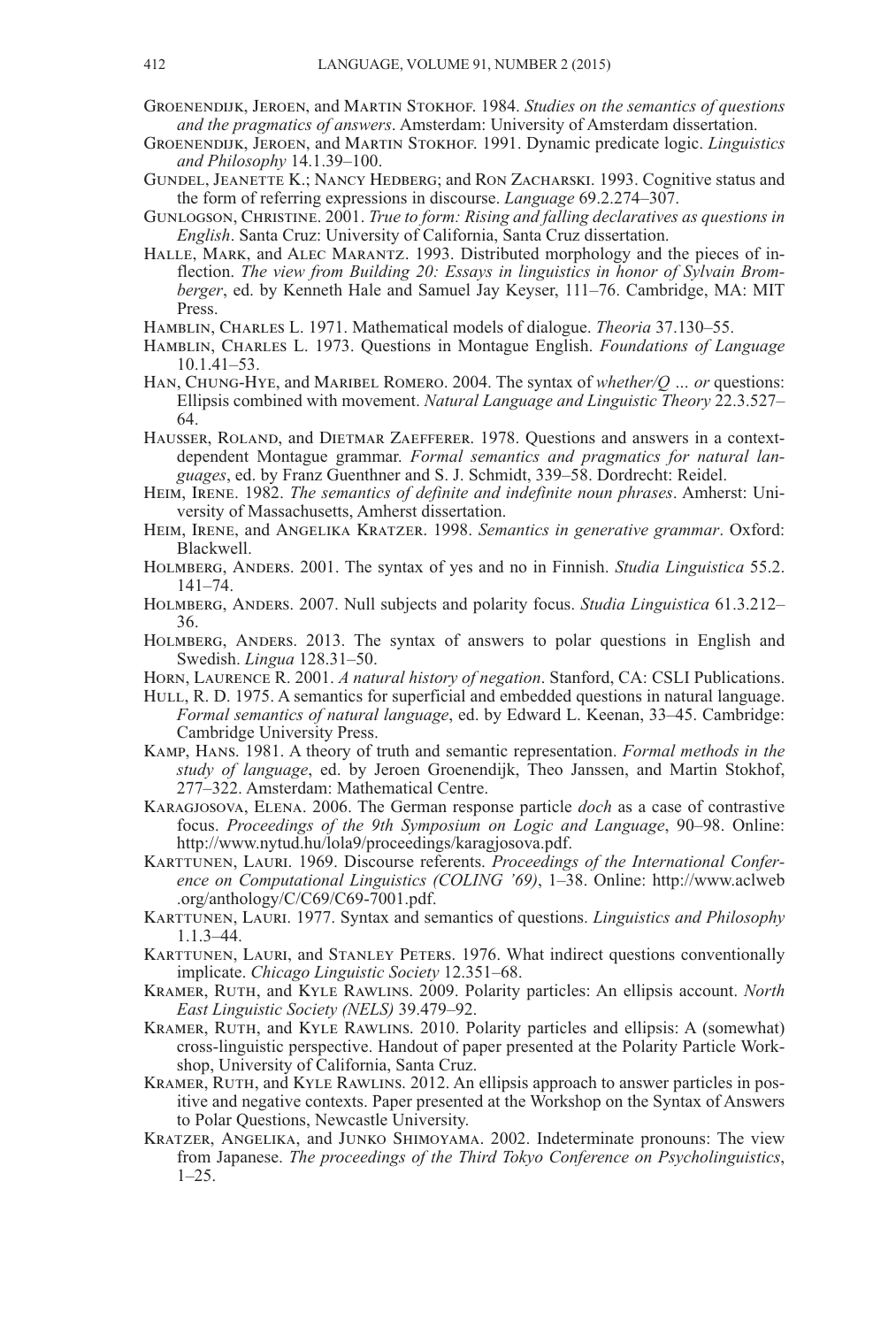- KRIFKA, MANFRED. 2001. For a structured meaning account of questions and answers. Au*diatur vox sapientia: A festschrift for Arnim von Stechow*, ed. by Caroline Féry and Wolfgang Sternefeld, 287–319. Berlin: De Gruyter.
- KRIFKA, MANFRED. 2013. Response particles as propositional anaphors. *Proceedings of Semantics and Linguistic Theory (SALT)* 23.1–18. Online: [http://elanguage.net/journals](http://elanguage.net/journals/salt/article/view/23.1) [/salt/article/view/23.1.](http://elanguage.net/journals/salt/article/view/23.1)
- Leslau, Wolf. 1962. 'Yes' and 'no' in the Ethiopian languages. *Language* 38.2.147–48.
- Menéndez-Benito, Paula. 2005. *The grammar of choice*. Amherst: University of Massachusetts, Amherst dissertation.
- Merchant, Jason. 2001. *The syntax of silence: Sluicing, islands, and the theory of ellipsis*. Oxford: Oxford University Press.
- Penka, Doris. 2011. *Negative indefinites*. Oxford: Oxford University Press.
- Pope, Emily. 1976. *Questions and answers in English*. The Hague: Mouton.
- PRUITT, KATHRYN. 2007. Perceptual relevance of prosodic features in non-*wh*-questions with disjunction. Amherst: University of Massachusetts, Amherst, ms.
- PRUITT, KATHRYN, and FLORIS ROELOFSEN. 2011. Disjunctive questions: Prosody, syntax, and semantics. Paper presented at a seminar at the Georg August Universität Göttingen.
- PRUITT, KATHRYN, and FLORIS ROELOFSEN. 2013. The interpretation of prosody in disjunctive questions. *Linguistic Inquiry* 44.4.632–50.
- Roberts, Craige. 1996. Information structure in discourse. *OSU Working Papers in Linguistics* 49.91–136.
- Roelofsen, Floris. 2008. *Anaphora resolved*. Amsterdam: University of Amsterdam dissertation.
- ROELOFSEN, FLORIS. 2013a. Algebraic foundations for the semantic treatment of inquisitive content. *Synthese* 190.1.79–102.
- ROELOFSEN, FLORIS. 2013b. An inquisitive perspective on meaning: The case of disjunction. Colloquium talk given at Stanford, Rochester, UMass Amherst, University College London, and the University of Stuttgart.
- ROELOFSEN, FLORIS, and SAM VAN GOOL. 2010. Disjunctive questions, intonation, and highlighting. *Proceedings of the 17th Amsterdam Colloquium*, 384–94.
- Roelofsen, Floris; Noortje Venhuizen; and Galit Weidmann Sassoon. 2012. Positive and negative polar questions in discourse. *Proceedings of Sinn und Bedeutung* 17.455–72. Online: [http://semanticsarchive.net/sub2012/RoelofsenVenhuizenSassoon](http://semanticsarchive.net/sub2012/RoelofsenVenhuizenSassoon.pdf) [.pdf.](http://semanticsarchive.net/sub2012/RoelofsenVenhuizenSassoon.pdf)
- Rojas-Esponda, Tania. 2014. A QUD account of German *doch*. *Proceedings of Sinn und Bedeutung* 18.359–76. Online: [http://semanticsarchive.net/sub2013/SeparateArticles](http://semanticsarchive.net/sub2013/SeparateArticles/Rojas-Esponda.pdf) [/Rojas-Esponda.pdf.](http://semanticsarchive.net/sub2013/SeparateArticles/Rojas-Esponda.pdf)
- Romero, Maribel, and Chung-Hye Han. 2004. On negative *yes*/*no* questions. *Linguistics and Philosophy* 27.5.609–58.
- SADOCK, JERROLD M., and ARNOLD M. ZWICKY. 1985. Speech act distinctions in syntax. *Language typology and syntactic description, vol. 1: Clause structure*, ed. by Timothy Shopen, 155–96. Cambridge: Cambridge University Press.
- Simons, Mandy. 2005. Dividing things up: The semantics of *or* and the modal/*or* interaction. *Natural Language Semantics* 13.3.271–316.
- Stalnaker, Robert. 1978. Assertion. *Syntax and semantics, vol. 9: Pragmatics*, ed. by Peter Cole, 315–32. New York: Academic Press.
- Sudo, Yasutada. 2012. *On the semantics of phi features on pronouns*. Cambridge, MA: MIT dissertation.
- Tichy, Pavel. 1978. Questions, answers, and logic. *American Philosophical Quarterly* 15.4.275–84.
- van Rooij, Robert, and Marie ŠafáŘová. 2003. On polar questions. *Proceedings of Semantics and Linguistic Theory (SALT)* 13.292–309. Online: [http://elanguage.net](http://elanguage.net/journals/salt/article/view/13.292) [/journals/salt/article/view/13.292.](http://elanguage.net/journals/salt/article/view/13.292)
- von Stechow, Arnim. 1991. Focusing and backgrounding operators. *Discourse particles: Descriptive and theoretical investigations on the logical, syntactic and pragmatic properties of discourse particles in German*, ed. by Werner Abraham, 37–84. Amsterdam: John Benjamins.
- von Stechow, Arnim, and Thomas Ede Zimmermann. 1984. Term answers and contextual change. *Linguistics* 22.1.3–40.